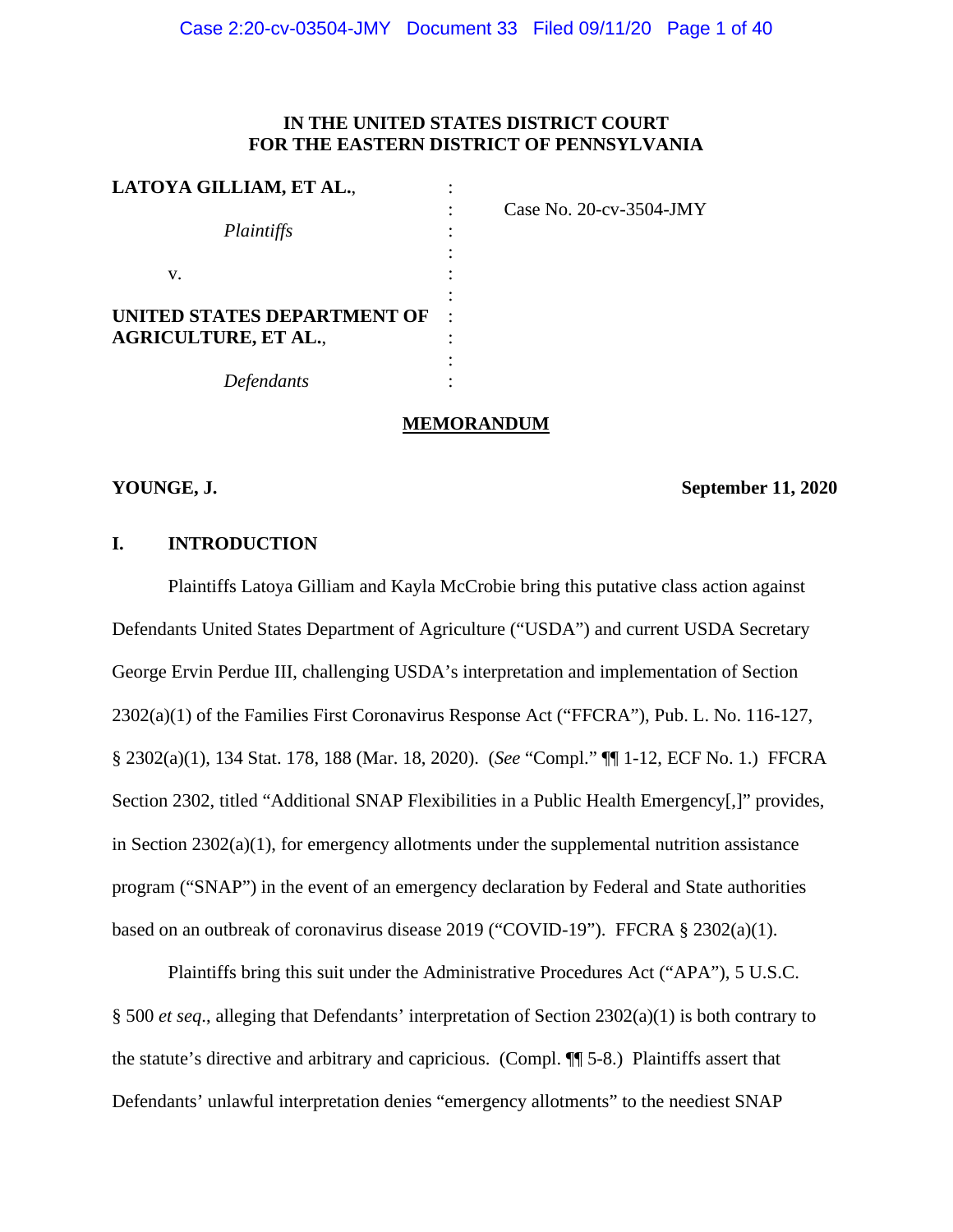#### Case 2:20-cv-03504-JMY Document 33 Filed 09/11/20 Page 2 of 40

households and, in Pennsylvania, prevents the State Department of Human Services ("DHS") from providing any "emergency allotments" to nearly 40 percent of Pennsylvania's SNAP households. (*Id. ¶*¶ 1, 4.) Plaintiffs' Complaint seeks declaratory and injunctive relief, as well as their litigation costs. (*Id.* ¶¶ 114-115.)

Presently before the Court is Plaintiffs' Motion for Preliminary Injunction. ("Mot.," ECF No. 4.) The Court conducted a hearing on the Motion on August 20, 2020. (*See* Order for Hr'g, ECF No. 10; Hr'g Tr., ECF No. 21.) At the core of this preliminary injunction proceeding, the Court is tasked with determining what was the intent of Congress as expressed in Section  $2302(a)(1)$ . Did Congress intend, as Plaintiffs maintain, to require USDA to assess Pennsylvania's requests for emergency allotments, to determine whether such requests are supported by sufficient data (as determined by the Secretary through guidance), and if USDA concludes they are, to provide the requested emergency allotments without regard to the amount of a household's regular SNAP allotment? Or, as Defendants contend, did Congress intend to specify the process for assessment and provision of emergency allotments, understanding and intending that USDA's implementation of Section 2302(a)(1) would deny any emergency allotments to approximately 40 percent of—and the poorest among—Pennsylvania's SNAP households?

With this in mind, and as detailed further below, the Court finds that Plaintiffs have established that a preliminary injunction is warranted and will accordingly grant their motion.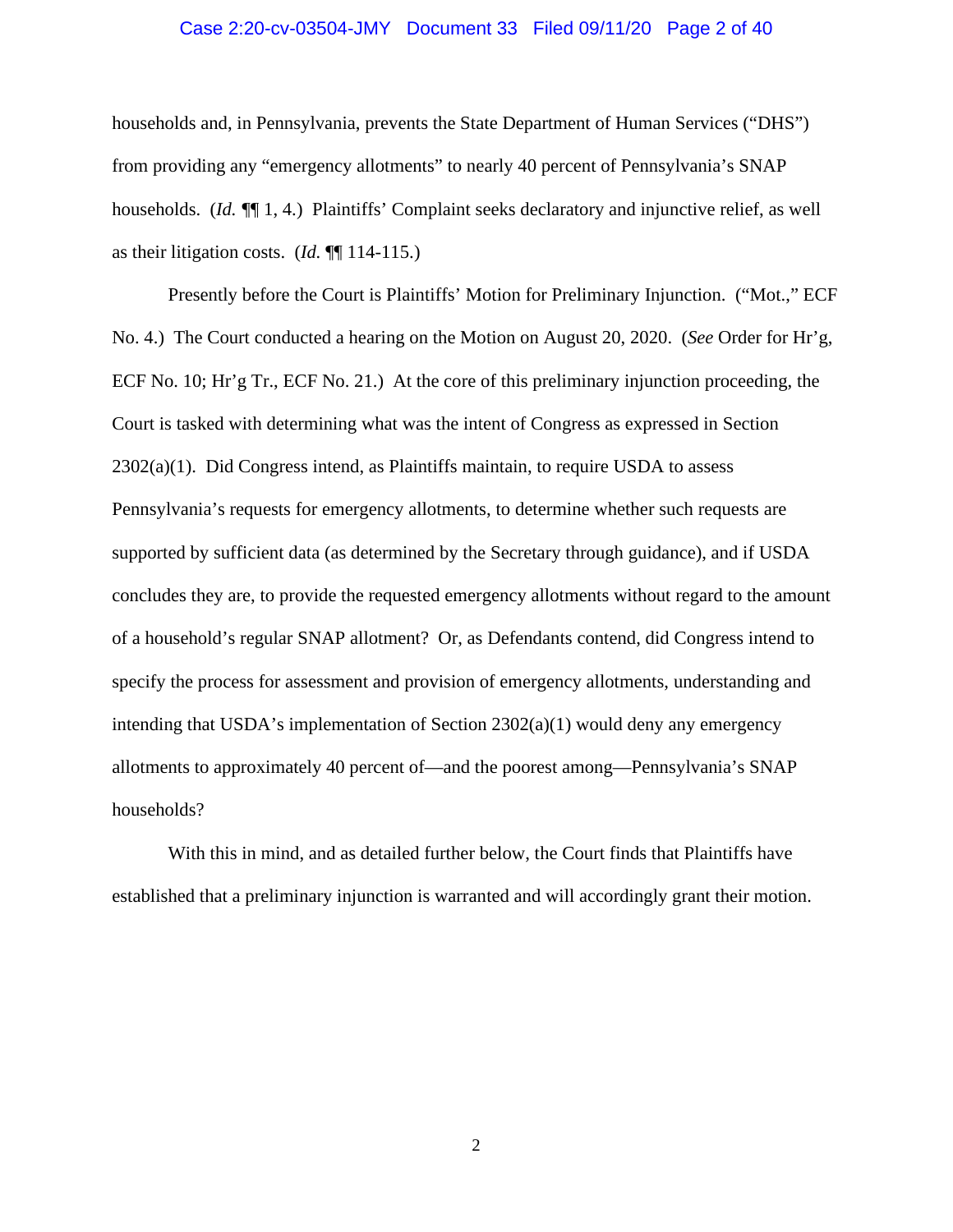#### **II. BACKGROUND & PROCEDURAL HISTORY**[1](#page-2-0)

To place the issues before the Court in context, we begin with a summary of the circumstances that led to Congress's enactment of the FFCRA. The remaining background addresses the SNAP statutory scheme, including the disaster relief provisions that pre-date FFCRA § 2302; the text of Section 2302(a)(1) and USDA's interpretation of that provision; and, finally, Pennsylvania's request for emergency allotments under Section 2302(a)(1).

#### **A. COVID-19 and the FFCRA**

The United States, including the Commonwealth of Pennsylvania, is confronted with an unprecedented public health emergency caused by the COVID-19 pandemic. (*See* Joint Stipulation of Uncontested Facts ("SUF") ¶¶ 5-6, ECF No. 17 ("In response to COVID-19, the Secretary of Health and Human Services declared a public health emergency . . . [which] has been renewed, most recently on July 23, 2020, and is currently in effect through October 23, 2020.").) As a fellow member of this Court aptly summarized: "The world is in the midst of an unprecedented public health crisis. The deadliest pandemic in over a century has swept across the globe and has upended the lives of the American people in previously unimaginable ways." *HAPCO v. City of Phila.*, No. 20-cv-3300, 2020 WL 5095496, at \*1 (E.D. Pa. Aug. 28, 2020) (Rufe, J.).

As of the date of this Memorandum, 137,803 Pennsylvania residents have tested positive for COVID-19, and 7,820 Pennsylvanians have died. *See COVID-19 Data for Pennsylvania*, Pennsylvania Department of Health, https://www.health.pa.gov/topics/disease/

<span id="page-2-0"></span> $1$ <sup>1</sup> The Court adopts the pagination supplied by the CM/ECF docketing system, which does not always match a document's internal pagination.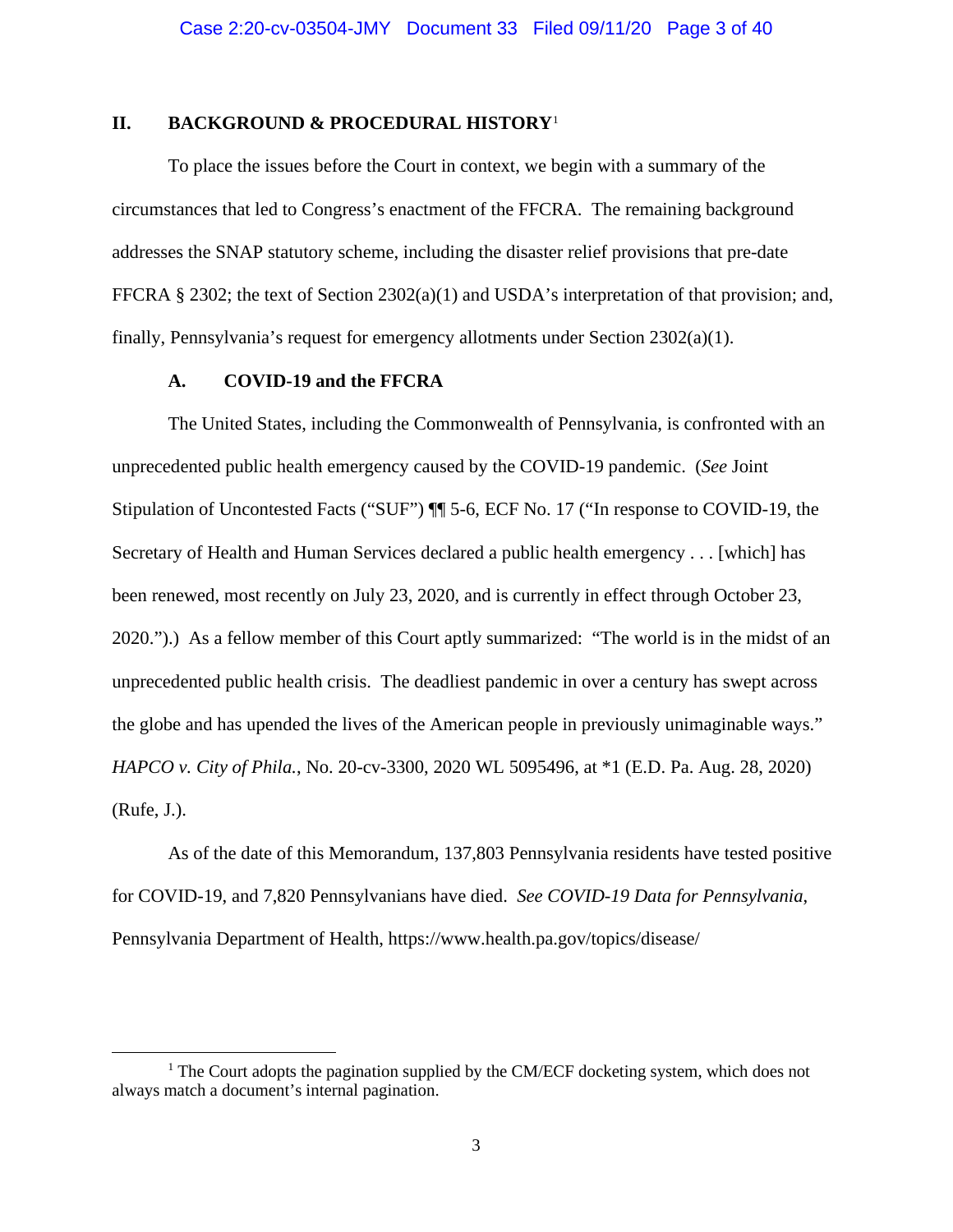#### Case 2:20-cv-03504-JMY Document 33 Filed 09/11/20 Page 4 of 40

coronavirus/Pages/Cases.aspx (last visited September 11, 2020); *see also South Bay United Pentecostal Church v. Newsom*, 140 S. Ct. 1613, 1613 (2020) ("COVID-19 [is] a novel severe acute respiratory illness that has killed . . . more than [190,262] nationwide. At this time, there is no known cure, no effective treatment, and no vaccine."); *Coronavirus Disease 2019: Cases and Deaths in the U.S.*, Centers for Disease Control and Prevention, https://covid.cdc.gov/covid-datatracker/?CDC\_AA\_refVal=https%3A%2F%2Fwww.cdc.gov%2Fcoronavirus%2F2019 ncov%2Fcases-updates%2Fcases-in-us.html#cases (last visited September 11, 2020).

The legislation at the heart of this litigation, the FFCRA, is one of several measures Congress has taken to provide relief to Americans and to promote public health. By any measure, the FFCRA is an aggressive legislative response to the wide-ranging needs, including increased food insecurity, faced by families as a result of the COVID-19 pandemic. Since the COVID-19 pandemic began, a picture of widespread hardship has emerged—including accounts of households unable to afford basic necessities and long lines at food pantries and other private charities. An indication of the increase in food insecurity since the start of the pandemic is found in one study, utilizing data collected through the U.S. Census Bureau's Household Pulse Survey, which noted that "food insecurity has doubled overall, and tripled among households with children." *See How Much Has Food Insecurity Risen? Evidence from the Census Household Pulse Survey*, Northwestern Institute for Policy Research,

https://www.ipr.northwestern.edu/documents/reports/ipr-rapid-research-reports-pulse-hh-data-10-june-2020.pdf (last visited September 7, 2020); *see also Measuring Household Experiences During the Coronavirus (COVID-19) Pandemic*, United States Census Bureau,

https://www.census.gov/data/experimental-data-products/household-pulse-survey.html (last visited September 7, 2020). Furthermore, data collected by the U.S. Census Bureau from July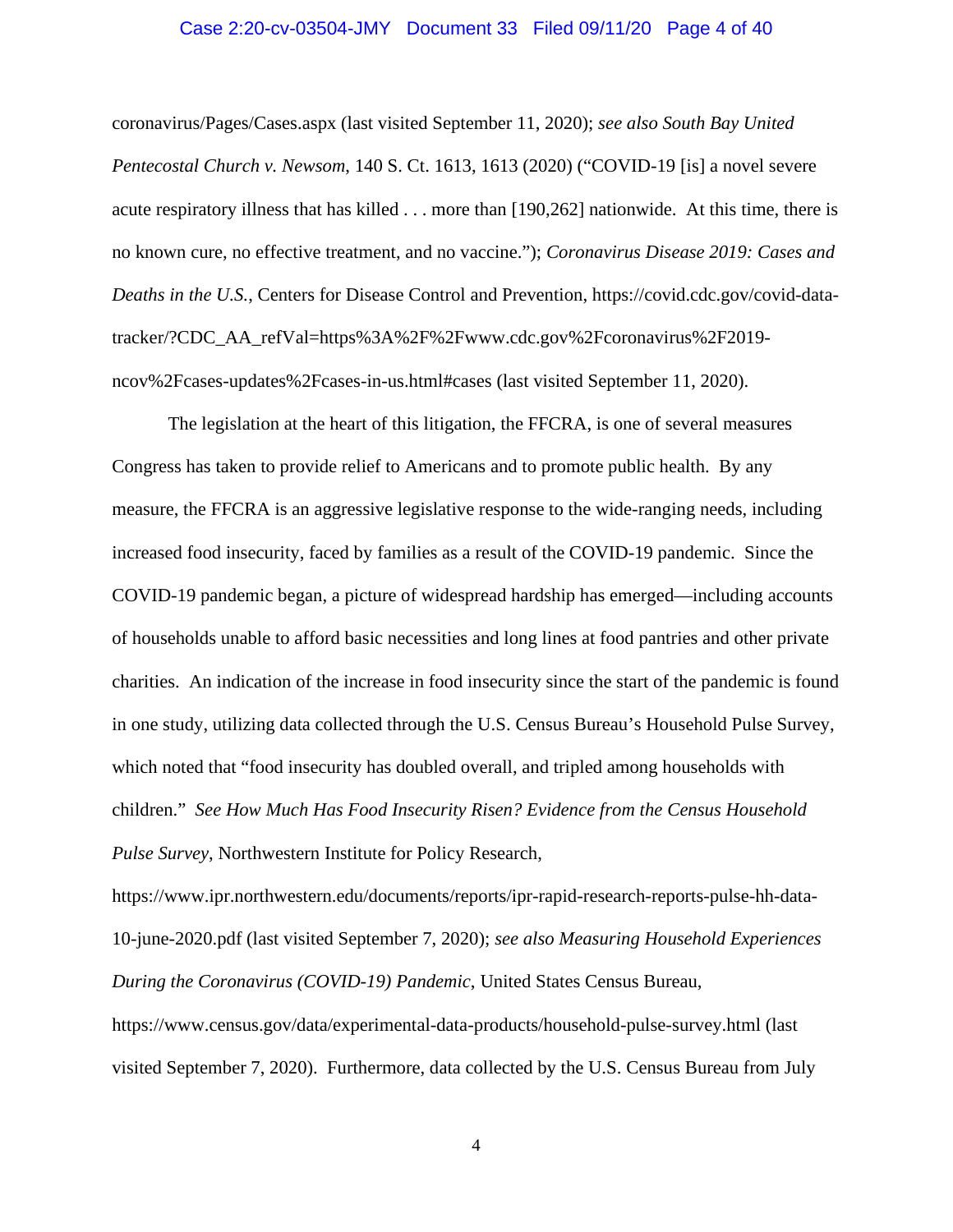16, 2020 to July 21, 2020, indicates that in Pennsylvania, 11.3% of adults live in a household "where there was either sometimes or often not enough to eat in the last 7 days." *Household Pulse Survey Interactive Tool*, United States Census Bureau, https://www.census.gov/datatools/demo/hhp/#/?measures=FIR&s\_state=00042&mapPeriodSelector=4&mapAreaSelector=st &s\_metro= (last visited September 7, 2020).

#### **B. SNAP and Disaster Relief Provisions**

#### 1*. SNAP Administration*

Congress enacted the Food and Nutrition Act of 2008 ("FNA") to "rais[e] levels of nutrition among low-income households" through a "supplemental nutrition assistance program" that allows "low-income households to obtain a more nutritious diet through normal channels of trade by increasing food purchasing power." 7 U.S.C. § 2011. "It is well established that a nutritious and adequate diet is essential to healthy living and child development, and SNAP benefits contribute to preserving recipients' overall health." (Mot. at 8 (citing ECF Nos. 4-5, 4-  $6, 4-10$ ).

SNAP operates as a federally funded, state administered program under which state agencies request and distribute monthly allotments for all eligible households in their state, as defined by the FNA. 7 U.S.C. § 2013(a). Households that receive SNAP allotments then redeem these allotments to purchase food at qualifying retail stores. *Id*. The FNA limits the value of the monthly allotment that households may receive to the cost of the "thrifty food plan" reduced by thirty percent of the household's income. *Id*. § 2017(a). The "thrifty food plan" is defined as the cost required to feed a family of four, adjusted by household size, and is the basis for the maximum monthly allotment a household can receive. *Id*. §§ 2012(u), 2017(a). Current maximum monthly benefit amounts from October 2019 through September 2020 are as follows: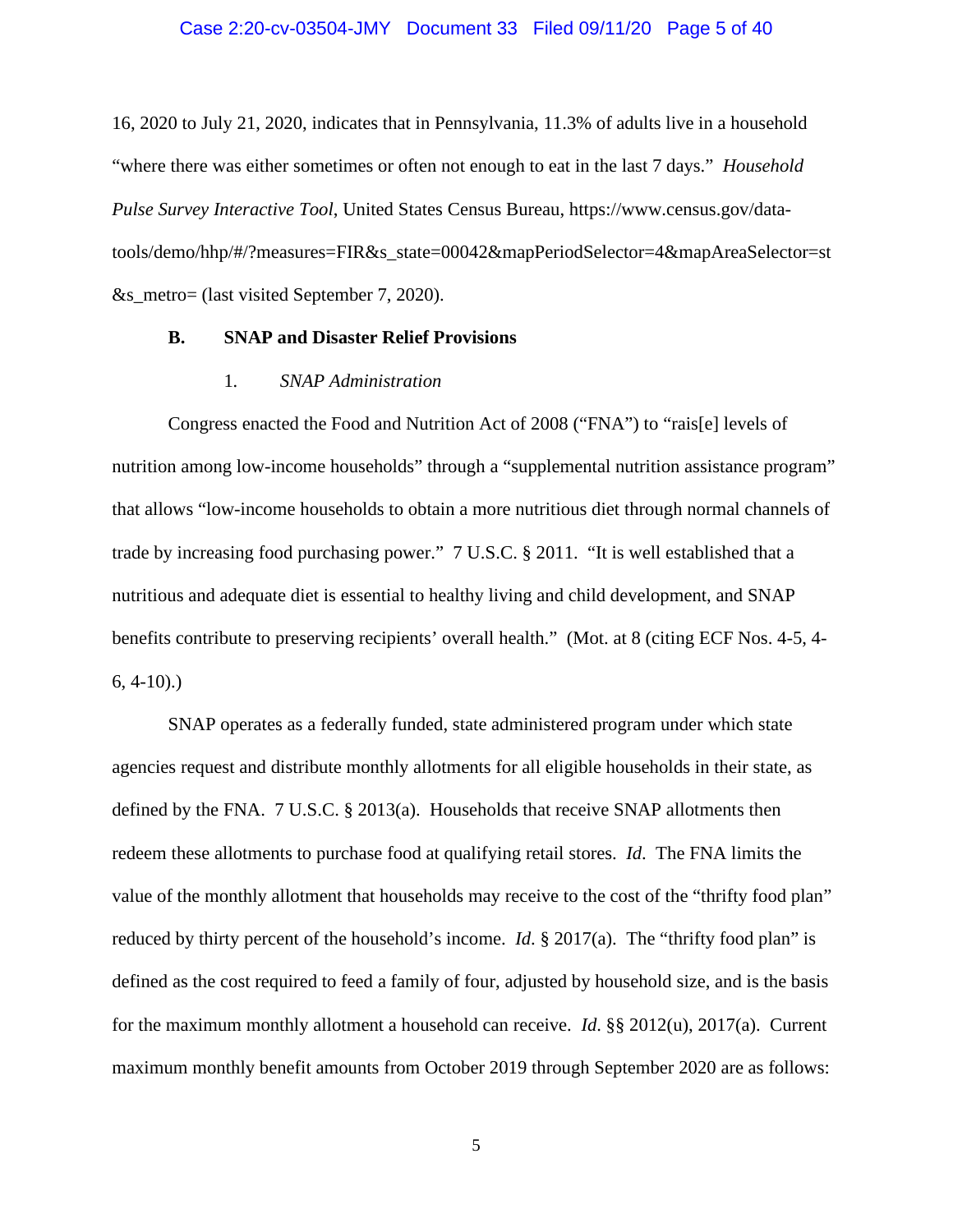### Case 2:20-cv-03504-JMY Document 33 Filed 09/11/20 Page 6 of 40

| Family      |       | ◢     | ມ     |       | ت     | O     |         | О       | Each              |
|-------------|-------|-------|-------|-------|-------|-------|---------|---------|-------------------|
| <b>Size</b> |       |       |       |       |       |       |         |         | <b>Additional</b> |
| Maximum     | \$194 | \$355 | \$509 | \$646 | \$768 | \$921 | \$1,018 | \$1,164 | Add \$146         |

*See SNAP Facts*, Pennsylvania Department of Human Services,

https://www.dhs.pa.gov/Services/Assistance/Pages/SNAP.aspx (last visited September 7, 2020). [2](#page-5-0)

The FNA expressly limits the overall value of SNAP allotments issued in each fiscal year "to an amount not in excess of the appropriation for such fiscal year." 7 U.S.C. § 2027(b). Accordingly, if USDA "finds that the requirements of participating States will exceed the appropriation," it must direct the States to reduce SNAP allotments as necessary to stay within the bounds of appropriated funds for that year. *Id*. If USDA is obliged to reduce SNAP allotments, it must still ensure "to the maximum extent practicable," that the reductions reflect "the ratio of household income" to "the income standards of eligibility." *Id*. § 2027(c).

<span id="page-5-0"></span><sup>&</sup>lt;sup>2</sup> Plaintiffs maintain that "even in normal times, it is widely understood that maximum benefits are inadequate to meet monthly food needs." (Mot. at 9 (citing ECF Nos. 4-3, 4-4, 4-7, 4-9, 4-10, 4-12, 4-14, 4-16).) "The price of food varies widely across different locations. This geographic variation in food prices enhances or diminishes SNAP's purchasing power, *i.e.*, the value of the SNAP benefit in real terms at the local level . . . Because Pennsylvania has higher food costs, that value of the thrifty food plan based maximum SNAP benefit, which is the same across the continental United States, is lower . . . This means that relative to parts of the country with lower food costs, the national SNAP maximum benefit has lower purchasing power in Pennsylvania." (Decl. of Lauren Bauer ¶ 27-28, ECF No. 4-3.) Plaintiffs further assert that given the "inadequacy of SNAP benefits, households receiving maximum SNAP benefits [in Pennsylvania] have turned to several strategies to maximize the purchasing power of those benefits. These include: (1) comparison shopping for the best prices; (2) reducing the quality and size of meals, skipping meals in order to feed their children, or not eating for a whole day; (3) not paying other essential bills, such as rent or utility bills, which may lead to other forms of severe hardship such as eviction or utility shutoffs or forgoing needed medical care; (4) seeking emergency food, despite its poor quality and the stigma of doing so; and (5) use of other food programs, including school meals for children, WIC for pregnant women and children under 5, and meals offered at some child care centers and senior centers." (Mot. at 10-11 (citing ECF Nos. 4-3, 4-4, 4-6, 4-7, 4-12, 4-14, 4-16).)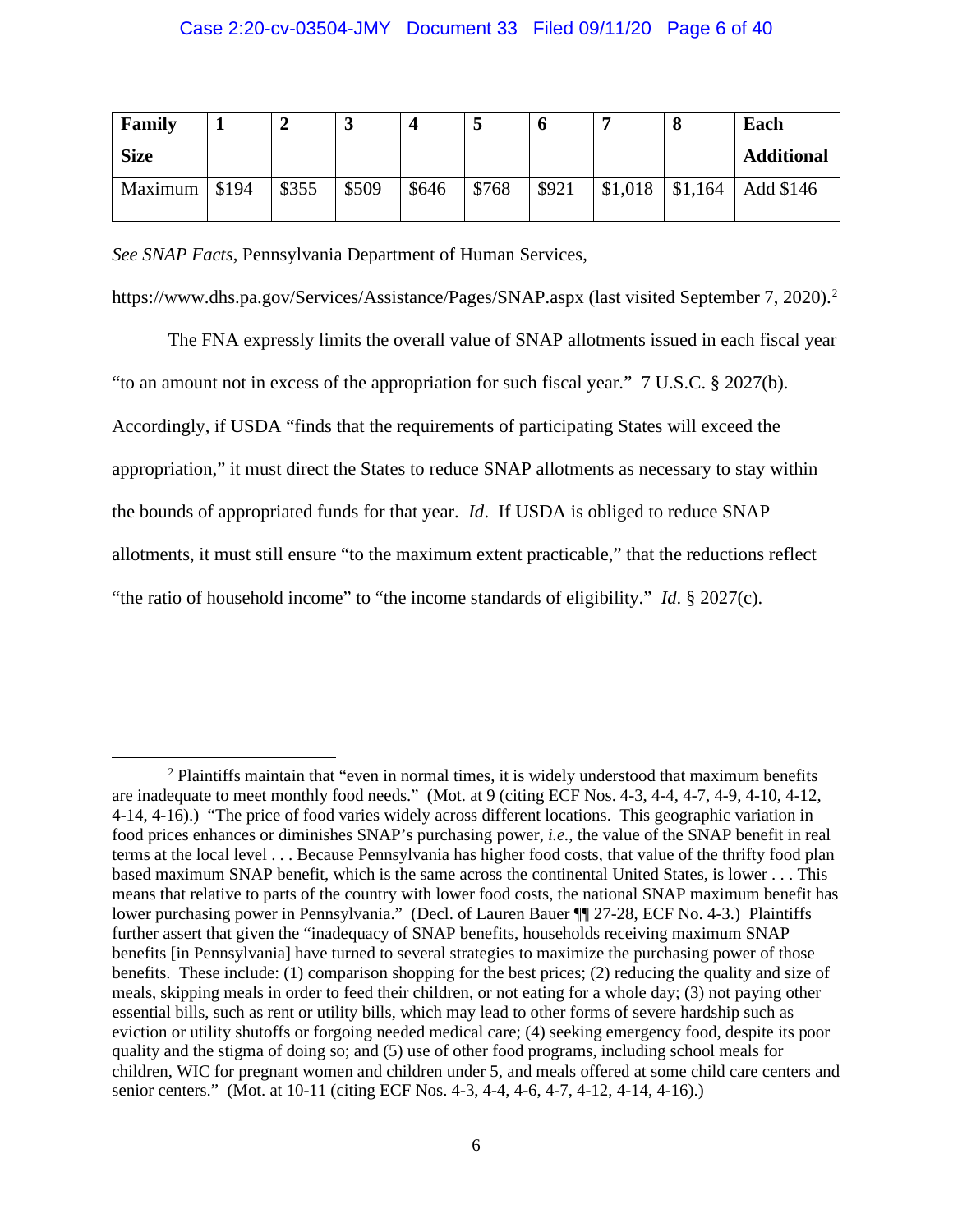#### Case 2:20-cv-03504-JMY Document 33 Filed 09/11/20 Page 7 of 40

However, before this occurs, USDA must alert Congress of the anticipated need to reduce allotments so that Congress may appropriate additional funds as needed.[3](#page-6-0) *Id*. § 2027(d).

# 2*. FNA Disaster Relief Provisions*

The FNA directs USDA to "establish temporary emergency standards of eligibility" in disaster response situations that are separate from the usual eligibility standards set forth in the FNA. 7 U.S.C. § 2014(h)(1). These temporary standards may last "for the duration of the emergency" for all "households who are victims of a disaster" if they "are in need of temporary food assistance[.]" *Id*. Under this authority, USDA established the Disaster Supplemental Nutrition Assistance Program ("D-SNAP"). *See Disaster SNAP Guidance*, USDA Food and Nutrition Service, https://fns-prod.azureedge.net/sites/default/files/D-SNAP\_handbook\_0.pdf (last visited September 7, 2020). Under USDA's D-SNAP Guidance, "households who may not normally qualify for or participate in SNAP" may receive "a full month's allotment," and households that already receive SNAP benefits may receive "supplement[s]" to their "regular SNAP benefits . . . to bring them up to the maximum allotment." *Id*. at 8. In addition to the temporary eligibility standards that allow for D-SNAP benefits, the FNA directs USDA to provide "emergency allotments" to "eligible households to replace food destroyed in a disaster." 7 U.S.C. § 2014(h)(3)(A). These emergency allotments provide "for replacement of the value of

<span id="page-6-0"></span><sup>&</sup>lt;sup>3</sup> At the preliminary injunction hearing, the Court asked defense counsel if USDA has ever had to implement an across-the-board allotment reduction because Congress declined or was unable to provide supplemental appropriations to prevent an allotment reduction. (Hr'g Tr. at 44-46.) Counsel responded that he did not know. (*Id.*) However, according to Robert Greenstein, a former administrator with the USDA's Food and Nutrition Service ("FNS"), it appears that "[t]hroughout the modern history of the food stamp program and SNAP," only once, in 1980, did FNS determine that current appropriations were inadequate and "Congress provided additional funds to prevent allotment reductions." (Decl. of Robert Greenstein ¶¶ 8, 13, ECF No. 14-1.) Moreover, "[s]ince then, regardless of the political party controlling the White House or Congress, regardless of economic conditions, and regardless of the relative popularity or unpopularity of the Food Stamp Program or SNAP, Congress, USDA, and the President have worked together to prevent allotment reductions." (*Id*. at ¶ 16.)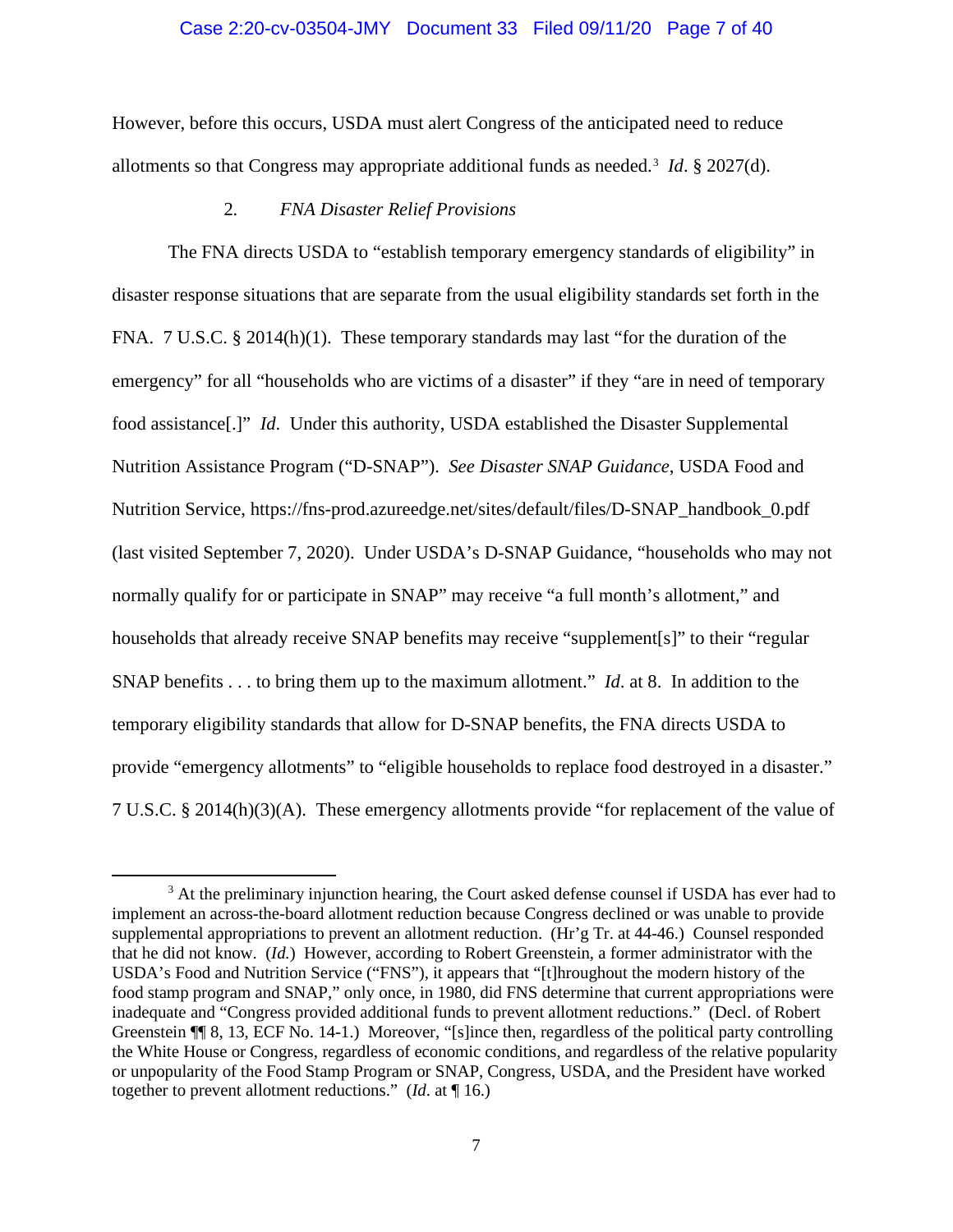food actually lost" but may not exceed the "maximum monthly allotment for the household size." *Id*.

# **C. FFCRA and USDA's Interpretation of Section 2302(a)(1)**

Congress enacted the FFCRA on March 18, 2020. *See* 134 Stat. 178. As noted *supra*,

the FFCRA is a wide-ranging piece of legislation designed to provide various forms of

immediate relief to Americans during the COVID-19 pandemic.<sup>[4](#page-7-0)</sup> The particular provision at

issue here, Section 2302, titled "Additional SNAP Flexibilities in a Public Health Emergency[,]"

states as follows:

In the event of a public health emergency declaration by the Secretary of Health and Human Services under section 319 of the Public Health Service Act based on an outbreak of coronavirus disease 2019 (COVID–19) and the issuance of an emergency or disaster declaration by a State based on an outbreak of COVID–19, the Secretary of Agriculture—shall provide, at the request of a State agency . . . that provides sufficient data (as determined by the Secretary through guidance) supporting such request, for emergency allotments to households participating in the supplemental nutrition assistance program under the Food and Nutrition Act of 2008 to address temporary food needs not greater than the applicable maximum monthly allotment for the household size[.]

FFCRA § 2302(a)(1).

In the FFCRA, Congress did not appropriate funds for SNAP "emergency allotments."

On March 27, 2020, Congress enacted the Coronavirus Aid, Relief, and Economic Security

("CARES") Act, a stimulus package of approximately \$2.3 trillion to provide financial relief,

and other assistance, to Americans suffering from the COVID-19 pandemic and its economic

fallout. Pub. L. No. 116-136, § 6002, 134 Stat. 281, 508 (Mar. 27, 2020). The CARES Act

<span id="page-7-0"></span><sup>4</sup> *See*, *e.g.*, FFCRA § 2202 (providing food assistance benefits for children losing school lunches due to closures); *Id*. §§ 3102, 5101-02 (expanding family and medical leave and emergency paid sick leave); *Id*. §§ 4102-05 (extending unemployment compensation); *Id*. §§ 6001-04 (providing coverage for COVID-19 testing).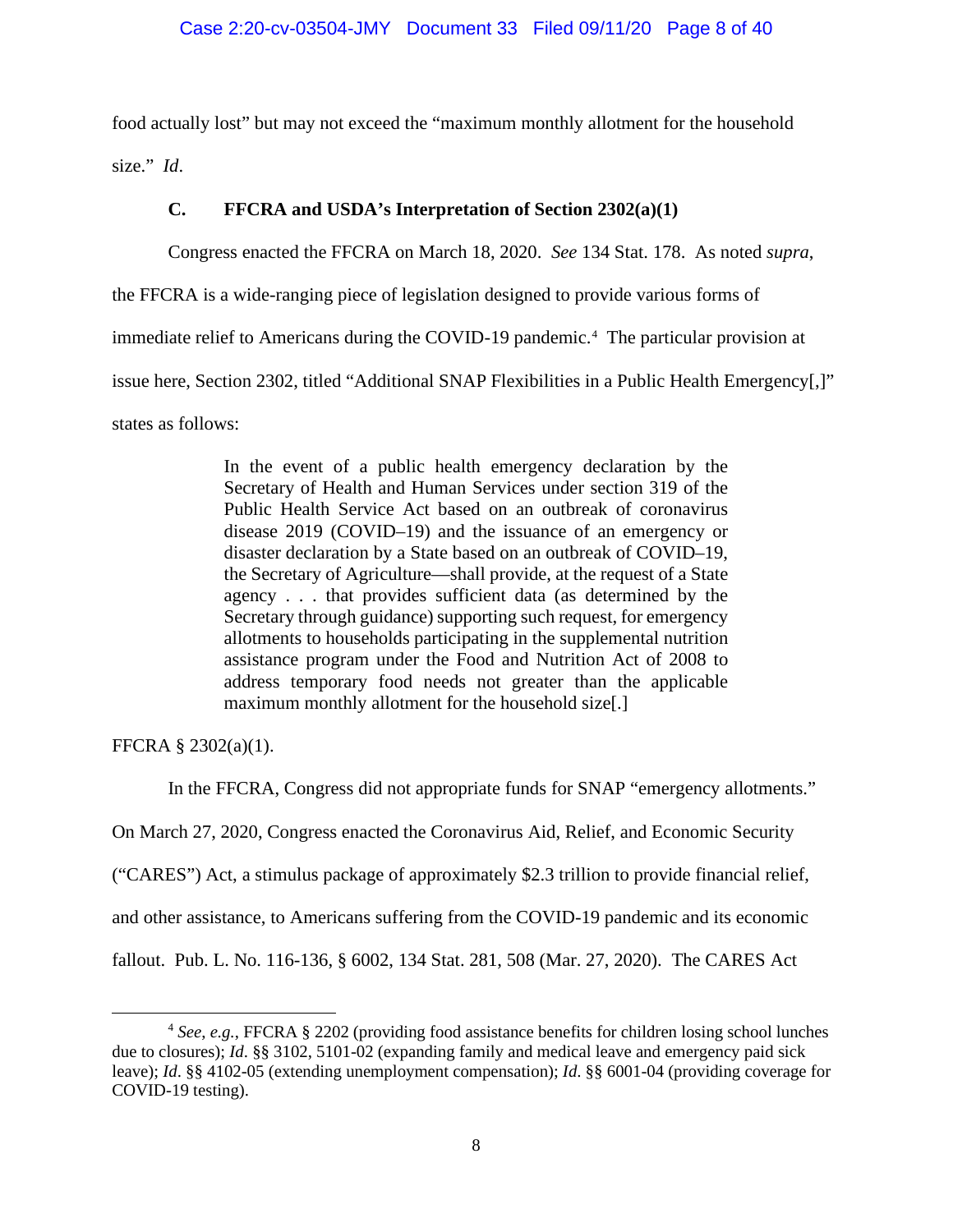#### Case 2:20-cv-03504-JMY Document 33 Filed 09/11/20 Page 9 of 40

included an allocation of \$15.81 billion for SNAP "to remain available until September 30, 2021, to prevent, prepare for, and respond to coronavirus, domestically or internationally."[5](#page-8-0) *Id*.

On March 20, 2020, USDA issued initial guidance to the States regarding implementation of Section 2302(a)(1). *See March 20, 2020 Guidance to States*, USDA Food and Nutrition Service, https://fns-prod.azureedge.net/sites/default/files/resource-files/SNAP-COVID-EmergencyAllotmentsGuidance.pdf (last visited September 7, 2020) (hereinafter, "March 20 Guidance"); (SUF  $\P$  7(a).) USDA's March 20 Guidance included a three-page form, titled "Request to Provide Emergency Allotments (Supplements) to SNAP Households," for States to submit when requesting emergency allotments under the FFCRA. *Id*. at 2-4. This form provides that States may "propose to provide an emergency allotment to address temporary food needs to households to bring all households up to the maximum benefit due to pandemic related economic conditions for up to 2 months." *Id*. at 2. Regarding eligibility information to be provided by States, the form provides:

These households are eligible for temporary emergency allotments because:

- There is a public health emergency declared by the Secretary of Health and Human Services and there is a State-wide emergency or disaster declaration (copy attached); and
- Due to Covid-19 [check all that apply]:
	- Residents of the State are confirmed to have contracted Covid-19
	- Some or all areas of the State are containment or quarantine zones

<span id="page-8-0"></span><sup>5</sup> Defendants assert that USDA provided a cost estimate based on the agency's interpretation of Section 2302(a)(1), which was "sent directly via email to staff members of the House and Senate Appropriations Committees on March 19, 2020." (Decl. of Evan Lee ¶ 2, ECF No. 23-2 (noting that "37% of households in [Fiscal Year] 2018 . . . would not receive a benefit increase under this proposal").) While the Court certainly recognizes Defendants' contention that the SNAP allocation in the CARES Act signifies Congress's implicit ratification of USDA's interpretation of Section  $2302(a)(1)$ , the Court nevertheless respectfully disagrees with this contention. A thorough review of the evidence before the Court reveals that there is zero indication that members of Congress reviewed and considered this e-mail correspondence (and excel spreadsheet attachment thereto) and that such correspondence directly informed the \$15.81 billion appropriations amount.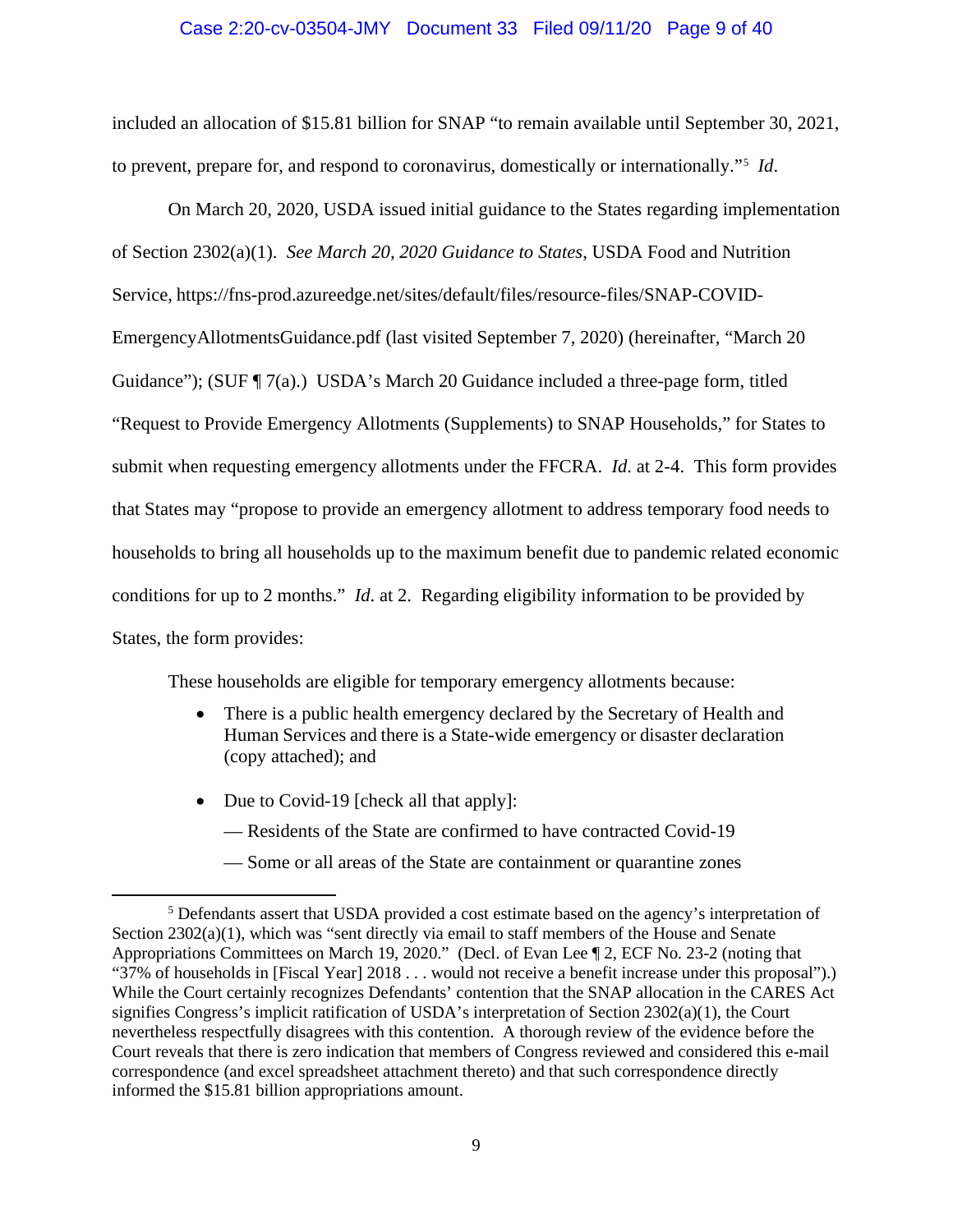- Businesses have closed or significantly reduced their hours
- —The State's residents have experienced economic impacts due to job suspensions or losses
- The State's residents have been directed to practice social distancing

(*Id.*) This form also advised that "[c]ontingent upon the availability of funding and ongoing

need, USDA may approve additional months of emergency issuance with an extension request

from the State." (*Id*.)

On April 11, 2020, USDA issued a "SNAP—Questions and Answers, COVID-19[,]"

memorandum, in which the agency provided its answers to several questions regarding

emergency allotments, including:

# 1. **What are emergency allotments?**

The emergency allotments authorized under Sec. 2302 of the Families First Coronavirus Response Act (FFCRA) are supplements to a household's SNAP benefits, similar to supplements authorized during disasters under Sec. 5(h)(3)(A) of the Food and Nutrition Act of 2008 (FNA). These supplements address temporary food needs and are added on to a household's monthly benefit so the total household benefit amount may equal the maximum benefit amount for their household size. Households that already receive the maximum benefit for their household size may not receive an additional emergency allotment.

\* \* \*

# 8. **How are emergency allotment amounts calculated**?

Emergency allotments, combined with the household's monthly SNAP benefit, would equal up to the maximum benefit amount for their household size based on the number of eligible household members in the household. This is to be calculated in the same way that States calculate supplements during a disaster. All types of households would have their emergency allotment calculated in the same manner, with no exceptions.

*April 11, 2020 Q&A Memorandum*, USDA Food and Nutrition Service, https://fns-

prod.azureedge.net/sites/default/files/resource-files/SNAP-COVID-QA1.pdf (last visited

September 7, 2020) (emphasis in original); (SUF ¶ 7(c).)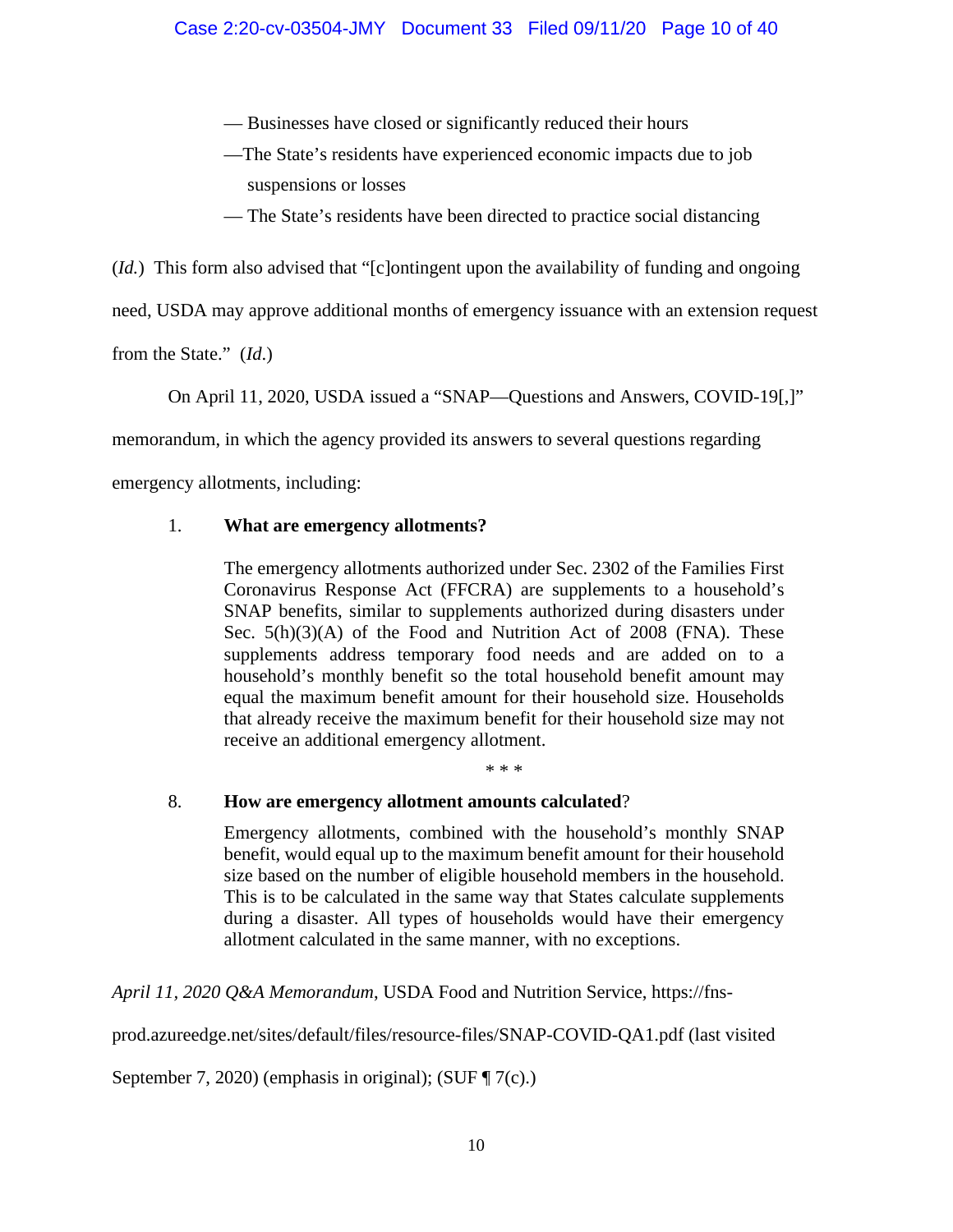#### Case 2:20-cv-03504-JMY Document 33 Filed 09/11/20 Page 11 of 40

Thereafter, on April 21, 2020, USDA issued a memorandum attaching updated guidance to State agencies regarding emergency allotments. *See April 21, 2020 Guidance to States*, USDA Food and Nutrition Service, https://fns-prod.azureedge.net/sites/default/files/resourcefiles/SNAP-COVID-EmergencyAllotmentsPhase2Guidance.pdf (last visited September 7, 2020) (hereinafter, "April 21 Guidance"); (SUF  $\P$  7(d).) The April 21 Guidance clarifies that "[a] household's [emergency allotment] cannot increase the current monthly household SNAP benefit allotment beyond 'the applicable maximum monthly allotment for the household size.' Accordingly, SNAP households that already receive the maximum monthly allotment for their household size are not eligible for [emergency allotments]." *Id*. at 1. Like the March 20 Guidance, the April 21 Guidance requires States to confirm, *inter alia*, that "[t]he State's residents have experienced economic impacts due to job suspensions or losses." (*Id*.)

## **D. Pennsylvania's Response to COVID-19 and Request for SNAP Emergency Allotments**

On March 6, 2020, Pennsylvania Governor Tom Wolf proclaimed the existence of a disaster emergency throughout the Commonwealth pursuant to 35 Pa. C.S. § 7301(c). *See Statewide Stay at Home Order*, Commonwealth of Pennsylvania Office of the Governor, https://www.governor.pa.gov/wp-content/uploads/2020/04/20200401-GOV-Statewide-Stay-at-Home-Order.pdf (last visited September 7, 2020); (SUF ¶ 8.) This disaster proclamation has subsequently been renewed for three 90-day periods and remains in effect until November 30, 2020. *See Second Amendment to Proclamation of Disaster Emergency*, Commonwealth of Pennsylvania Office of the Governor, https://www.governor.pa.gov/wpcontent/uploads/2020/09/20200831-TWW-amendment-to-COVID-disaster-emergencyproclamation.pdf (last visited September 7, 2020). On March 23, 2020, in an effort to mitigate the spread of COVID-19 across the Commonwealth, Governor Wolf issued a mandatory stay at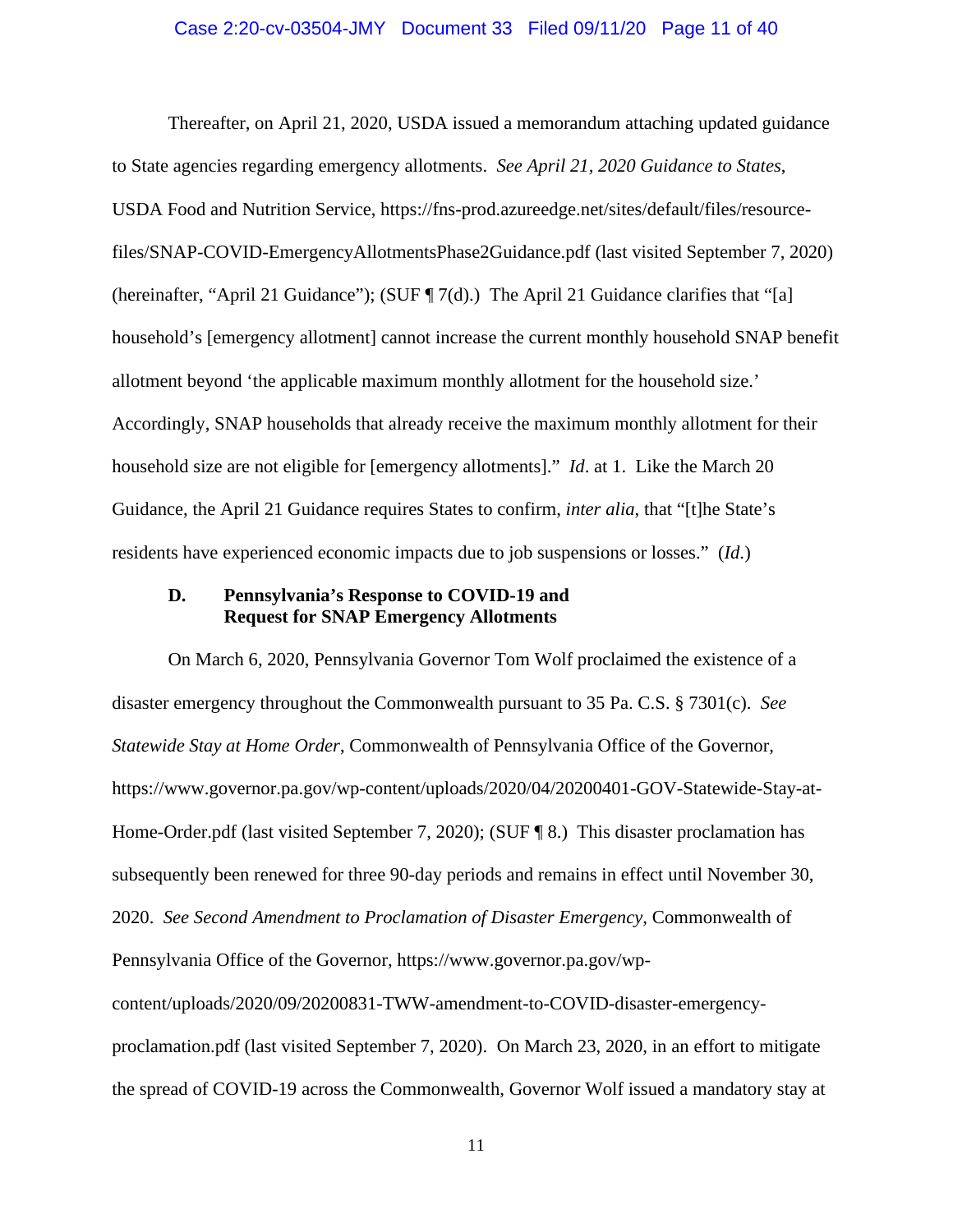#### Case 2:20-cv-03504-JMY Document 33 Filed 09/11/20 Page 12 of 40

home order directing individuals to remain at home except as needed to access, support, or provide life-sustaining business, emergency, or government services. *Id*.

On March 13, 2020, already recognizing an increase in food insecurity across the Commonwealth due to the pandemic, Pennsylvania's DHS submitted a waiver request to USDA "requesting the ability to issue all SNAP households an additional, emergency SNAP allotment equal to 50 percent of the maximum SNAP allotment for their household sizes." (SUF ¶ 9; *see also* ECF No. 4-11 at 5-6.) On March 25, 2020, in response to the USDA's March 20 Guidance, Governor Wolf sent USDA a letter urging the Agency to reconsider its interpretation of the FFCRA, explaining that the "legislation authorizes USDA to provide an additional emergency allotment to all households, up to the amount of the maximum benefit for their household size. Unfortunately, USDA is interpreting [S]ection 2302 to allow states to raise SNAP benefits for each household up to the maximum benefit for the household size, without any additional allotment . . . If USDA maintains this interpretation, households already at the maximum benefit, which make up nearly 40 percent of SNAP households and those with the lowest incomes, will not receive any additional assistance . . . We are deeply concerned that the poorest households, particularly those with very young children, would not be eligible to receive anything under this reading of the law." *Governor Wolf March 25, 2020 Letter*, Commonwealth of Pennsylvania Office of the Governor, https://www.governor.pa.gov/wp-content/uploads/2020/03/2020.3.25- TWW-Perdue-emergency-food-assistance-COVID-19.pdf (last visited September 7, 2020); (SUF  $\P$  10.)

On March 30, 2020, Pennsylvania submitted a second waiver request in compliance with the USDA's March 20 Guidance—but reiterated its position that the FFCRA authorizes payments more broadly than as interpreted by USDA and that Pennsylvania "reserves the right to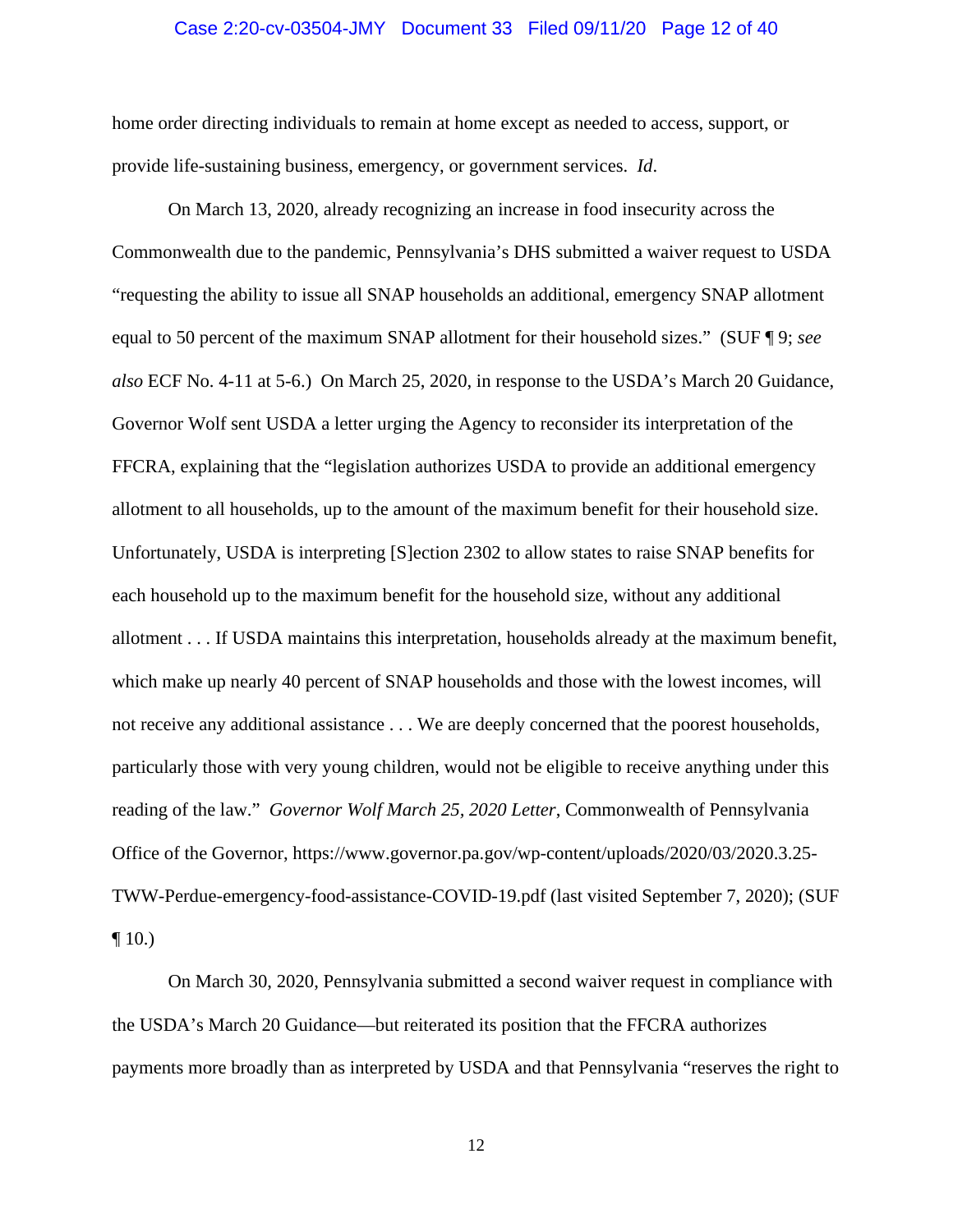#### Case 2:20-cv-03504-JMY Document 33 Filed 09/11/20 Page 13 of 40

challenge [USDA's] implementation of the Act." (ECF No. 4-11 at 8; SUF ¶ 11.) USDA granted this revised waiver request on April 2, 2020, only permitting the issuance of emergency allotments in accordance with USDA's interpretation. *See Pennsylvania Request to Provide Emergency Allotments (Supplements) to SNAP Households*, USDA Food and Nutrition Services, https://fns-prod.azureedge.net/sites/default/files/resource-files/PA-SNAP-COV-EmergencyAllotments-Approval2.pdf (last visited September 7, 2020); (SUF ¶ 12.). To date, the Pennsylvania waiver requests approved by USDA have not authorized any emergency allotments under FFCRA  $\S 2302(a)(1)$  to address the emergency food needs of approximately 40 percent of Pennsylvania SNAP households—those that, pre-COVID-19, were receiving the applicable maximum monthly allotment for the household size.

On April 10, 2020, USDA issued a blanket denial of all state waiver requests, including Pennsylvania's original request, that "seek to adjust SNAP eligibility requirements by: ... [p]roviding emergency allotments that exceed the maximum benefit for a household's size." *See SNAP—Mass Denial of Certain Requests to Adjust SNAP Regulations*, USDA Food and Nutrition Services, https://fns-prod.azureedge.net/sites/default/files/resource-files/SNAP-COVID19-Multiple-Adjustment-Denials.pdf (last visited September 7, 2020); (SUF ¶ 7(b).) On April 27, 2020 in response to the USDA mass denial letter, Governor Wolf wrote to USDA again disagreeing with the agency's interpretation of the FFCRA, noting that "40 percent of [SNAP households] in Pennsylvania received no additional funding and, therefore, are unable to fill their pantries as recommended." *Governor Wolf April 27, 2020 Letter*, Commonwealth of Pennsylvania Office of the Governor, https://www.governor.pa.gov/wpcontent/uploads/2020/04/20200428-TWW-FNS-Reconsideration-Letter.pdf (last visited September 7, 2020); (SUF ¶ 13.)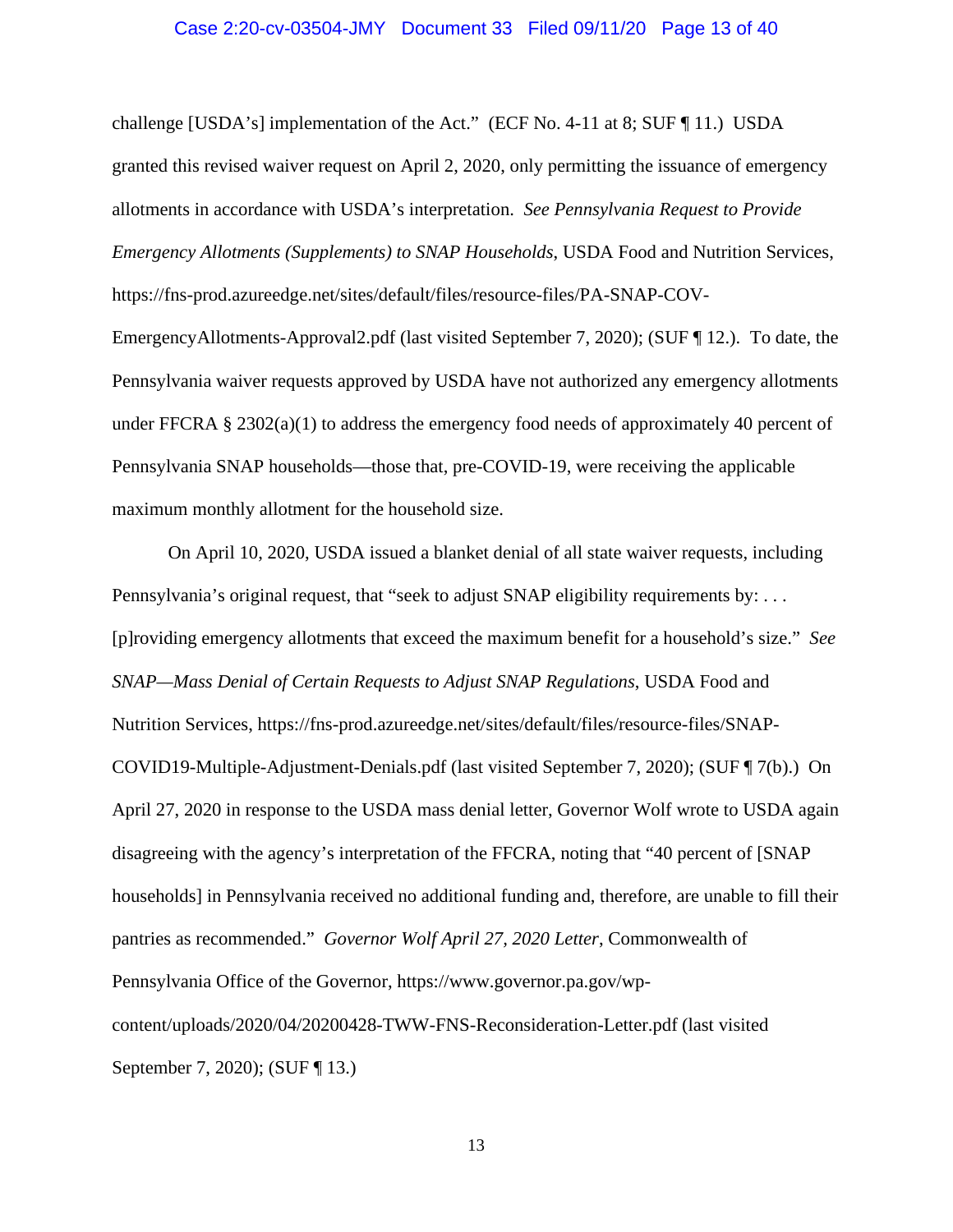#### Case 2:20-cv-03504-JMY Document 33 Filed 09/11/20 Page 14 of 40

On August 25, 2020, Teresa D. Miller, Secretary of Pennsylvania's DHS, sent a letter to

Secretary Perdue, reiterating the Wolf Administration's and DHS's disagreement with the

"[USDA] guidance limiting states' ability to provide Emergency Allotments to all [SNAP]

recipients" and referencing Governor Wolf's April 27, 2020 letter. (ECF No. 22 at 5-6.)

Secretary Miller's letter further stated:

[Governor Wolf's letter] is still the position of the Wolf Administration and DHS. If permitted, DHS intends to issue Emergency Allotments for all Pennsylvania SNAP households, including the poorest SNAP households who receive the maximum regular SNAP allotments because of their very low income. As the nation continues to face the COVID-19 pandemic with no end in sight, access to essential needs like food is more important than ever to help keep people healthy and mitigate co-occurring health risks. On behalf of the families that we serve, we ask that you reconsider your previous guidance on this matter.

(ECF No. 22 at 6 (emphasis in original).)

## **E. Procedural History**

Plaintiffs filed this putative class action on July 16, 2020, and concurrently sought leave to proceed *in forma pauperis* ("IFP"). (Compl.; ECF No. 2.) The Court granted Plaintiffs' IFP request on July 21, 2020, and directed the U.S. Marshals Service to serve the Complaint and Summonses on Defendants. (ECF No. 3.) In their Complaint, Plaintiffs assert two causes of action under the APA, alleging that USDA's interpretation and implementation of the FFCRA is both: (1) "arbitrary and capricious<sup>[1]</sup>" (Count I), and (2) "not in accordance with law" (Count II). (Compl. ¶¶ 101-110); *see also* 5 U.S.C. §§ 706(2). Plaintiffs seek to represent a class defined as:

> All persons living in Pennsylvania who are, were[,] or will be eligible for SNAP benefits during the period for which Congress has authorized the issuance of emergency allotments during the COVID-19 emergency and who were not provided an emergency allotment, or are receiving, have received, or will receive a smaller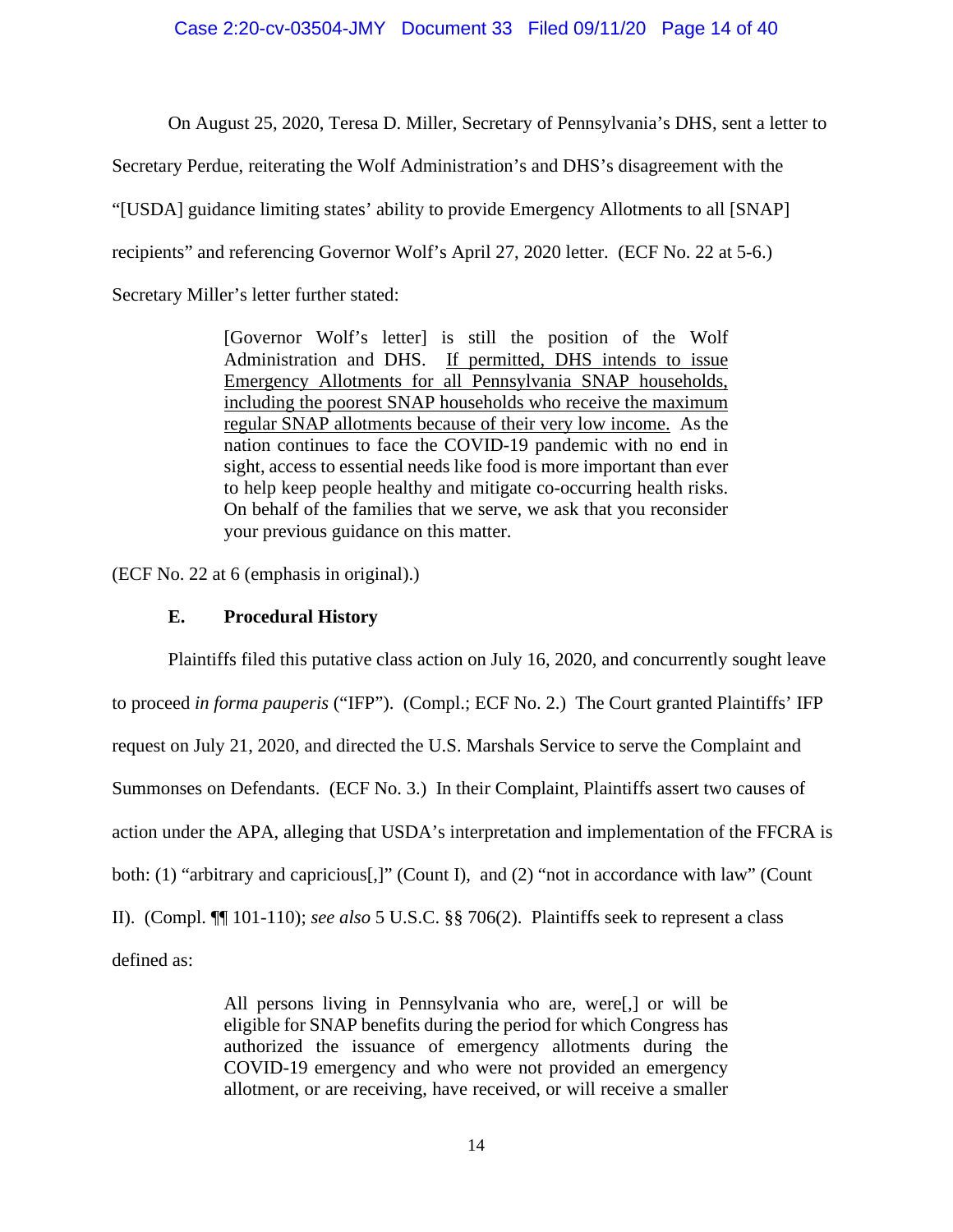emergency allotment than Congress intended due to Defendants' improper interpretation of Section 2302(a)(1) of the FFCRA.

(Compl. ¶ 20.)

On July 27, 2020, Plaintiffs filed the instant motion, in which they seek a preliminary injunction enjoining Defendants "from relying on the unlawful portion of their guidance interpreting 'emergency allotments' authorized under Section 2302(a)(1) of the FFCRA as 'supplements,' limited in value to the difference between the regular monthly benefit SNAP households receive and the maximum monthly benefit for a given household's size." (ECF No. 4-2 at 2-3.) Defendants filed a response in opposition on August 10, 2020 ("Opp.," ECF No. 11), and Plaintiffs replied on August 14, 2020 ("Reply," ECF No. 14). On August 19, 2020, the parties submitted their joint stipulation of uncontested facts. (*See* SUF.) The Court held a hearing on Plaintiffs' Motion on August 20, 2020 (*see* ECF No. 10). With the Court's permission, the parties submitted supplementary evidence and responses thereto, respectively, on August 25, 2020 and August 27, 2020. (*See* ECF Nos. 22, 23, 24, 25).

# **III. LEGAL STANDARD**

Before granting a preliminary injunction, a district court must find that the plaintiff has established four factors:

> (1) the likelihood that the plaintiff will prevail on the merits at final hearing; (2) the extent to which the plaintiff is being irreparably harmed by the conduct complained of; (3) the extent to which the defendant will suffer irreparable harm if the preliminary injunction is issued; and (4) [that] the public interest [weighs in favor of granting the injunction].

*Greater Phila. Chamber of Commerce v. City of Phila*., 949 F.3d 116, 133 (3d Cir. 2020) (alterations in original) (quoting *Am. Tel. & Tel. Co. v. Winback & Conserve Program, Inc.*, 42 F.3d 1421, 1427 (3d Cir. 1994)); *see also Winter v. NRDC*, 555 U.S. 7, 20 (2008). The first two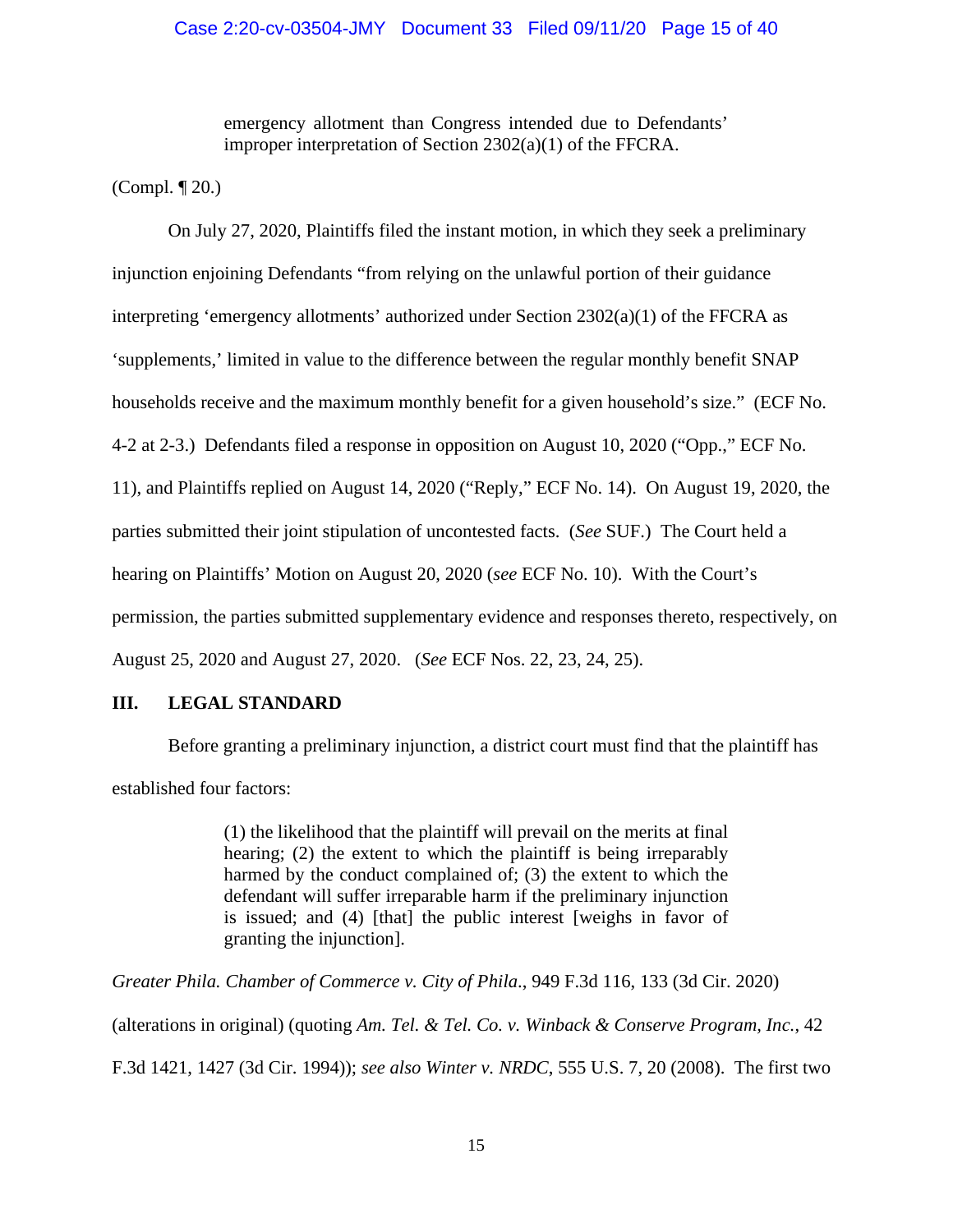#### Case 2:20-cv-03504-JMY Document 33 Filed 09/11/20 Page 16 of 40

factors are the "most critical," and "[i]f these gateway factors are met, a court then considers the remaining two factors and determines in its sound discretion if all four factors, taken together, balance in favor of granting the requested preliminary relief." *Reilly v. City of Harrisburg*, 858 F.3d 173, 179 (3d Cir. 2017); *accord Fulton v. City of Phila*., 922 F.3d 140, 152 (3d Cir. 2019).

Because Plaintiffs seek a mandatory injunction that would alter the status quo insofar as they are seeking an order that would require USDA to modify its current interpretation of Section 2302(a)(1), Plaintiffs face a "particularly heavy" burden.<sup>[6](#page-15-0)</sup> Feering Pharm., Inc. v. *Watson Pharm., Inc.*, 765 F.3d 205, 219 n.13 (3d Cir. 2014); *see also Acierno v. New Castle Cty*., 40 F.3d 645, 653 (3d Cir. 1994) ("A party seeking a mandatory preliminary injunction that will alter the status quo bears a particularly heavy burden in demonstrating its necessity."). However, while this standard is heightened, it is *not* unattainable. *See*, *e.g.*, *Booth v. McManaman*, 830 F. Supp. 2d 1037, 1045 (D. Haw. 2011) (granting preliminary injunction requiring state to take affirmative steps to process SNAP applications and issue benefits within statutory timeframes); *K.G. ex rel. Garrido v. Dudek*, 839 F. Supp. 2d 1254, 1268 (S.D. Fla. 2011) (granting mandatory preliminary injunction requiring agency to provide Medicaid coverage); *Texas Children's Hosp. v. Burwell*, 76 F. Supp. 3d 224, 236-47 (D.D.C. 2014) (granting preliminary injunction enjoining the Centers for Medicare and Medicaid Services from enforcing an agency rule that "was promulgated in violation of the [APA] and that [was] contrary to the Medicaid Act.").

<span id="page-15-0"></span><sup>&</sup>lt;sup>6</sup> During the hearing the parties agreed that while the requested injunctive relief is phrased with prohibitory language, it is nonetheless mandatory in nature as it would affirmatively require USDA to alter its current interpretation of "emergency allotments" and corresponding implementation of the SNAP program under the FFCRA. The Court agrees and, thus, applies the more exacting standard applicable to mandatory injunctions.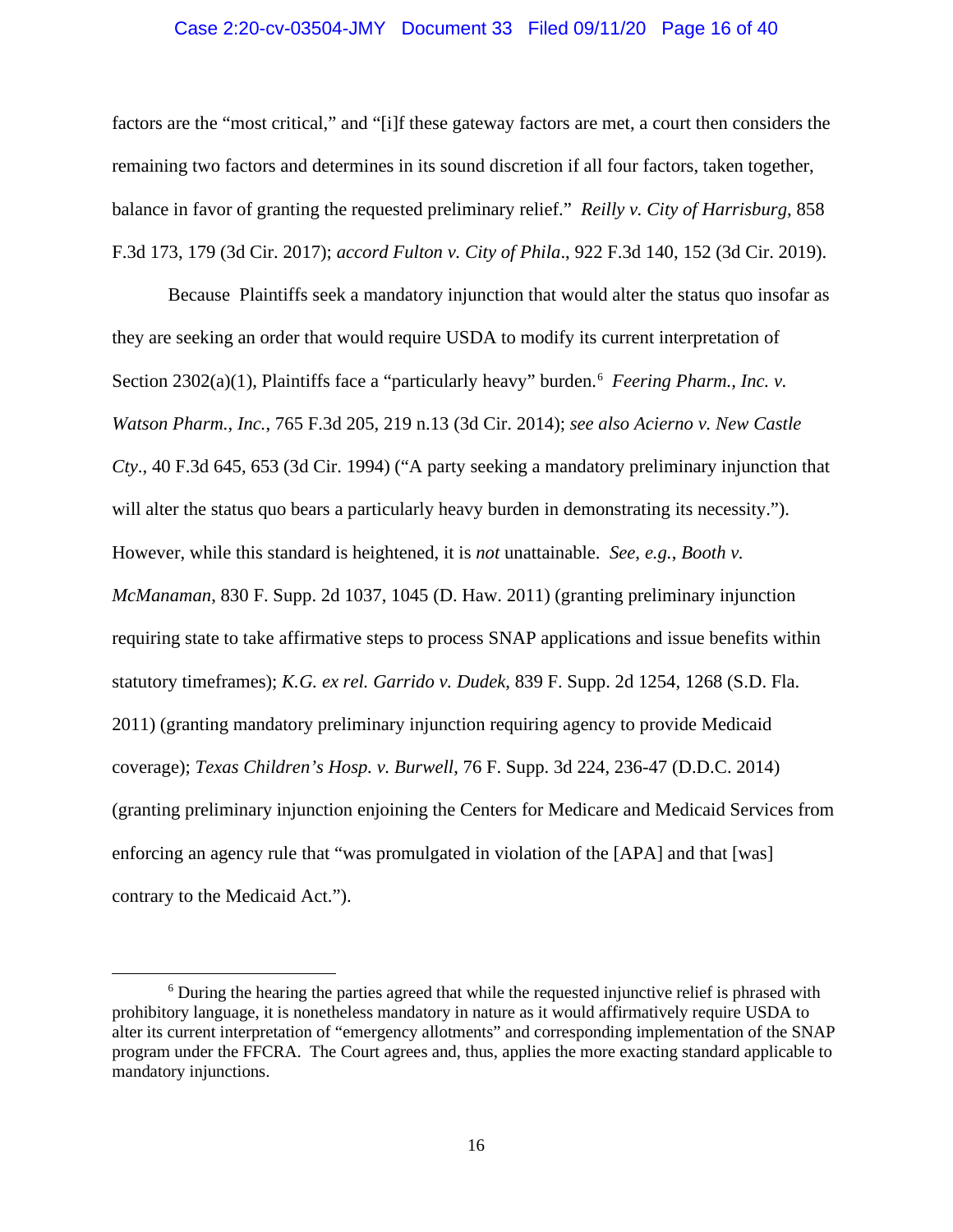#### **IV. DISCUSSION**

### **A. Article III Standing**

The Court's analysis begins with its jurisdiction, specifically, the Plaintiffs' standing to sue. *See generally Clapper v. Amnesty Int'l USA*, 568 U.S. 398, 408 (2013). To establish standing Plaintiffs must demonstrate: (1) "an injury in fact . . . [that is] concrete and particularized [and] actual or imminent, not conjectural or hypothetical," (2) that the injury is "fairly traceable to the challenged action," and (3) that it is "likely . . . that the injury will be redressed by a favorable decision." *Lujan v. Defenders of Wildlife*, 504 U.S. 555, 560 (1992).

The final component—redressability—is the only one contested here.[7](#page-16-0) *See Toll Bros., Inc. v. Twp. of Readington*, 555 F.3d 131, 142 (3d Cir. 2009) ("[R]edressability looks forward (will a favorable decision alleviate the harm?)"). Defendants argue that Plaintiffs have failed to provide evidence demonstrating that Plaintiffs will "necessarily receive benefits if this Court orders USDA to alter its understanding of [S]ection 2302." (Opp. at 13.) Defendants further contend that "[f]or Plaintiffs to benefit, Pennsylvania will have to again apply for emergency allotments, provide sufficient data to USDA to support the request, secure the allotments, and then distribute them to a class of persons that include Plaintiffs."[8](#page-16-1) (*Id*.)

<span id="page-16-0"></span> $\frac{7}{7}$  There is no dispute that Plaintiffs Latova Gilliam and Kayla McCrobie satisfy the injury in fact and causation requirements for Article III standing. Both have been denied SNAP emergency allotments that would mitigate their temporary food needs related to the COVID-19 pandemic. (*See* ECF Nos. 4-8, 4-13; *see also* SUF ¶¶ 1-2.)

<span id="page-16-1"></span><sup>8</sup> Defense counsel also argued at the hearing that it is "conceivable" that the Commonwealth might choose not to seek emergency allotments for all SNAP households for fear it would bankrupt the available SNAP appropriation—thereby necessitating an across-the-board reduction of allotments to all SNAP households. (Hr'g Tr. at 17-18.) Specifically, defense counsel posited:

It is conceivable that the State of Pennsylvania[,] which did not [choose] to file its own lawsuit, which did not join this lawsuit, is conceivable that [Pennsylvania] thought look, we don't want to contribute to the bankruptcy of the fund because if we do that, all recipients of emergency allotments are worse off. . . .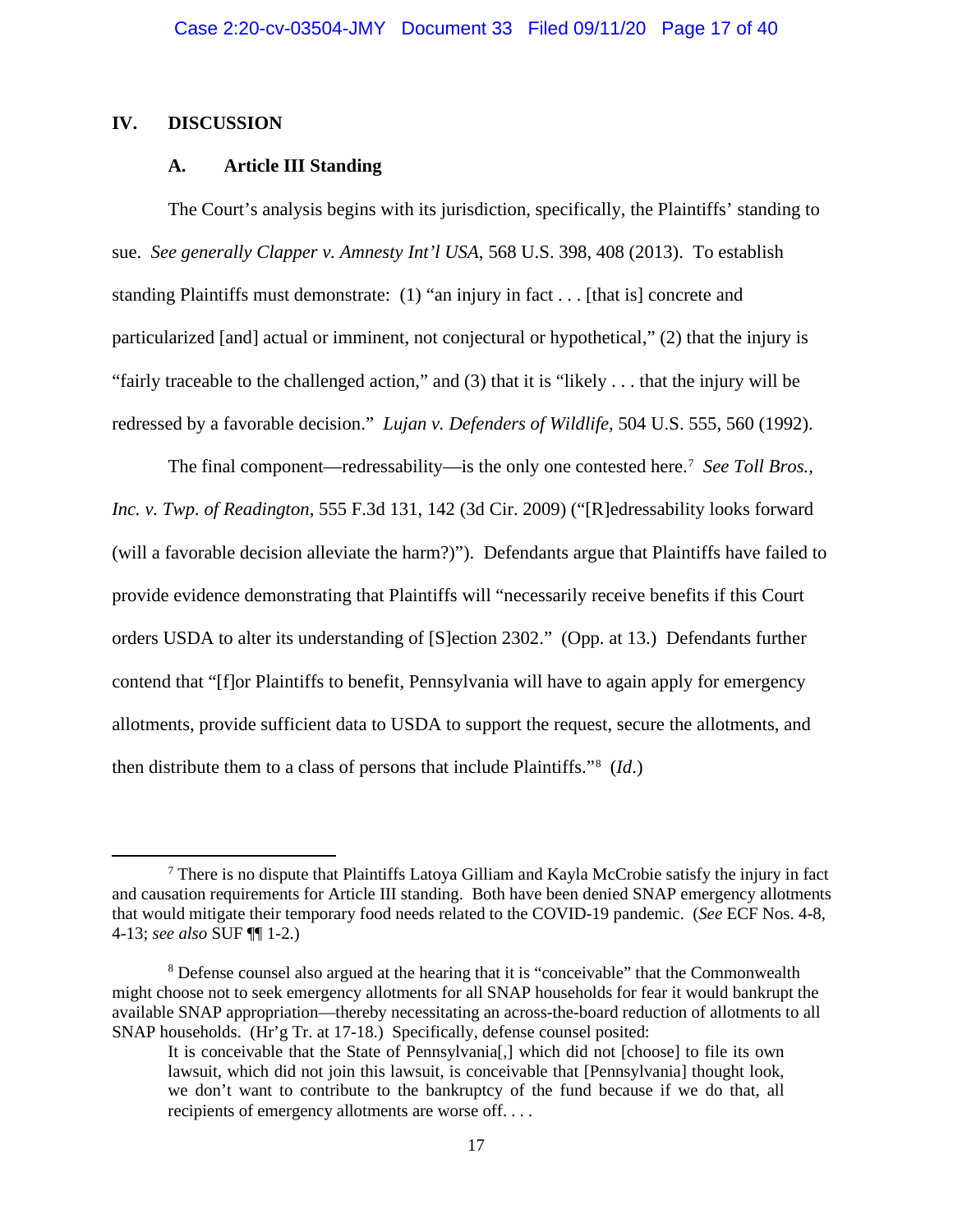Plaintiffs have provided substantial evidence that a favorable decision will alleviate the harm to them resulting from USDA's current interpretation of Section 2302(a)(1). In particular, Pennsylvania DHS Secretary Miller's letter to Secretary Purdue of August 25, 2020, unequivocally commits that "[i]f permitted, DHS intends to issue [e]mergency [a]llotments for all Pennsylvania SNAP households, including the poorest SNAP households who receive the maximum regular SNAP allotment because of their very low income." (ECF No. 22 at 6 (emphasis in original).) This unambiguous affirmation of the Commonwealth's intent more than satisfies the Third Circuit's standard for redressability. *See Toll Bros., Inc.*, 555 F.3d at 143 ("Redressability is not a demand for mathematical certainty. It is sufficient for the plaintiff to establish a 'substantial likelihood that the requested relief will remedy the alleged injury in fact.'" (quoting *Vt. Agency of Nat. Res. v. U.S. ex rel. Stevens*, 529 U.S. 765, 771 (2000))). This conclusion is further bolstered by the fact that DHS previously sought approval to issue a special supplemental issuance to all SNAP households (*see* ECF No. 4-11 at 5-6; SUF ¶ 9); and the fact that, on multiple occasions, Governor Wolf and DHS officials advised USDA of the Commonwealth's position that Section  $2302(a)(1)$  authorizes payments more broadly than as

<sup>(</sup>*Id.*; *see also* Decl. of Jessica Shahin, FNS Associate Administrator for SNAP, ¶ 15, ECF No. 11-1 (suggesting that issuance of emergency allotments at the maximum would cause an appropriation deficiency and trigger benefit reductions).)

In the Court's view, this argument is highly speculative as there is *no* evidence indicating that this was or is a concern to the Commonwealth. It is further undermined, if not entirely refuted, by evidence that *is* in the record. (*See* ECF No. 22 (August 25, 2020 letter from Pennsylvania DHS Secretary Miller to USDA, advising that, if permitted, Pennsylvania will seek emergency allotments for all SNAP households); *see also* SUF ¶¶ 9-11, 13 (detailing Pennsylvania's waiver submissions and requests that USDA reconsider its interpretation of the FFCRA).)

Moreover, Defendants' dire speculation about an appropriations bankruptcy is a straw man argument resting on a dubious premise—the "sheer possibility" that Plaintiffs' interpretation of Section 2302(a)(1) could theoretically allow all SNAP households to "receive benefits equal to 200% of the allotment cap." (Opp. at 19, n.2.) The record contains no evidence that Pennsylvania (or any other state) has requested or will request 200% of the allotment cap; that such a request, if made, would be supported by sufficient data (as determined by the USDA through guidance) to require approval; or that the emergency allotments Pennsylvania will seek if permitted would cause an appropriation deficiency.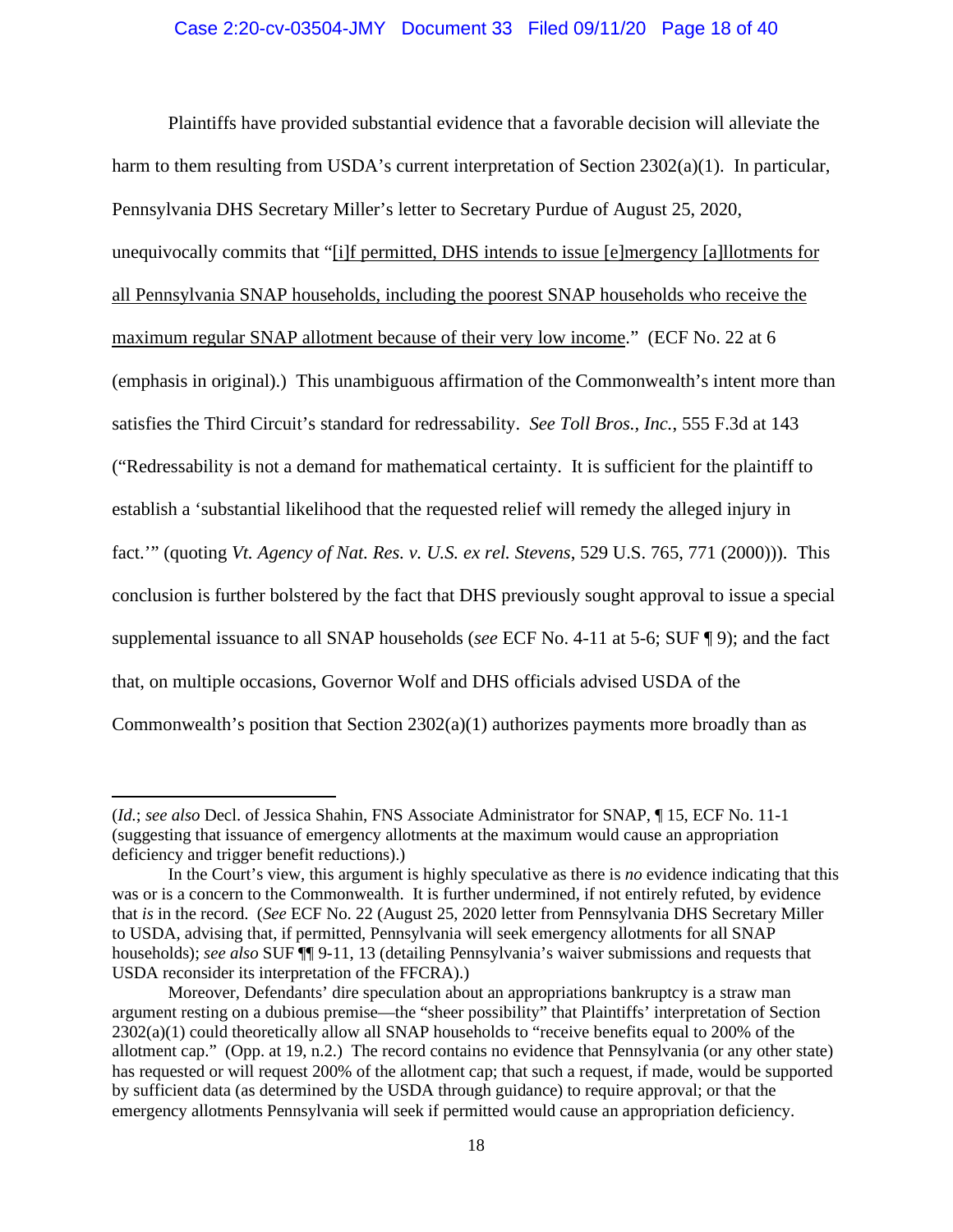#### Case 2:20-cv-03504-JMY Document 33 Filed 09/11/20 Page 19 of 40

interpreted by USDA, and requested that USDA reconsider its interpretation. (*See* ECF No. 4-11 at 8; SUF ¶¶ 10-11, 13.) The evidence before the Court amply demonstrates a substantial likelihood that with a favorable ruling, the Commonwealth will seek emergency allotments for all SNAP households, including Plaintiffs; and that this action will remedy Plaintiffs' injury in fact. *See Toll Bros., Inc.*, 555 F.3d at 143. Plaintiffs have established their standing.

Having resolved the issue of jurisdiction, the Court proceeds to the requisite elements for a preliminary injunction.

#### **B. Likelihood of Success on the Merits**

To satisfy the threshold requirement of likelihood of success on the merits, the movant "must demonstrate that it can win on the merits (which requires a showing significantly better than negligible but not necessarily more likely than not). *Reilly*, 858 F.3d at 179. "On this factor, a sufficient degree of success for a strong showing exists if there is a reasonable chance or probability, of winning" on their APA claims. *Ramsay v. Nat'l Bd. of Med. Examiners*, 968 F.3d 251, 256 (3d Cir. 2020). Under the APA, courts must "hold unlawful and set aside agency action" that is "arbitrary, capricious, an abuse of discretion, or otherwise not in accordance with law" or "in excess of statutory jurisdiction [or] authority."  $5 \text{ U.S.C.} \text{ § } 706(2)(\text{A})$ , (C). Ultimately, the question under these provisions is "whether the agency has gone beyond what Congress has permitted it to do[.]" *City of Arlington, Tex. v. FCC*, 569 U.S. 290, 298 (2013). Although Plaintiffs contend that USDA's guidance violates the APA for several reasons, we focus on the argument that the guidance is unlawful because it is contrary to the FFCRA and inconsistent with congressional intent and the SNAP statutory scheme.<sup>[9](#page-18-0)</sup>

<span id="page-18-0"></span><sup>9</sup> The Court further observes that the challenged USDA guidance constitutes final agency action subject to APA review because it "mark[s] the consummation of the agency's decision-making process[.]" *Bennet v. Spear*, 520 U.S. 154, 177-78 (1997). In other words, USDA's guidance is its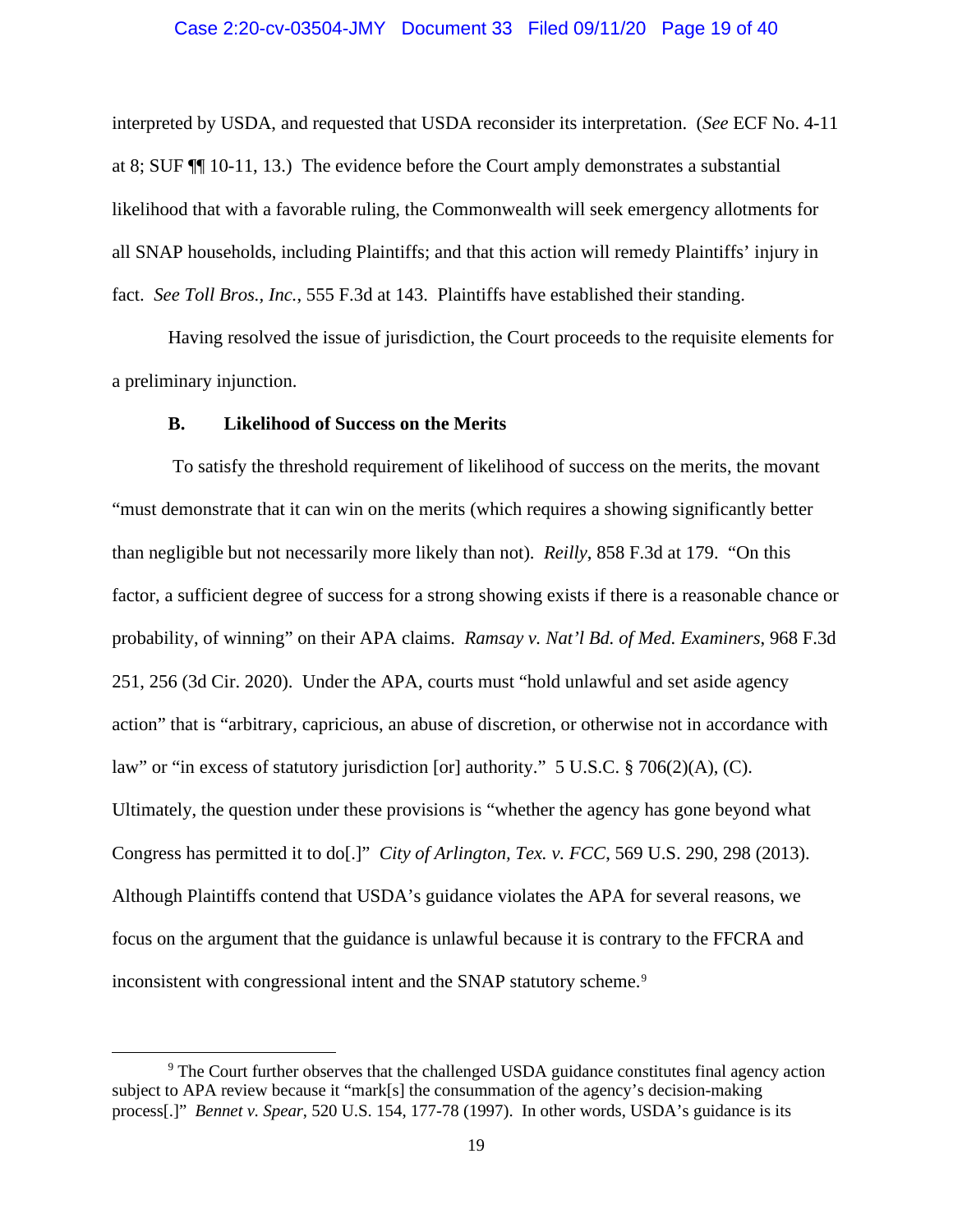#### 1*. Legal Framework*

The Court evaluates challenges to an agency's interpretation of a statute within the familiar two-step *Chevron* deference framework. [10](#page-19-0) *See Chevron, USA, Inc. v. Natural Res. Def. Council, Inc.*, 467 U.S. 837, 842-43 (1984). "Under *Chevron* step one, [the Court] determine[s] if the statute is silent or ambiguous with respect to the specific issue of law in the case." *Da Silva v. Att'y Gen. United States*, 948 F.3d 629, 634 (3d Cir. 2020) (internal quotation marks and citation omitted); *see also Chevron*, 467 U.S. at 843 n.9 ("The judiciary is the final authority on issues of statutory construction[.]"). "If the statute is unambiguous, there are no statutory gaps for the agency to fill, and our inquiry ends. Only where the statute is ambiguous do we move to step two and determine if the agency's interpretation of the statute is reasonable and thus entitled to deference." *Da Silva,* 948 F.3d at 629; *see also, e.g., Pereira v. Sessions*, 138 S. Ct. 2105, 2120 (2018) (chiding lower courts for "engag[ing] in cursory analysis" in *Chevron* step one and rushing to "reflexive deference"); *Kingdomware Technologies, Inc. v. U.S.*, 136 S. Ct. 1969, 1979 (2016) (reversing lower court's *Chevron*-based decision because the statute was unambiguous).

Accordingly, the threshold issue here is whether Congress has directly spoken to the intended meaning of FFCRA § 2302(a)(1) and the scope of "emergency allotments" provided for therein. For the reasons detailed below, we conclude the Section  $2302(a)(1)$  is neither "silent"

<sup>&</sup>quot;definitive position" on emergency allotments authorized under Section 2302(a)(1). *See Minard v. Run Oil Co.*, 670 F.3d 236, 249 (3d Cir. 2011).

<span id="page-19-0"></span><sup>&</sup>lt;sup>10</sup> If the Court were to find Section  $2302(a)(1)$  ambiguous, the parties dispute the level of deference afforded to USDA's interpretation and implementation of the statute. Defendants cite to *Chevron*, whereas, Plaintiffs assert that *Skidmore* deference applies. *See Hagans v. Comm'r of Soc. Sec.*, 694 F.3d 287, 302 (3d Cir. 2012) (recognizing that *Skidmore* deference applies as opposed to *Chevron* deference when the agency action lacks the "force of law" (citing *Skidmore v. Swift & Co.*, 323 U.S. 134, 140 (1944))). As set forth below, we need not resolve this dispute.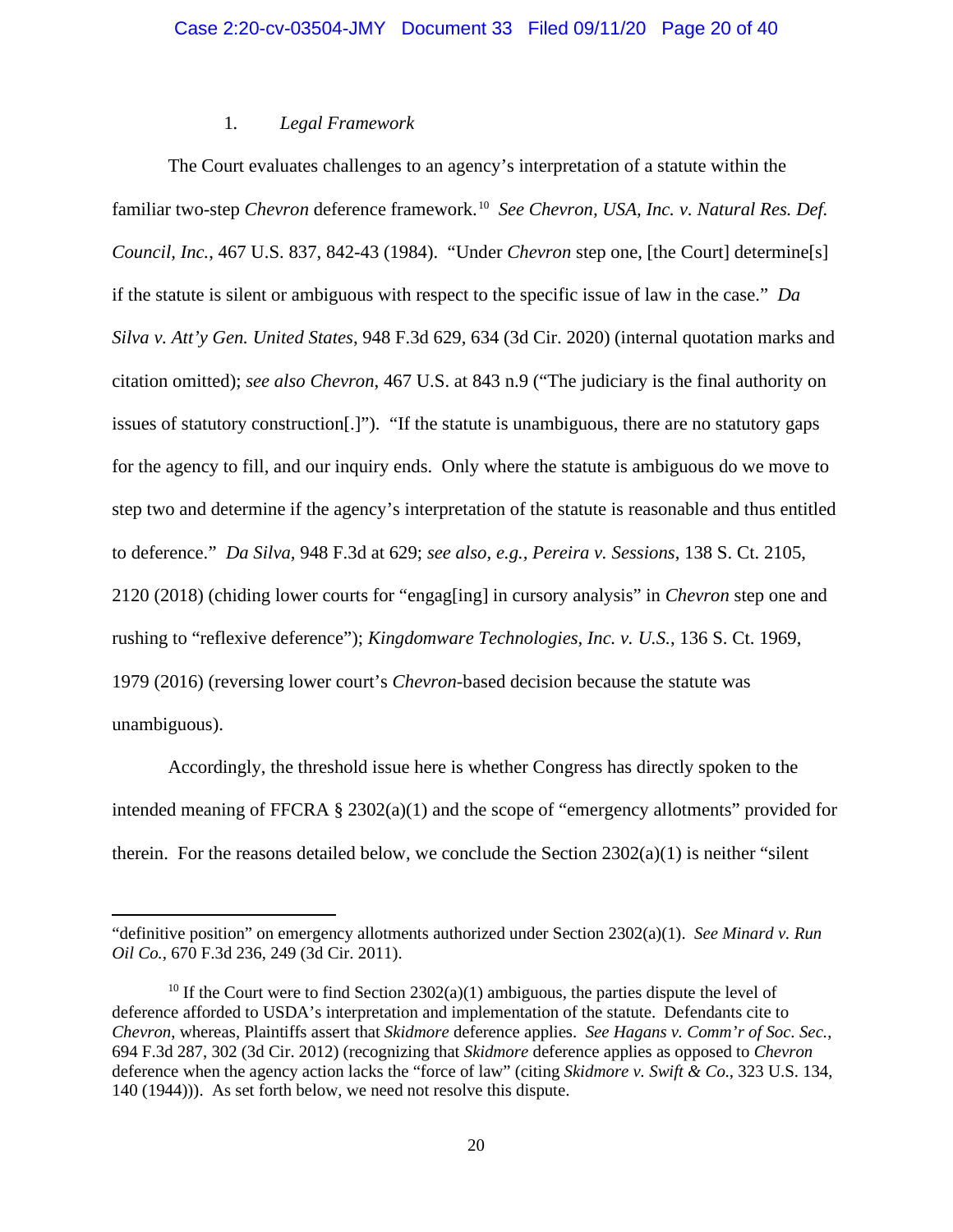#### Case 2:20-cv-03504-JMY Document 33 Filed 09/11/20 Page 21 of 40

[nor] ambiguous" with respect to this issue.<sup>[11](#page-20-0)</sup> Because we believe the intent of Congress is clear, "*Chevron* leaves the stage" and we then proceed to the dispositive question of whether the USDA's interpretation of Section  $2302(a)(1)$  is contrary to law and exceeds its statutory authority. *Epic Sys. Corp. v. Lewis*, 138 S. Ct. 1612, 1630 (2018).

# 2*. USDA's Interpretation of Section 2302(a)(1) Is Inconsistent with Congressional Intent and Is Contrary to Law*

This Court concludes that Section  $2302(a)(1)$  and Congress's intent in enacting this provision are unambiguous. This conclusion is based on the Court's analysis of the statutory language and the structure and purpose of the SNAP statutory scheme. Our analysis is consistent with the "fundamental canon of statutory construction that the words of a statute must be read in their context and with a view to their place in the overall statutory scheme." *Food & Drug Admin. v. Brown & Williamson Tobacco Corp*., 529 U.S. 120, 133 (2000) (internal quotation marks and citation omitted). "A court must therefore interpret the statute as a symmetrical and coherent regulatory scheme and fit, if possible, all parts into [a] harmonious whole." *Id.* (internal quotation marks and citation omitted).

As the Third Circuit has counseled, the "point of departure" for this analysis is the text of the statute. *City of Phila. v. Att'y Gen. of United States*, 916 F.3d 276, 284 (3d Cir. 2019), *reh'g denied* (June 24, 2019) (citing *Gov't of Virgin Islands v. Knight*, 989 F.2d 619, 633 (3d Cir. 1993).) "We are also guided by any relevant, well-established canons of statutory

<span id="page-20-0"></span><sup>&</sup>lt;sup>11</sup> The Court recognizes that in *Hall v. U.S. Dep't of Agric.*, No. 20-3454, 2020 WL 3268539, at \*6-8 (N.D. Cal. June 17, 2020) the court there was previously tasked with this determination. *See id*. (denying plaintiffs' motion for preliminary injunction, finding statute ambiguous, and accepting USDA's interpretation of §  $2302(a)(1)$ . At the hearing in this case, the parties confirmed that, apart from the litigation in the Northern District of California, they are not aware of any other litigation challenging agency action regarding Section 2302(a)(1).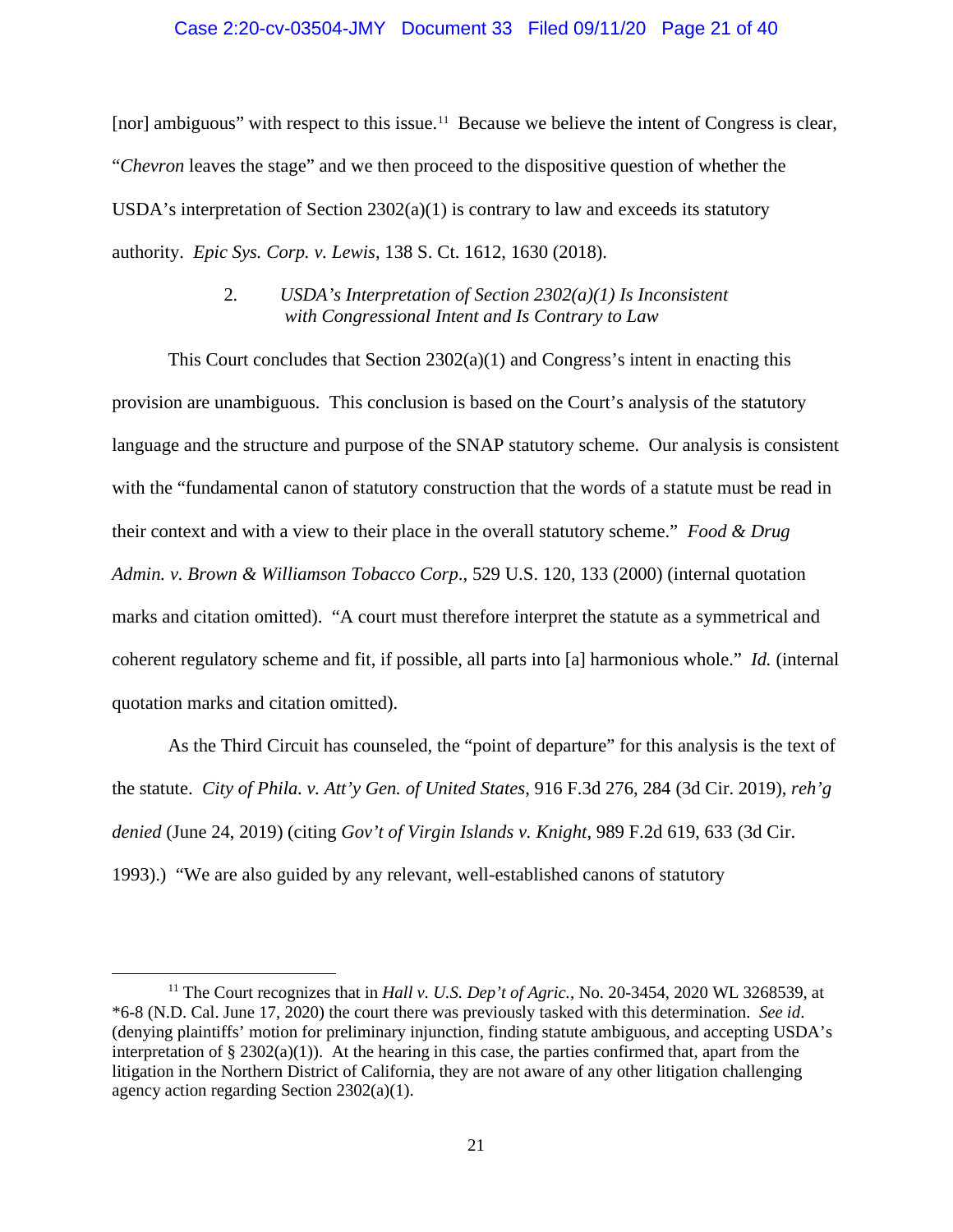#### Case 2:20-cv-03504-JMY Document 33 Filed 09/11/20 Page 22 of 40

interpretation." *Id.* (citing *Schaar v. Lehigh Valley Health Servs., Inc*., 598 F.3d 156, 160 (3d Cir. 2010).

#### a. Section 2302(a)(1) and the SNAP Statutory Framework

Because the text of the statute is the touchstone of our analysis, we again recite the

relevant language of Section 2302(a)(1):

(a) In the event of a public health emergency declaration by the Secretary of Health and Human Services under section 319 of the Public Health Service Act based on an outbreak of coronavirus disease 2019 (COVID–19) and the issuance of an emergency or disaster declaration by a State based on an outbreak of COVID–19, the Secretary of Agriculture—

(1) shall provide, at the request of a State agency . . . that provides sufficient data (as determined by the Secretary through guidance) supporting such request, for emergency allotments to households participating in . . . [SNAP] under the [FNA] to address temporary food needs not greater than the applicable maximum monthly allotment for the household size[.]

FFCRA § 2302(a)(1). *See also City of Phila.*, 916 F.3d at 284; *see also Gwaltney of Smithfield,* 

*Ltd. v. Chesapeake Bay Found., Inc*., 484 U.S. 49, 56 (1987) ("It is well settled that the starting

point for interpreting a statute is the language of the statute itself." (internal quotation marks and

citation omitted).)

By its terms, the provision at issue here is indisputably part of the overall SNAP statutory scheme established under the FNA. *See also* FFCRA §§ 2302(a)(2), (b), (c) (referring to the provisions of and requirements under the FNA). We further observe that Section 2302(a)(1) employs terms or phrases that incorporate or are presumptively intentional modifications of terms defined in the FNA. *Gustafson v. Alloyd Co*., 513 U.S. 561, 570 (1995) (noting that statutes "should not be read as a series of unrelated and isolated provisions, and "that 'identical words used in different parts of the same act are intended to have the same meaning.'" (quoting *Dep't of Revenue of Ore. v. ACF Indus., Inc*., 510 U.S. 332, 342 (1994))); *Ratzlaf v. United States*, 510 U.S. 135, 143 (1994) ("A term appearing in several places in a statutory text is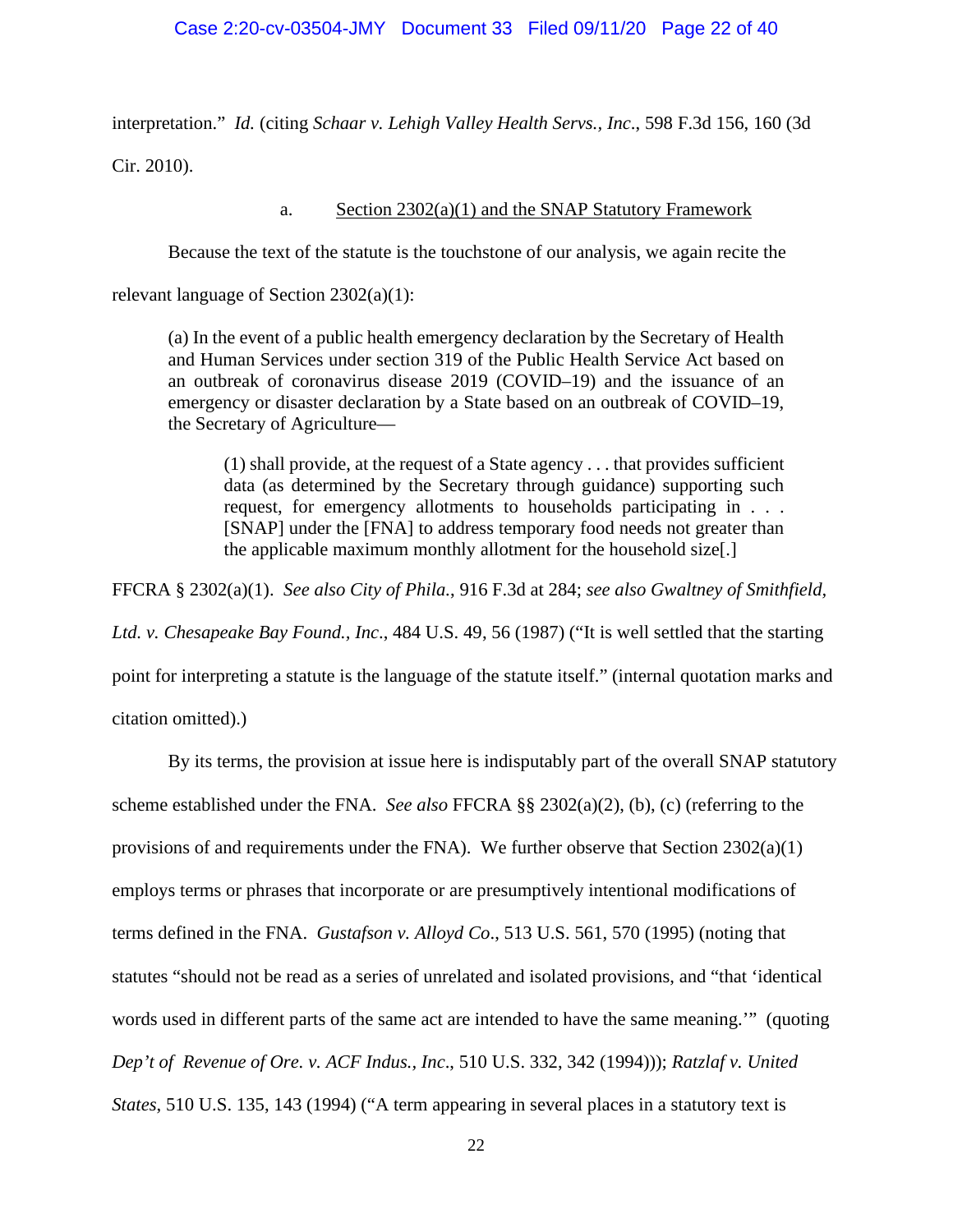#### Case 2:20-cv-03504-JMY Document 33 Filed 09/11/20 Page 23 of 40

generally read the same way each time it appears."). Particularly relevant here, the FNA defines "allotment" as "the total value of benefits a household is authorized to receive during each month." 7 U.S.C. § 2012(b) (emphasis added). In turn, "benefit" is defined, in relevant part, as "the value of supplemental nutrition assistance provided to a household." *Id*. § 2012(d). Finally, "food" is defined in the FNA very broadly and is not limited to food purchased at a retail food store. *Id*. § 2012(k) (defining "food" to include meals prepared and served by public/private shelters or other community resources).

Moreover, and although the FFCRA does not contain a statement of policy, the SNAPrelated provisions of Section 2302 must be construed in accordance with the expressly stated purpose of the FNA, which provides, in relevant part, that:

It is declared to be the policy of Congress, in order to promote the general welfare, to safeguard the health and well-being of the Nation's population by raising levels of nutrition among low-income households. Congress finds that the limited food purchasing power of low-income households contributes to hunger and malnutrition among members of such households. . . . To alleviate such hunger and malnutrition, a supplemental nutrition assistance program is herein authorized which will permit low-income households to obtain a more nutritious diet through normal channels of trade by increasing food purchasing power for all eligible households who apply for participation.

*Id*. § 2011. *See K Mart Corp*. *v. Cartier, Inc*., 486 U.S. 281, 291 (1988) ("In ascertaining the

plain meaning of [a] statute, the court must look to the particular statutory language at issue, as well as the language and design of the statute as a whole."); *see also N.L.R.B. v. Brown,* 380 U.S. 278, 291-92 (1965) ("Reviewing courts are not obliged to stand aside and rubberstamp their affirmance of administrative decisions that they deem inconsistent with a statutory mandate or that frustrate the congressional policy underlying a statute."); *Robinson v. Block*, 869 F.2d 202, 213 (3d Cir. 1989) ("[A] reviewing court . . . must reject an administrative construction of a statute if it is 'inconsistent with the statutory mandate or . . . frustrate[s] the policy that Congress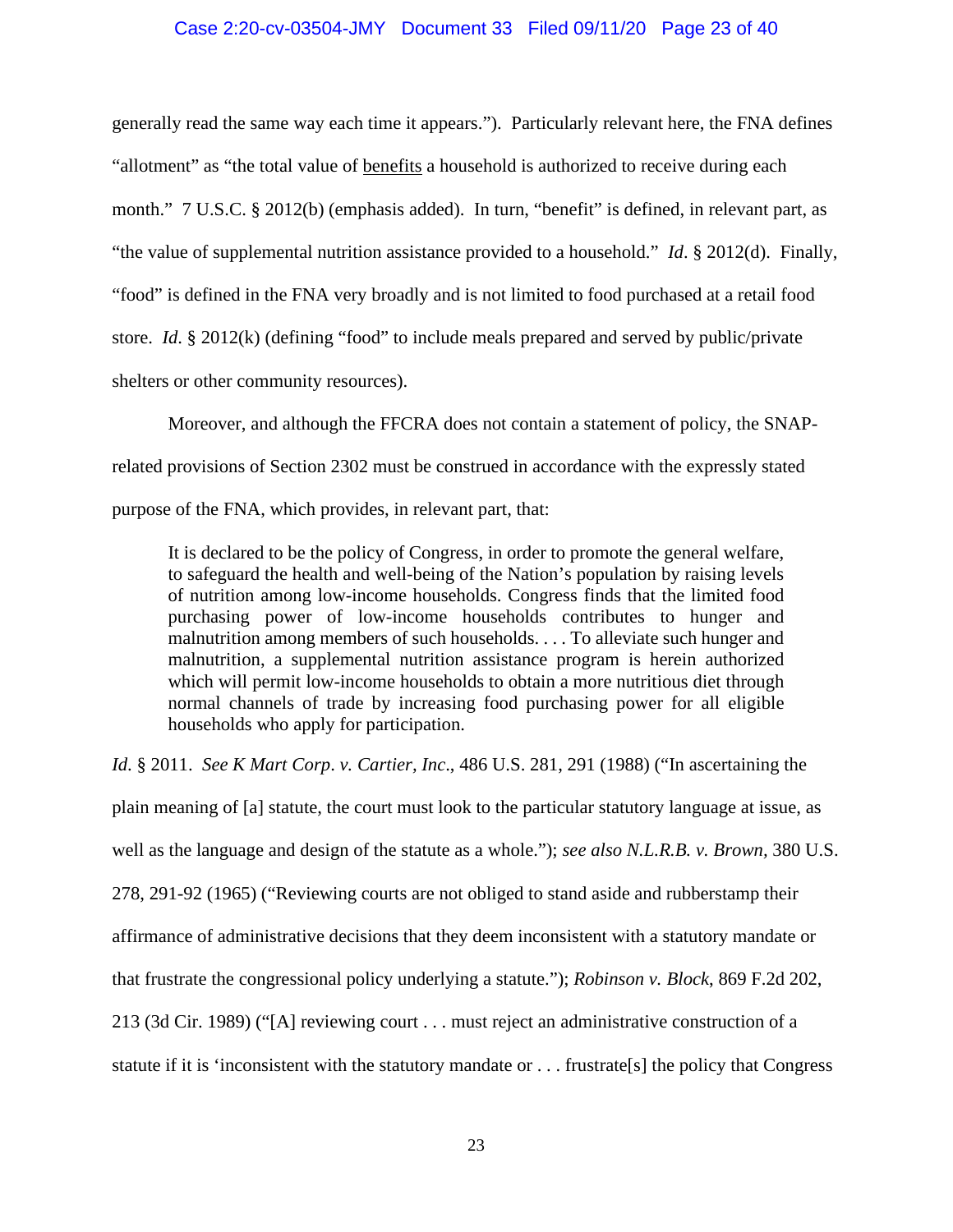#### Case 2:20-cv-03504-JMY Document 33 Filed 09/11/20 Page 24 of 40

sought to implement.'" (quoting *Sec. Indus. Ass'n v. Bd. of Governors of the Fed. Reserve Sys*., 468 U.S. 137, 143 (1984))).

# b. USDA's Guidance Nullifies, Renders Superfluous, and Imports Other Terms Into, the Language of Section 2302(a)(1)

USDA's most recently issued Guidance states that, under Section 2302(a)(1):

A household's [emergency allotment] cannot increase the current monthly household SNAP benefit allotment beyond "the applicable maximum monthly allotment for the household size." Accordingly, SNAP households that already receive the maximum monthly allotment for their household size are not eligible for [an] emergency allotment.

*See* April 21 Guidance. Defendants contend that this Guidance is consistent with the language of Section 2302(a)(1) "because [Congress] did not state that it was lifting, or eliminating, the traditional, statutory cap on the SNAP benefits a household may receive." (Opp. at 6.) Instead, according to Defendants, Section  $2302(a)(1)$  only requires USDA to issue emergency allotments that are "'directed' towards temporary food needs that come within [a household's regular maximum allotment][,]" and that "[i]f a house is already receiving the maximum monthly allotment, then its food needs within the statutory cap are presumed satisfied, and . . . emergency allotments are impermissible." (*Id.* at 15; *see also id.* at 6.). Distilling this tortured argument to its essence, Defendants' construe Section  $2302(a)(1)$  as permitting USDA to deny any "emergency allotment" to households that, pre-COVID, were receiving the maximum monthly allotment for their household size, because, according to Defendants, those households do not, by definition, have any COVID-related "temporary food needs" that need to be addressed by an "emergency allotment." Defendants' construction is foreclosed by the clear language of Section  $2302(a)(1)$  and the express purpose of the SNAP statutory scheme for several reasons.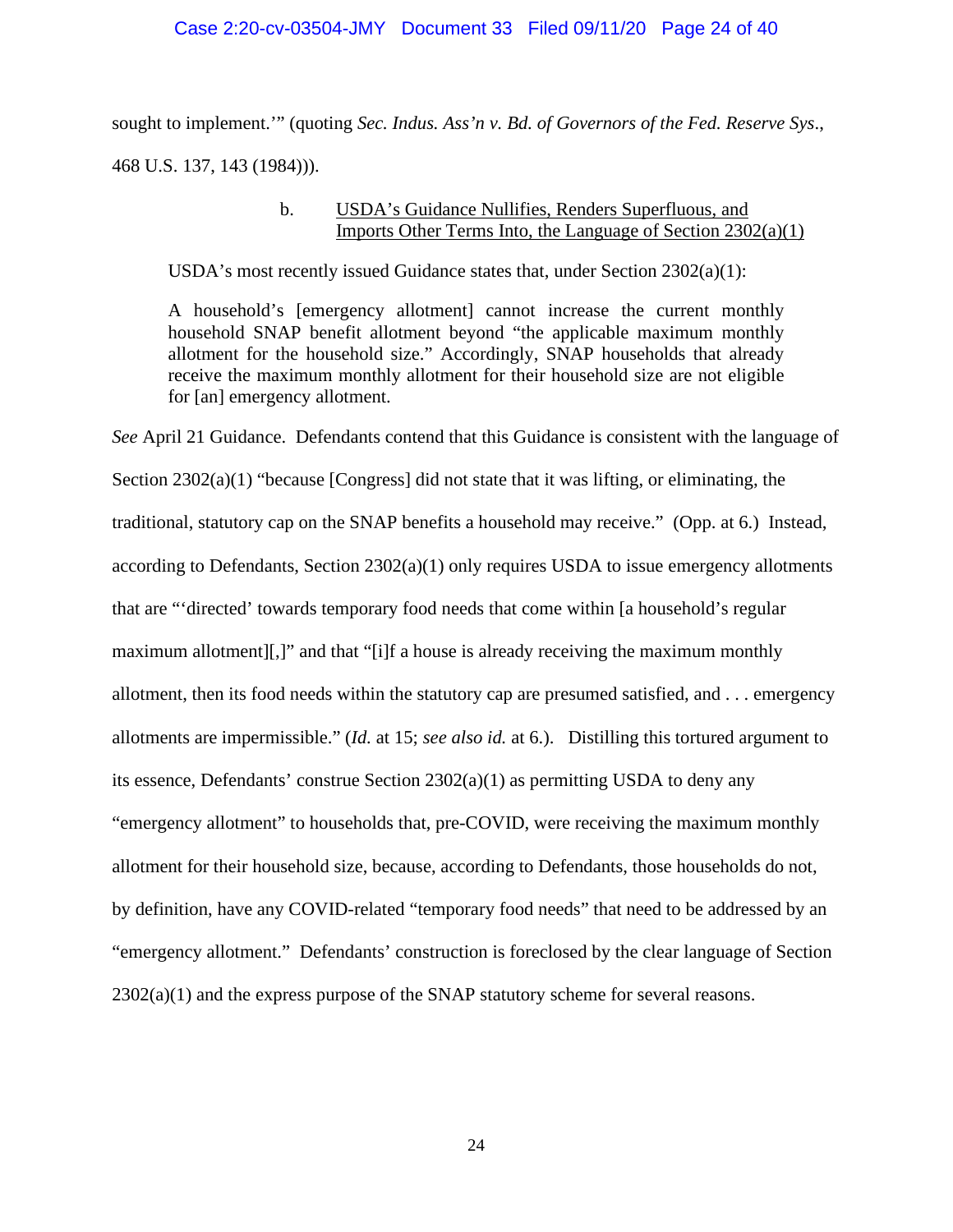#### Case 2:20-cv-03504-JMY Document 33 Filed 09/11/20 Page 25 of 40

First, Section  $2302(a)(1)$  directs that USDA "shall provide . . . for emergency allotments to households participating in [SNAP]." FFCRA  $\S$  2302(a)(1) (emphasis added). "This directive is both mandatory and comprehensive. The word 'shall' generally imposes a nondiscretionary duty." *SAS Institute, Inc. v. Iancu*, 138 S. Ct. 1348, 1354 (2018) (citing *Lexecon Inc. v. Milberg Weiss Bershad Hynes & Lerach*, 523 U.S. 26, 35 (1998)). Similarly, the phrase "households participating in SNAP" is unambiguous and unqualified—it imposes no eligibility criteria beyond the requirement that States support emergency allotment requests with "sufficient data" to justify the request. Nor does it authorize USDA to unilaterally establish a disfavored subclass of SNAP households. *See*, *e.g.*, *United States v. Parcel of Land, Bldgs., Appurtenances & Improvements, Known as 92 Buena Vista Ave., Rumson, N.J*., 507 U.S. 111, 123 (1993) (agreeing with appellate court determination that the unqualified term "owner" was sufficiently unambiguous to foreclose any contention that it applied only to bona fide purchasers); *In re Cont'l Airlines, Inc*., 932 F.2d 282, 288 (3d Cir. 1991) (declining to employ the principle of *noscitur a sociis* "to qualify language that Congress has left unqualified, rather than to clarify a facially ambiguous term"); *Smith v. Fid. Consumer Disc. Co*., 898 F.2d 907, 912 (3d Cir. 1990) ("We believe that considerable mischief would be created if courts abandoned the unqualified language of the statute and attempted to divine, on a case-by-case basis, what loans falling within the literal words of § 501 Congress might not deem worthy of the shelter provided by that section."). In this Court's view, if Congress had intended to deny any relief under Section  $2302(a)(1)$  to households at the maximum applicable allotment, it would have said so expressly by, for example, including language authorizing "emergency allotments" only to "eligible" SNAP households or, more explicitly, by providing that SNAP households receiving the maximum monthly allotment are not eligible for "emergency allotments." Congress did not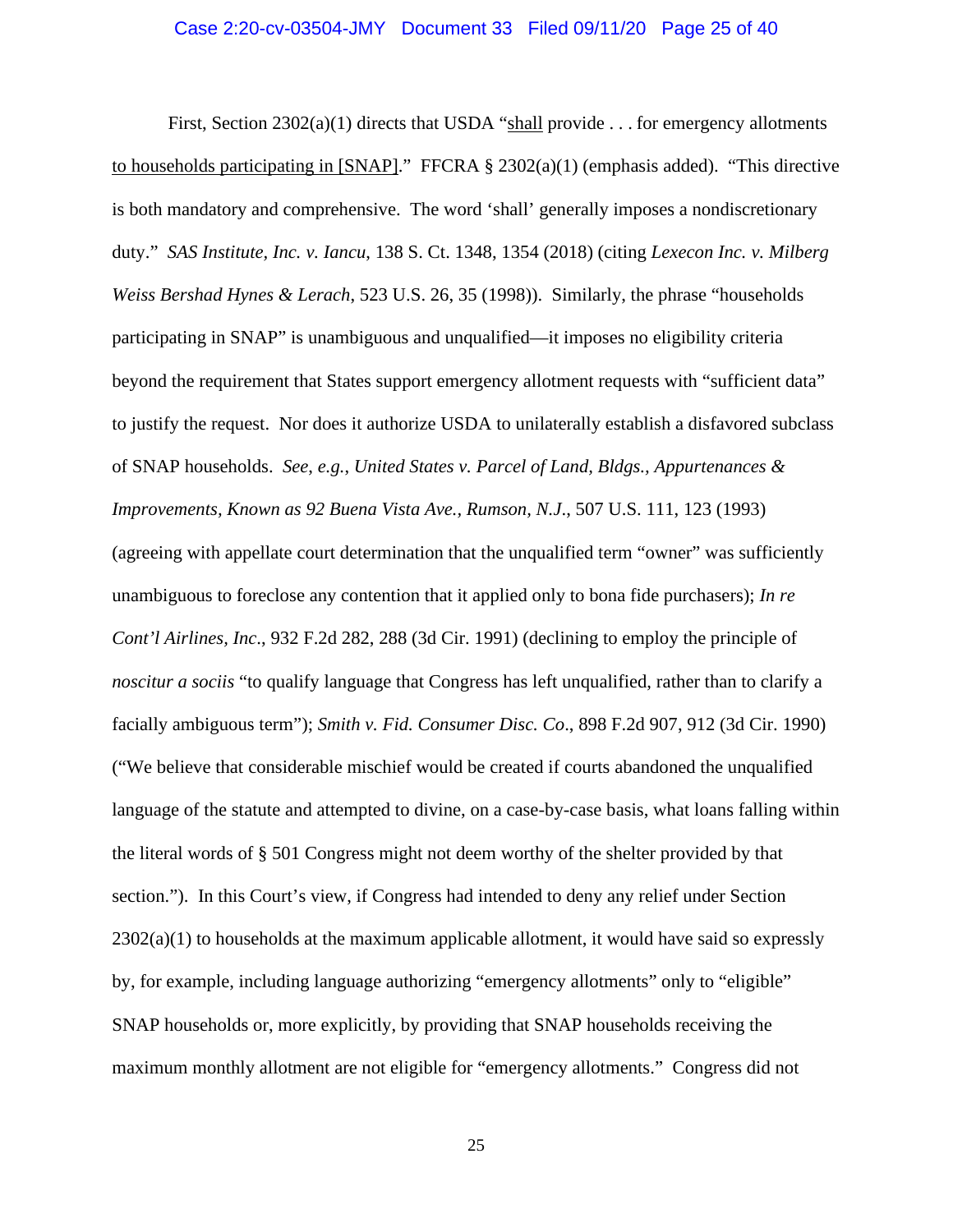#### Case 2:20-cv-03504-JMY Document 33 Filed 09/11/20 Page 26 of 40

include such language, and we will not read it into the statute. *See Bostock v. Clayton Cty., Ga.,*  140 S. Ct. 1731, 1738 (2020) ("If judges could add to, remodel, update, or detract from old statutory terms inspired only by extratextual sources and our own imaginations, we would risk amending statutes outside the legislative process reserved for the people's representatives.").

Second, USDA's interpretation reads the word "emergency," and the phrase "emergency allotments," out of the statute or, at minimum, renders them meaningless and superfluous as to nearly half of Pennsylvania's SNAP households who also happen to be in the most dire need of emergency assistance. As noted above, FNA defines "allotment" as "the total value of benefits a household is authorized to receive during each month." 7 U.S.C.A. § 2012(b). In Section  $2302(a)(1)$ , however, Congress specifically modified this defined term by prefacing it with the word "emergency." FFCRA  $\S 2302(a)(1)$ . Because "emergency" is not defined in Section 2302(a) or the FNA, we look to dictionaries and other reference works to ascertain its ordinary meaning. *See Da Silva*, 948 F.3d at 635 (3d Cir. 2020) ("To ascertain the ordinary meaning of words, '[w]e refer to standard reference works such as legal and general dictionaries.'" (quoting *United States v. Geiser*, 527 F.3d 288, 294 (3d Cir. 2008) (using dictionary definitions to find that a term is unambiguous)).) Black's Law Dictionary defines "emergency" as "[a] sudden and serious event or an unforeseen change in circumstances that calls for immediate action to avert, control, or remedy harm" or "[a]n urgent need for relief or help." Black's Law Dictionary (11th ed. 2019); *see also* Merriam-Webster Online Dictionary,

https://www.merriamwebster.com/dictionary/emergency (last visited Sept. 9, 2020) (defining "emergency" as "an unforeseen combination of circumstances or the resulting state that calls for immediate action"). Based on the statutory and commonly understood definitions noted above,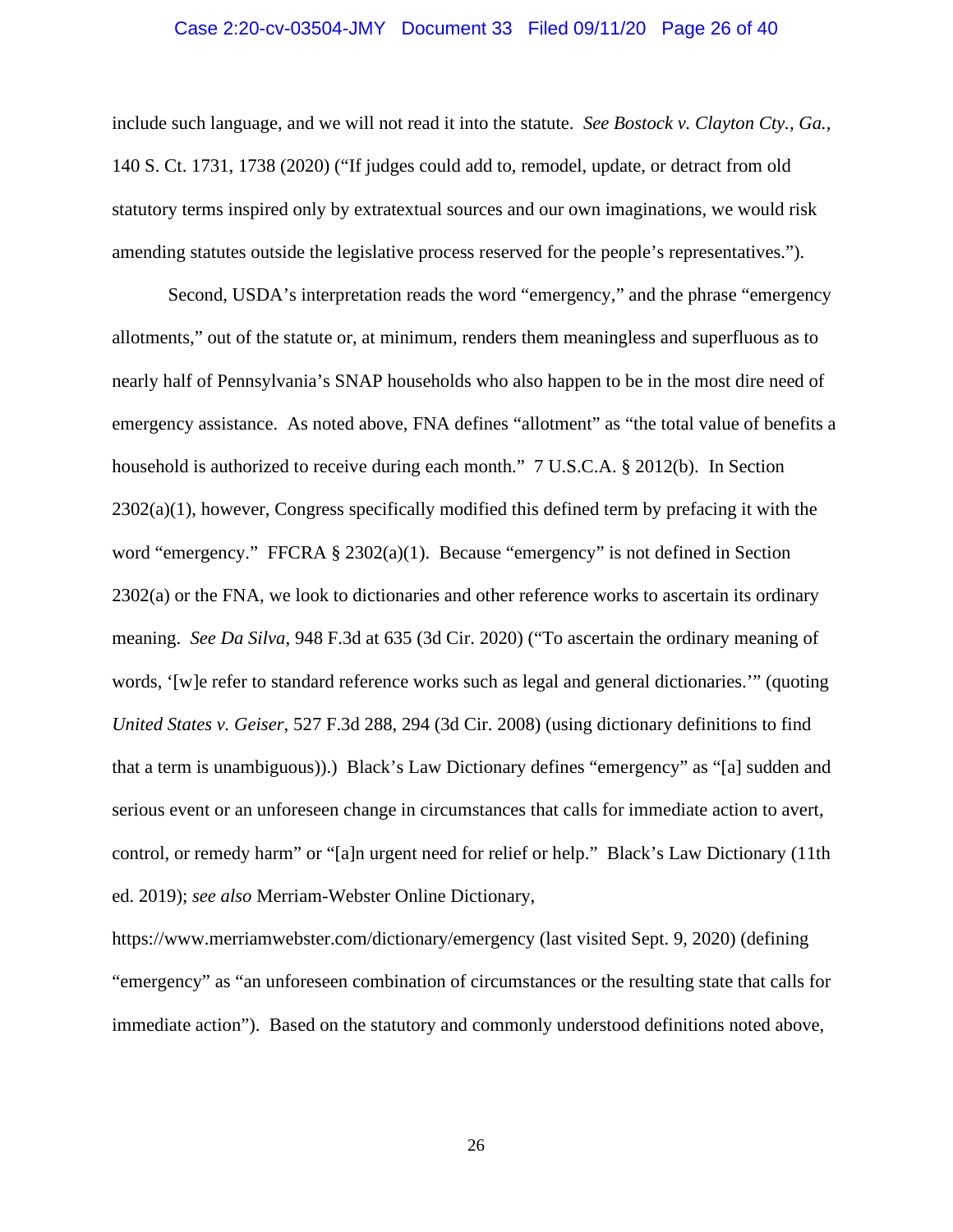#### Case 2:20-cv-03504-JMY Document 33 Filed 09/11/20 Page 27 of 40

Congress unambiguously intended an "emergency allotment" to be distinct from, and not limited to, an "allotment."

Moreover, if, as USDA contends, an "emergency allotment" cannot increase a household's regular "allotment" beyond "the applicable maximum monthly allotment for the household size," (*see* April 21 Guidance), the term "emergency allotment" is substantially meaningless in a statute that, as noted above, is expressly intended to provide emergency relief to *all* SNAP households. In other words, as to the 40 percent or more of Pennsylvania's SNAP households whose pre-COVID "allotment" was already at the "applicable maximum monthly allotment," the term "emergency allotment" is illusory and superfluous. *See, e.g., Geisinger Cmty. Med. Ctr. v. Sec'y U.S. Dep't of Health & Human Servs.,* 794 F.3d 383, 392 (3d Cir. 2015) ("One of our 'most basic interpretive canons' is that '[a] statute should be construed so that effect is given to all its provisions, so that no part will be inoperative or superfluous, void or insignificant.'" (quoting *Corley v. United States*, 556 U.S. 303, 314 (2009)); *Massie v. U.S. Dep't of Hous. & Urban Dev*., 620 F.3d 340, 352 (3d Cir. 2010) ("[A] core tenet of statutory interpretation [is] 'that no provision shall be superfluous, void, or insignificant.'" (quoting *In re Phila. Newspapers, LLC*, 599 F.3d 298, 330 (3d Cir. 2010)).) Absent any evidence that Congress intended such a result, we will not construe Section  $2302(a)(1)$  in violation of a cardinal principle of statutory interpretation.

Third, Defendants ignore the express statutory language directing that emergency allotments be provided to address "temporary food needs." Defendants essentially ask this Court to construe Section  $2302(a)(1)$  as authorizing emergency allotments only if they address "temporary loss of income"—a phrase that is conspicuously absent from the statute. Examples of this dubious argument abound. For example, both of USDA's Guidance documents appear to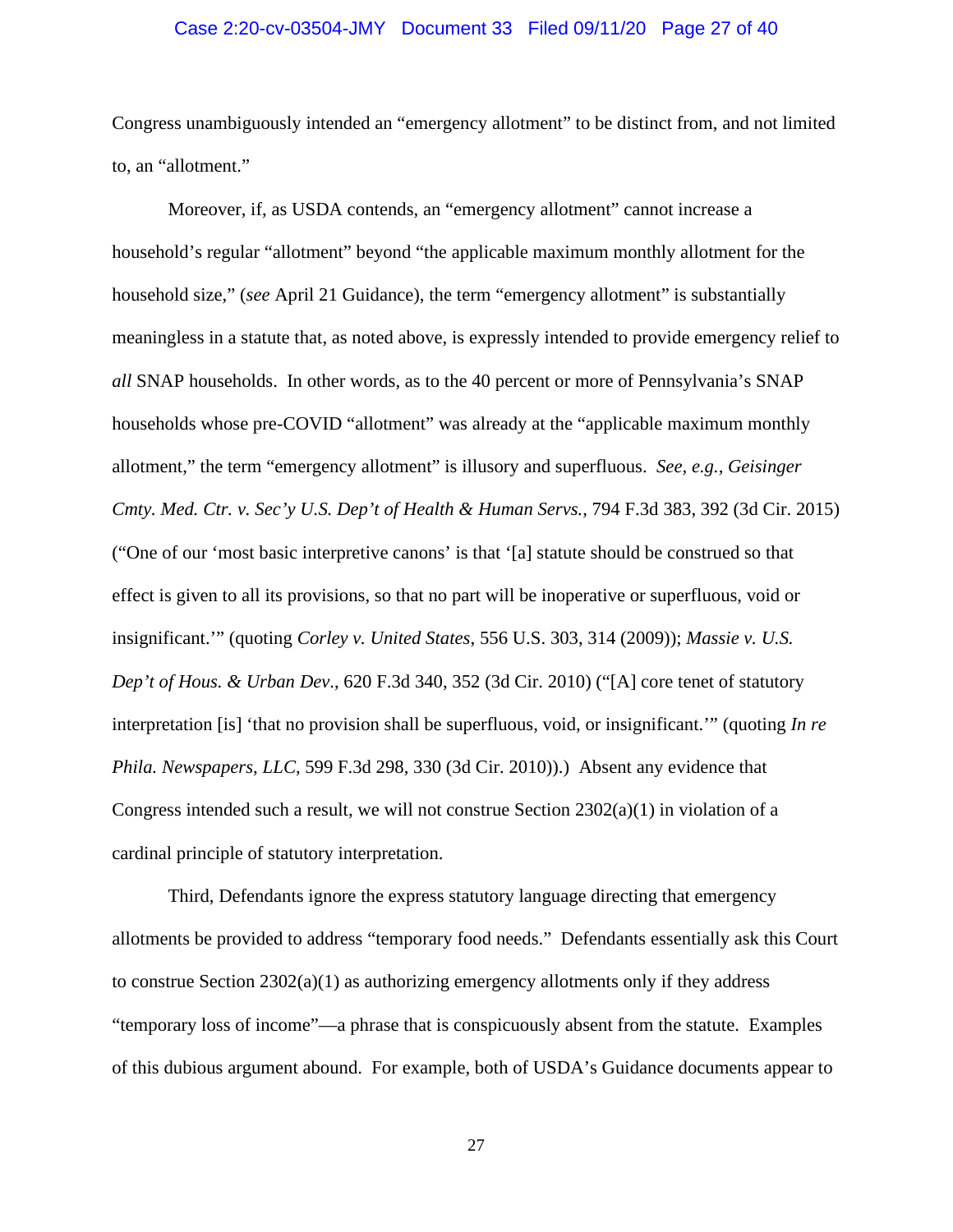#### Case 2:20-cv-03504-JMY Document 33 Filed 09/11/20 Page 28 of 40

impose eligibility requirements under which a State requesting "emergency allotments" must confirm that its "residents have experienced economic impacts due to job suspensions or losses." (*See* March 20 Guidance; April 21 Guidance.) In their Opposition to Plaintiffs' Motion, Defendants argue that "[u]nder USDA's position, all SNAP beneficiaries may potentially receive emergency allotments bringing their aggregate benefits up to the allotment cap on the assumption that the pandemic has widely impacted income levels." (Opp. at 19 (emphasis added); *see also id*. at 7 (arguing that under USDA's Guidance, "a household that initially received only partial SNAP benefits could now quickly secure emergency assistance if, for example, it has suffered a loss of income due to the pandemic.").) Finally, at the hearing on Plaintiffs' Motion, Defendants' counsel argued that Congress's objective in enacting Section  $2302(a)(1)$  "was to cover the people who ended up having a depreciation in income and to bring them up to the maximum level." (Hr'g Tr. at 10.) The text of Section  $2302(a)(1)$  is devoid of any basis to support USDA's argument that Congress expressly provided for "emergency allotments to address temporary food needs," when it actually meant to address only "temporary loss of income." Moreover, USDA's interpretation on this issue leads to an illogical result under which SNAP households whose regular allotments are below the applicable maximum will receive an "emergency allotment" up to the applicable maximum, regardless of whether they, in fact, suffered any loss of income.

Finally, Defendants' implementation of Section  $2302(a)(1)$  is inconsistent with the statutory directive requiring USDA to provide State-requested emergency allotments supported by "sufficient data (as determined by the Secretary through guidance)." This language evinces Congress's intent to employ a data-driven process to allow state-by-state consideration of all SNAP households' "temporary food needs." However, USDA's interpretation of § 2302 reads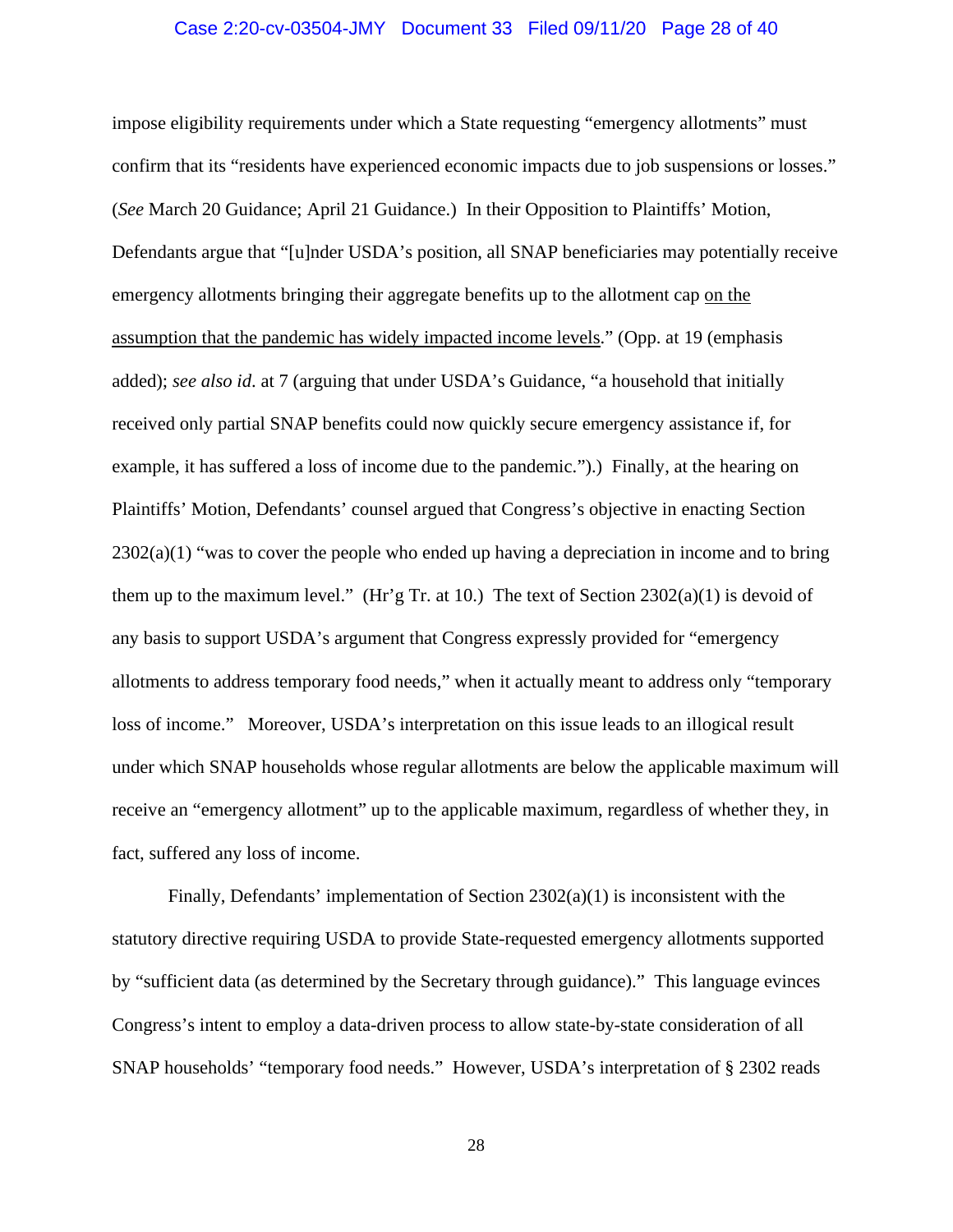#### Case 2:20-cv-03504-JMY Document 33 Filed 09/11/20 Page 29 of 40

this approach out of the act entirely, replacing it with an across-the-board "topping off" of households receiving less than the maximum regular allotment. Under USDA's Guidance, approval or denial of "emergency allotments" is not based on the sufficiency of a requesting State's supporting "data," as that term is commonly understood. *See* Merriam-Webster Dictionary, http://www.merriam-webster.com/dictionary/data (last visited Sept. 9, 2020 (defining "data" as "facts or information used usually to calculate, analyze, or plan something"). USDA's Guidance and accompanying waiver forms do not provide for consideration of the varying impact of COVID-19 and resulting "temporary food needs" across different States, or for the overall fluctuating and unpredictable impact of the pandemic. Instead, USDA automatically denies any emergency allotments to a substantial percentage of SNAP households solely because, pre-COVID, they received the maximum applicable allotment.

# c. Other Statutory Construction Principles Do Not Salvage Defendants' Interpretation of Section 2302(a)(1)

Although the foregoing statutory analysis is dispositive as to the invalidity of USDA's Guidance, we will nonetheless briefly address Defendants' remaining arguments.

#### (i) The Thrifty Food Plan

Defendants contend that if Congress had intended to provide benefits in excess of the existing SNAP current maximum monthly allotment, it would have altered the "thrifty food plan" and increased the maximum allotment cap, which it did not. This contention is entirely unsupported, particularly given the circumstances of the FFCRA's enactment. It is undisputed that there is no legislative history regarding the FFCRA in general, or Section 2302(a)(1) in particular. (Hr'g Tr. at 11-12.) Moreover, as Plaintiff's counsel noted, and Defense counsel did not dispute, the FFCRA "was passed in the heat of an emergency and this is not a situation where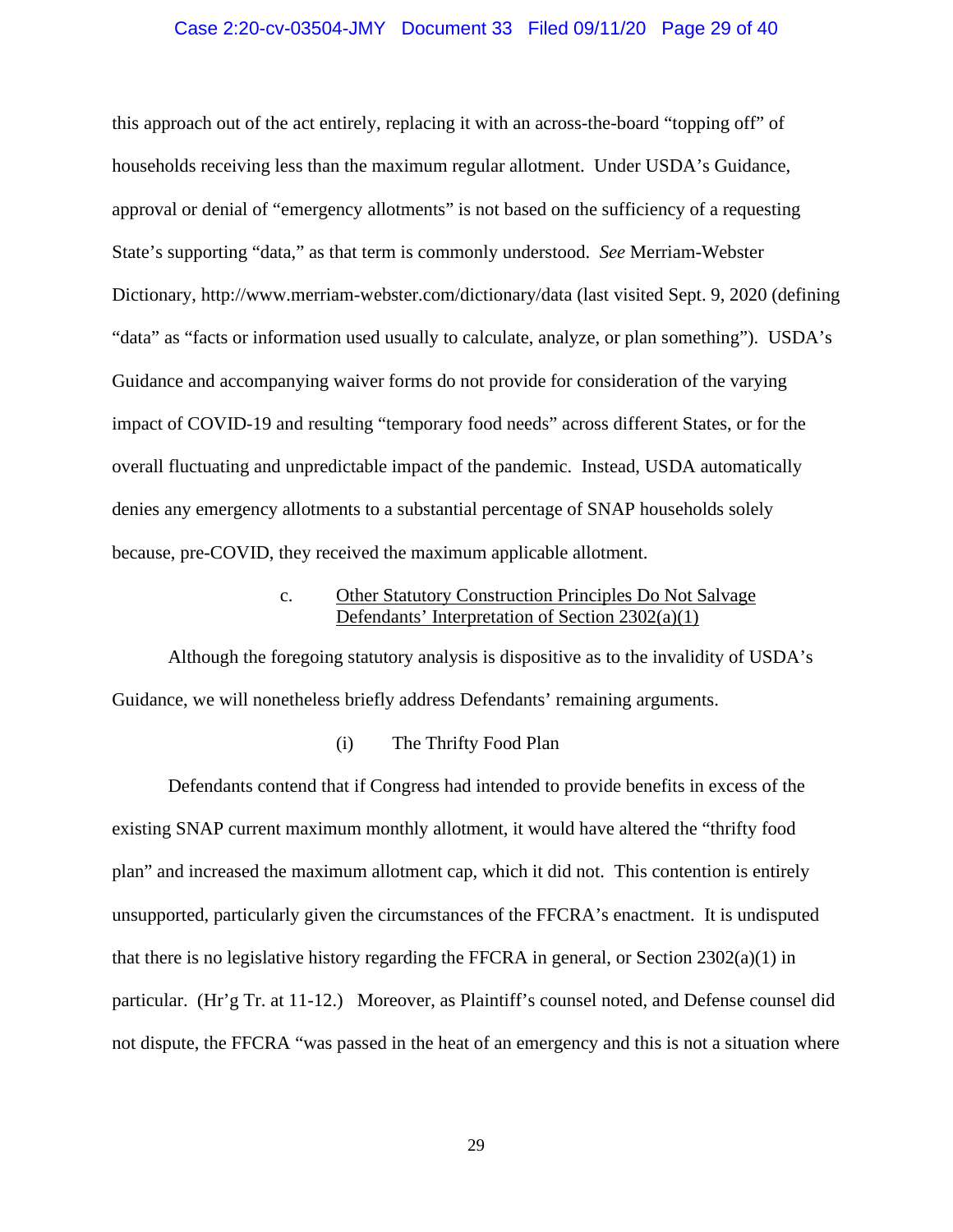#### Case 2:20-cv-03504-JMY Document 33 Filed 09/11/20 Page 30 of 40

the statute was the subject of committee hearings or lengthy discussions in the halls of Congress. It was passed in an emergency fashion to provide emergency relief." (*Id.*)

Where, as here, Congress enacted a provision that is unambiguous, even though hurriedly crafted in the midst of an unprecedented crisis, there is no basis to disturb the statutory language based on speculation. However, it is possible that Congress simply chose not to alter the "thrifty food plan" when enacting Section  $2302(a)(1)$ . This provision was enacted in the early stages of the pandemic, when the impact and duration of the crisis were unknown and unpredictable. Given this circumstance, it is equally likely that Congress deliberately chose to temporarily increase all SNAP allotments through temporary "emergency allotments," rather than by increasing the "thrifty food plan" or maximum allotment on a long-term or permanent basis that could only later be altered by a further amendment to the statute. Moreover, we note that, by definition, "emergency allotments to address temporary food needs" are intended to address emergencies and only on a temporary basis. In the context of an unprecedented pandemic of varying geographic severity and unknown duration, it would be illogical to treat either "emergency allotments" or "temporary food needs" as static concepts immutably capped at a nationally uniform "thrifty food plan" established when neither the emergency nor the temporary food needs existed.

## (ii) D-SNAP

The USDA contends that its interpretation of Section  $2302(a)(1)$  is consistent with its implementation of the disaster relief provisions of the FNA, and that Congress intended USDA's D-SNAP Guidance to apply to  $\S 2302(a)(1)$ . This assertion finds no support in the record or the language of Section 2302(a)(1).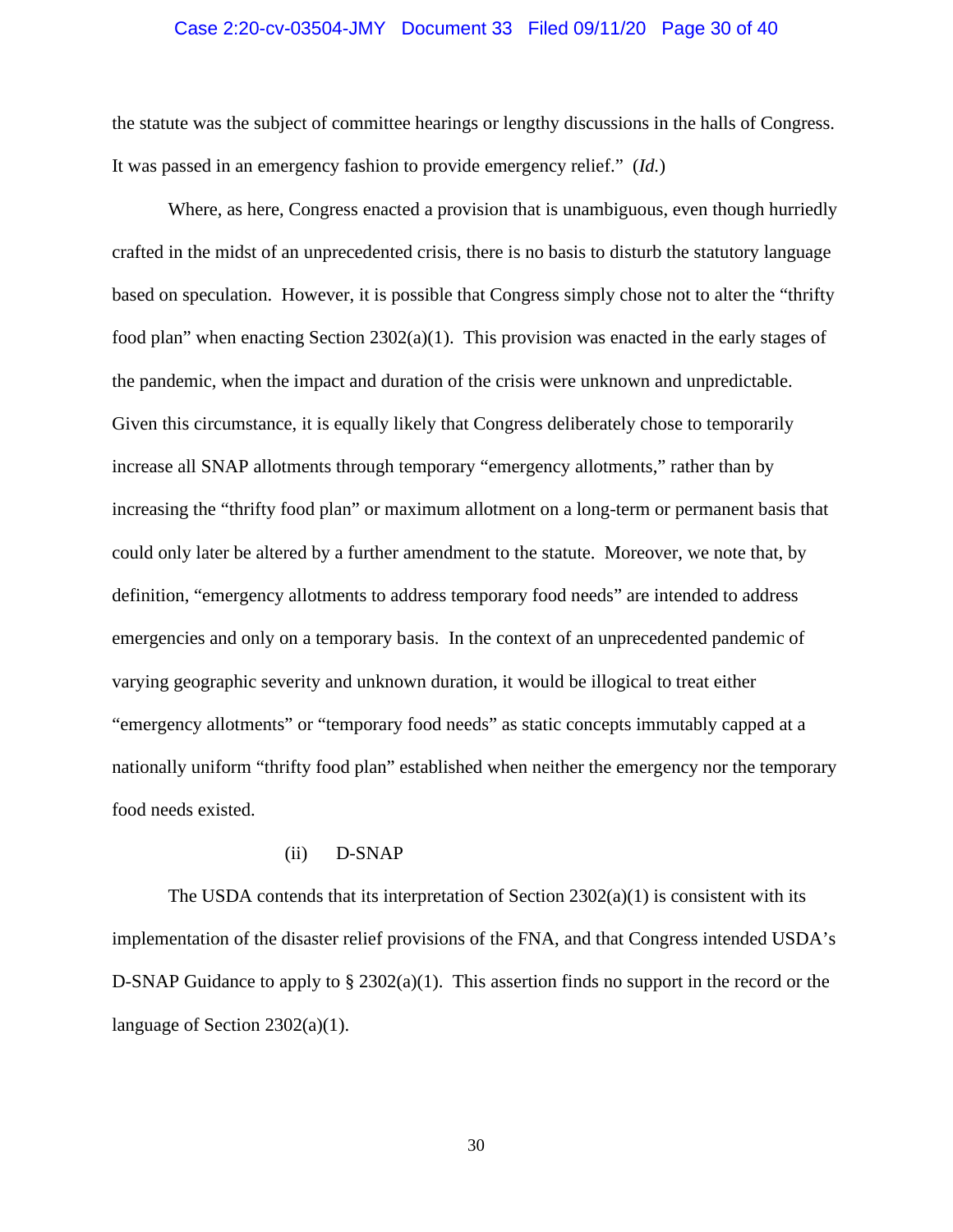#### Case 2:20-cv-03504-JMY Document 33 Filed 09/11/20 Page 31 of 40

First, there is no evidence that Congress considered USDA's D-SNAP Guidance. Moreover, courts are not required to assume Congress's awareness of an administrative interpretation that does not result from notice and comment rulemaking. *See Rabin v. Wilson-*

*Coker*, 362 F.3d 190, 197 (2d Cir. 2004).

Second, if Congress did consider the D-SNAP guidance and intended to adopt it in § 2302, why didn't Congress use USDA's D-SNAP terminology that Defendants claim applies to the disputed provisions here? For example, why didn't Congress write  $\S 2302(a)(1)$  to provide for "emergency supplements" or "supplemental benefits" to "address temporary food needs not greater than the applicable maximum monthly allotment"? Or even more explicitly, Congress could have expressly stated that "the Secretary shall provide, at the request of a State agency . . . the supplemental benefits authorized by FNA  $\S$  2014(h)(1) to address temporary food needs of households affected by COVID-19." To borrow a phrase from the Supreme Court's majority opinion in *Bostock*, 140 S. Ct. at 1740, "Congress could have taken a more parsimonious approach" and written the statute in one of the above-noted ways if it intended USDA's interpretation to apply. But Congress did neither. Section  $2302(a)(1)$  makes no reference to the "supplements" or "replacements" described in USDA's D-SNAP Guidance. Instead, it provided for "emergency allotments."

Third, why did Congress enact a new provision with  $\S 2302(a)(1)$  if it intended COVID-19 related "emergency allotments" to be awarded in the same manner as under D-SNAP? If Congress had intended to provide COVID-19 relief under the auspices of D-SNAP, it could have simply enacted a provision stating that the COVID-19 public health emergency is deemed a "disaster" within the meaning of FNA 2014(h)(1).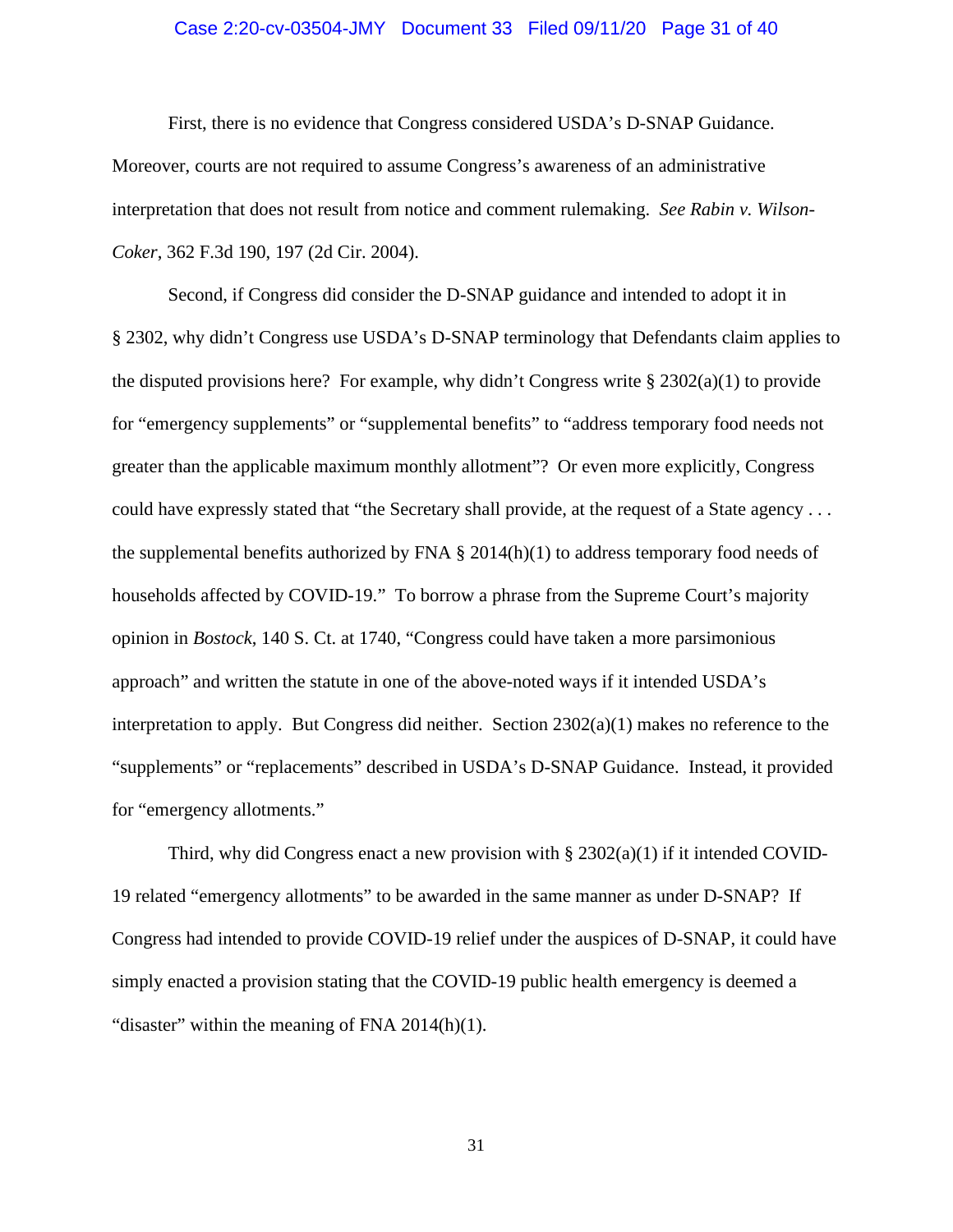#### Case 2:20-cv-03504-JMY Document 33 Filed 09/11/20 Page 32 of 40

Finally, even if we were to speculate, as USDA does, that Congress considered FNA § 2014(h)(1) and USDA's Guidance regarding that provision, the fact that Congress used different terminology—providing for "emergency allotments" *not* "supplements"—suggests that Congress deliberately *did not* intend to import USDA's D-SNAP interpretation into § 2302(a)(1).

Based on the above analysis, the Court finds that USDA's interpretation of, and Guidance regarding, Section 2302(a)(1) is contrary to law. Accordingly, Plaintiffs have demonstrated a likelihood of success on the merits. *See* 5 U.S.C. § 706(2). [12](#page-31-0)

#### **C. Irreparable Harm to Plaintiffs**

"[T]o show irreparable harm a plaintiff must demonstrate potential harm which cannot be redressed by a legal or an equitable remedy following a trial." *Acierno*, 40 F.3d 645, 653 (3d Cir. 1994) (internal quotation marks and citation omitted). The harm must be "likely" to occur "in the absence of an injunction." *Ferring Pharms., Inc. v. Watson Pharms., Inc.*, 765 F.3d 205, 217 n.11 (3d Cir. 2014) (emphasis omitted); *see also Instant Air Freight Co. v. C.F. Air Freight, Inc.*, 882 F.2d 797, 801 (3d Cir. 1989) (The preliminary injunction "must be the only way of protecting the plaintiff from harm.").

Plaintiffs contend they will continue to suffer irreparable harm because USDA's guidance "denies them subsistence benefits necessary for them to meet their monthly food needs

<span id="page-31-0"></span><sup>&</sup>lt;sup>12</sup> Because we grant a preliminary injunction based on Plaintiffs' second claim for relief under the APA, the Court need not address Plaintiffs' arbitrary and capricious claim. *See ICENY USA, LLC v. M & M's, LLC*, 421 F. Supp. 3d 204, 218 (D. Md. 2019) ("To the extent that ICENY also claims that the Lanham Act protects against the unauthorized use of other unregistered but proprietary artwork and business methods within the ICENY System, the Court need not address this issue because, as discussed above, the Court finds that ICENY has shown a likelihood of success on the merits of its claim that the use of such information constitutes a breach of contract."); *see also Am. Coll. of Obstetricians and Gynecologists v. United States Food and Drug Admin.*, No. 20-cv-1320, 2020 WL 3960625, at \*29 (D. Md. July 13, 2020) (declining to address equal protection clause claim because the court previously found a likelihood of success on the merits of a due process claim).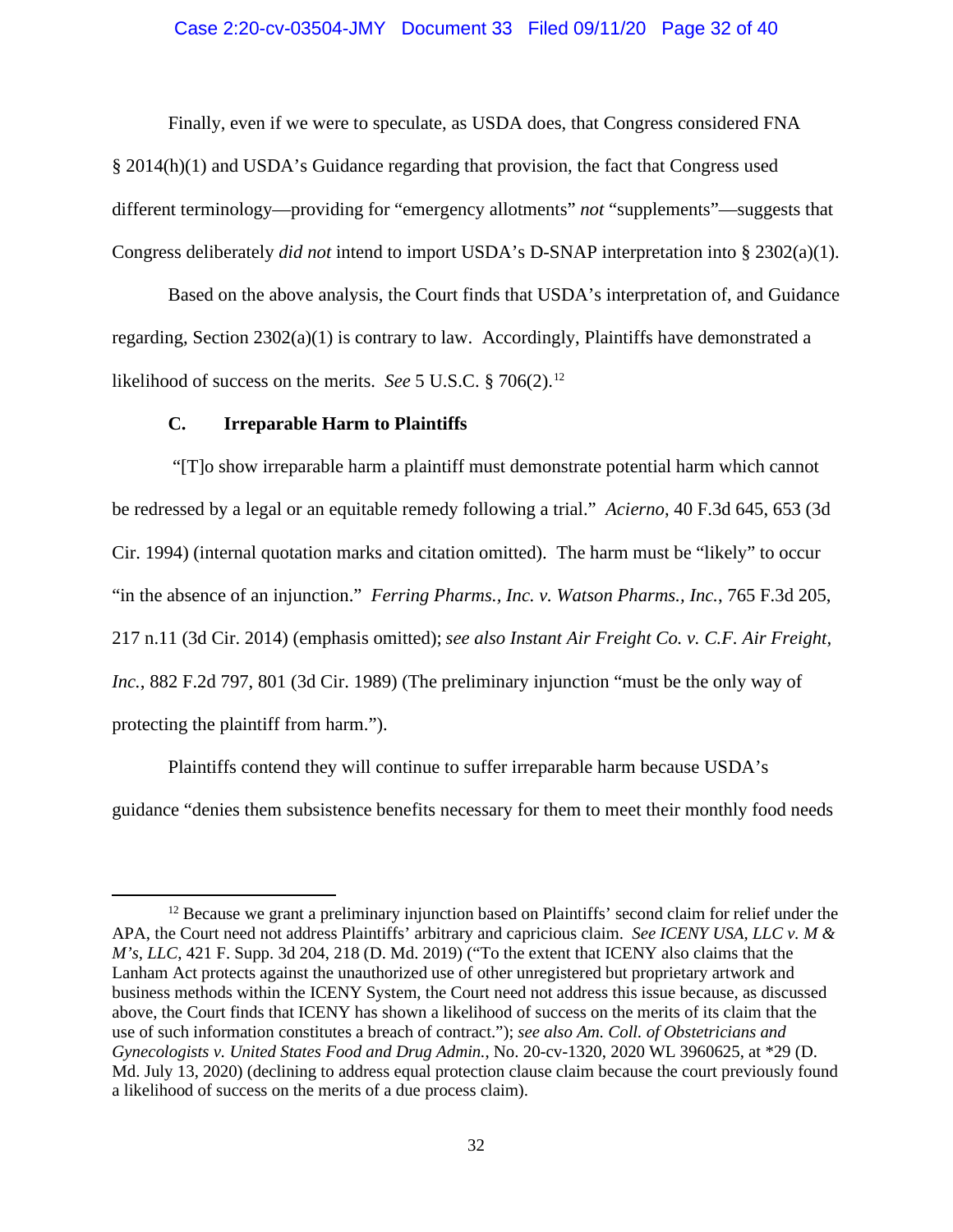#### Case 2:20-cv-03504-JMY Document 33 Filed 09/11/20 Page 33 of 40

during the unprecedented crisis occasioned by the COVID-19 pandemic." (Mot. at 28.) Specifically, Plaintiffs assert that they "have had to go without food during the pandemic because they did not receive emergency allotments." (*Id*.; *see also* Decl. of Kayla McCrobie ¶¶ 7, 10, ECF No. 4-13 ("Every Friday I get supplemental food from a local open food pantry. This food pantry used to be able to supply fresh produce, milk, eggs, and ground meat, but since the pandemic started, its sources from restaurants have dried up. Now all I can get there are cans and other shelf-stable foods. Because of the pandemic, I cannot buy all the food I need for proper nutrition. I sometimes don't have enough food, and skip meals."); *see also* Decl. of Latoya Gilliam ¶¶ 6, 9, ECF No. 4-8 ("The prices at the supermarket have gone up since the pandemic. This makes it even harder for my son and me to eat nutritious food on our SNAP benefit. I need extra SNAP so my son and me can get by during [the] pandemic.").)

Given Plaintiffs' economic circumstances, coupled with the exacerbating economic and public health impact of the COVID-19 crisis, the denial of emergency allotments to such individuals unquestionably constitutes irreparable harm. *See*, *e.g.*, *Haskins v. Stanton*, 794 F.2d 1273, 1276-77 (7th Cir. 1986) (holding that "the deprivation of food [resulting from the denial of food stamps] is extremely serious and is quite likely to impose lingering, if not irreversible, hardships upon recipients"); *Maldonado v. Houstoun*, 177 F.R.D. 311, 333 (E.D. Pa. 1997) ("[A] reduction in subsistence benefits constitutes irreparable harm to persons on the margin of subsistence.") (internal quotation marks and citation omitted); *Abreu v. Callahan*, 971 F. Supp. 799, 821 (S.D.N.Y. 1997) (denial of SSI benefits and food stamps "almost universally has been regarded as irreparable injury because welfare recipients depend upon them not merely as a convenient medium of exchange, but to sustain life"); *Garnett v. Zeilinger*, 313 F. Supp. 3d 147, 157-58 (D.D.C. 2018) ("forgoing food or other necessities [is] clearly irreparable in nature"). As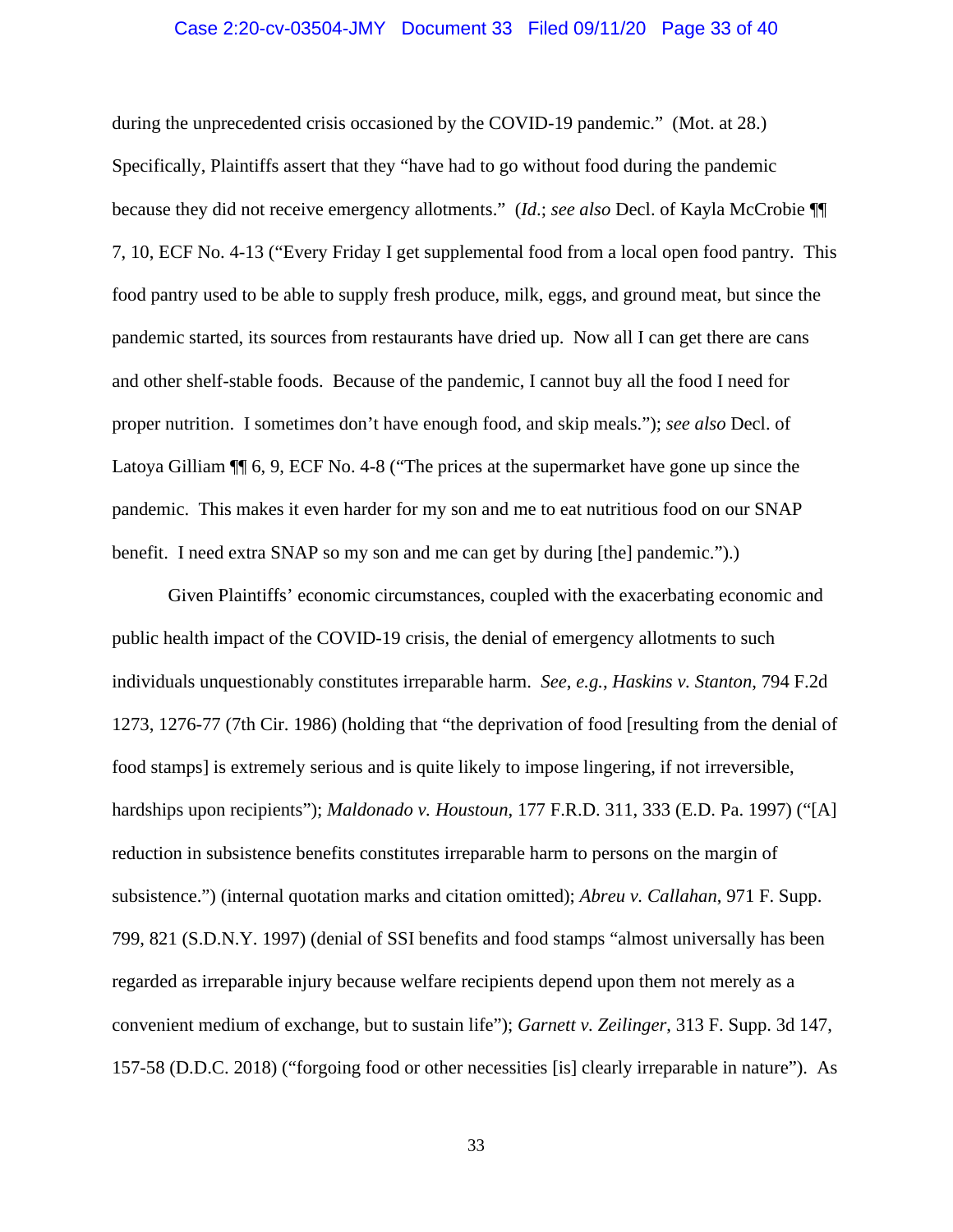#### Case 2:20-cv-03504-JMY Document 33 Filed 09/11/20 Page 34 of 40

Plaintiffs explain in their declarations, their regular SNAP allotments do not put the same amount of food on the table during these extraordinary times and other sources of food (*i.e.*, community food pantries and emergency food sites) are under enormous strain, meaning fewer resources overall are available to Plaintiffs to meet their food needs during this crisis.

The Defendants do not disagree. Instead, they rehash their redressability argument that "Plaintiffs may only secure emergency allotments upon a favorable ruling if Pennsylvania takes the necessary steps to apply for, and distribute, emergency allotments that ultimately benefit Plaintiffs," and contend that Plaintiffs have not submitted concrete evidence indicating that Pennsylvania would indeed re-apply for emergency allotments. (Opp. at 24.) The Court disagrees. Without repeating the evidence detailed above (*see* Section IV.A., *supra*), the Commonwealth has unambiguously expressed its intent to "issue [e]mergency [a]llotments for all Pennsylvania SNAP households, including the poorest SNAP households who receive the maximum regular SNAP allotment because of their very low income." (ECF No. 22 at 6 (emphasis in original).)

Here, the denial of a preliminary injunction will deprive Plaintiffs—along with others comprising the approximately 40 percent of, and poorest among, Pennsylvania SNAP households—of any emergency allotments to address their temporary food needs resulting from the COVID-19 crisis. This harm easily qualifies as irreparable.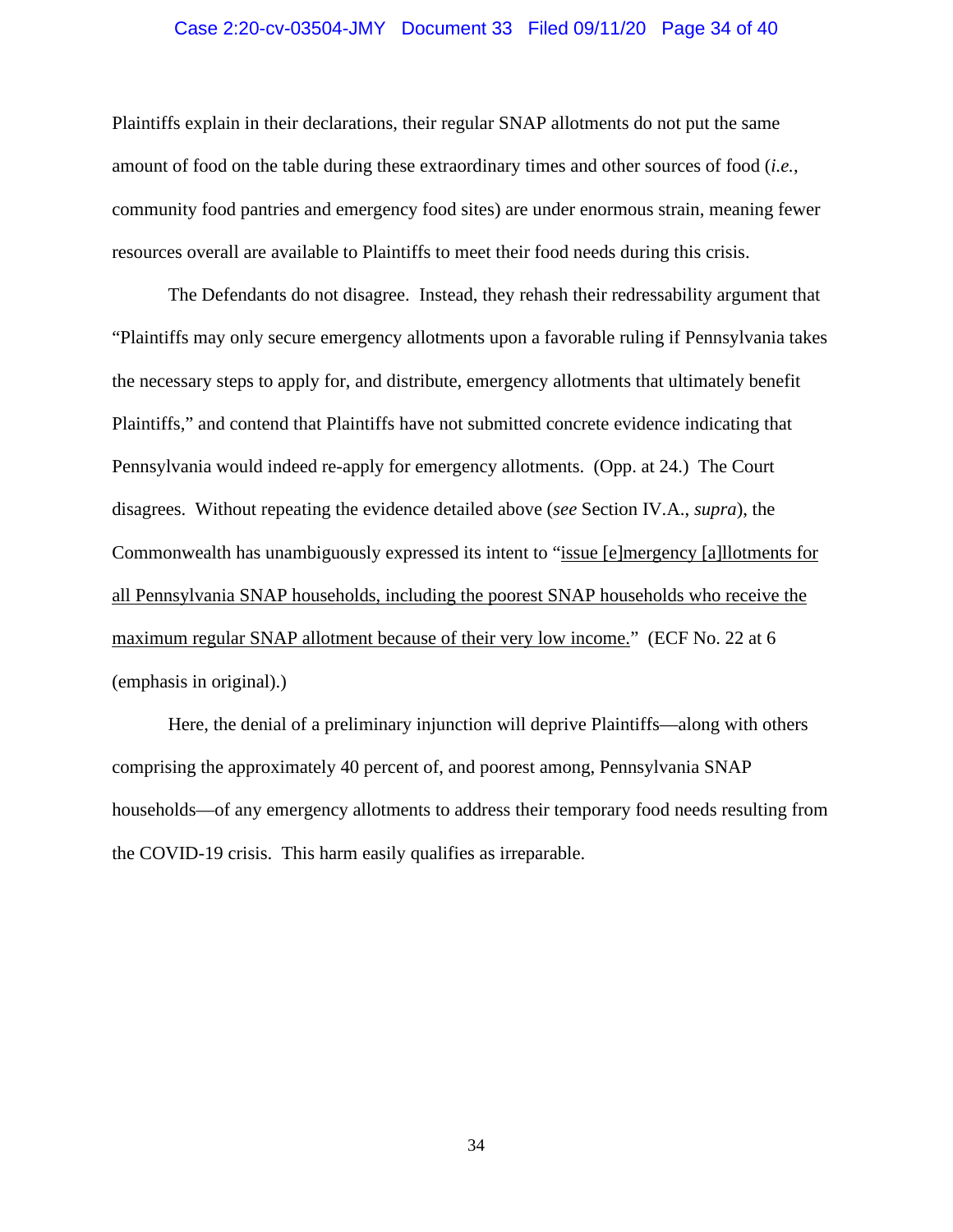#### **D.** Balance of Equities and the Public Interest<sup>[13](#page-34-0)</sup>

The Court also finds that the balance of equities tips decidedly in Plaintiffs' favor. As discussed above, Plaintiffs will likely suffer serious irreparable harm if the requested relief is denied. On their side of the equities scale, Defendants speculate that "Plaintiffs' requested relief would be detrimental to all SNAP beneficiaries in the long-run. USDA, like other federal agencies, operates with only the funds appropriated by Congress . . . Plaintiffs' reading of [S]ection 2302 [] would thus rapidly deplete relevant SNAP resources, potentially forcing USDA to soon discontinue further emergency allotments altogether." (Opp. at 25 (citing Decl. of David Burr ¶ 17, ECF No. 23-1.) However, the injunction sought by Plaintiffs does not impose on USDA any additional burden beyond that imposed by the FFCRA—they merely seek to compel USDA to fulfill its existing obligations under the law (*i.e.*, to issue emergency allotments to Pennsylvania SNAP households if requested by the Commonwealth and supported by sufficient data). Further, to the extent that the injunction may cause USDA to incur additional expenses or expend appropriations at a quicker pace, the Court concludes that these concerns are clearly outweighed by the public interest in providing immediate assistance to low-income SNAP households that would otherwise be eligible for relief but have not received much needed emergency allotments. *See*, *e.g.*, *Wilson v. Heckler*, 622 F. Supp. 649, 655 (D. N.J. 1985), *aff'd in part and vacated in part*, ("Faced with such a conflict between financial concerns and preventable human suffering, we have little difficulty concluding that the balance of hardships tips decidedly in plaintiffs' favor." (internal quotation marks and citation omitted)); *Blanco v.* 

<span id="page-34-0"></span> $<sup>13</sup>$  The Court consolidates its analysis of the last two factors because "[w]here the government is a</sup> party, the last two factors in the preliminary injunction analysis, namely the balance of the equities and the public interest, merge." *City of Phila. v. Sessions*, 28 F. Supp. 3d 579, 657 (E.D. Pa. 2017); *see also Nken v. Holder*, 556 U.S. 418, 435 (2009).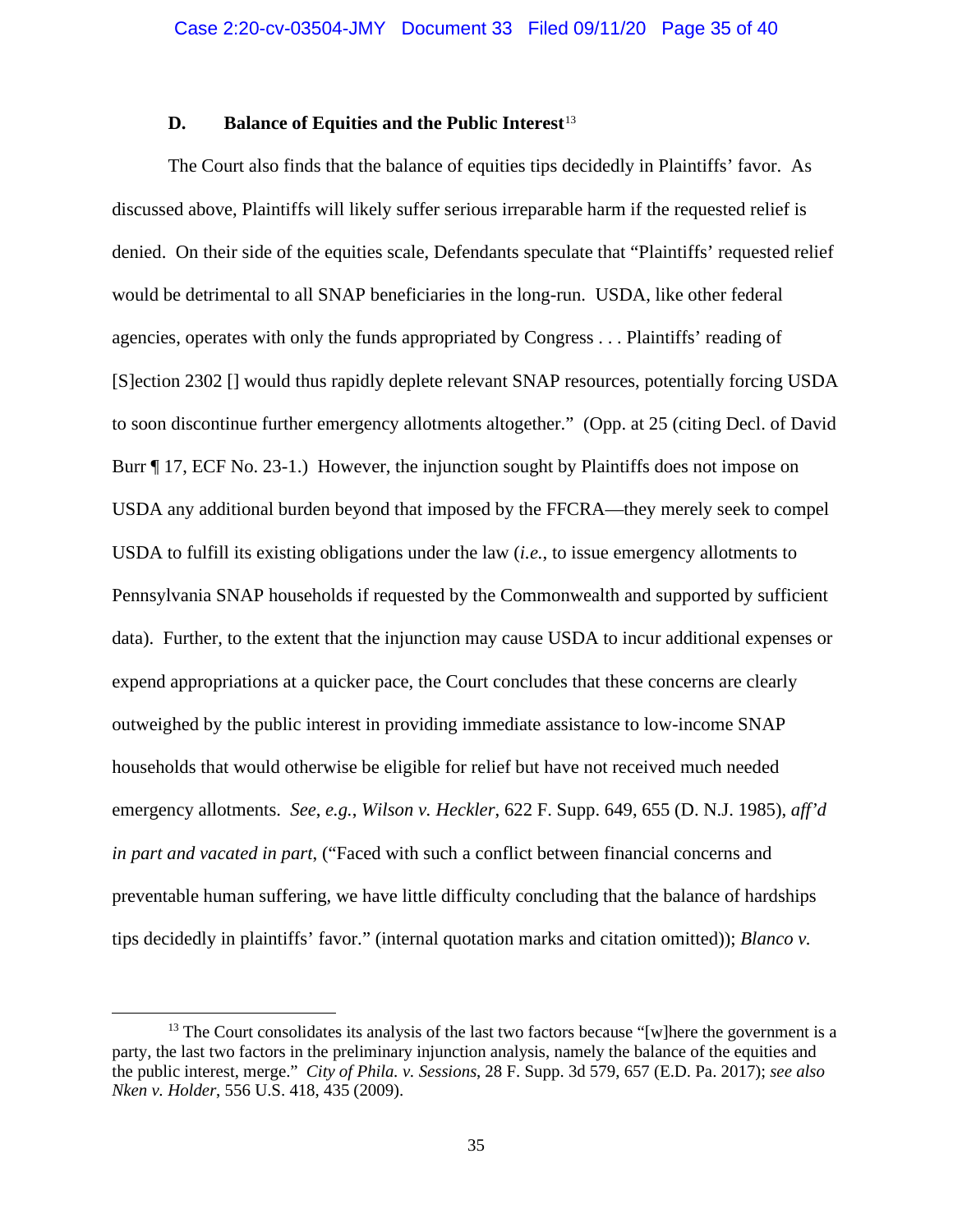#### Case 2:20-cv-03504-JMY Document 33 Filed 09/11/20 Page 36 of 40

*Anderson*, 39 F.3d 969, 973 (9th Cir. 1994) (finding that lack of resources is no excuse for failing to provide the plaintiffs their statutory entitlements under the Food Stamp Act). Moreover, as noted above (*see* Section IV.A .n.8, *supra*), there is no evidence that the requested relief will, in fact, bankrupt the available SNAP appropriations, lead to an across-the-board reduction in allotments, or otherwise harm all SNAP households. In fact, as is also discussed above (*see* Section II.B.1. n.3, *supra*), the evidence here indicates that Congress has never failed to provide additional appropriations to meet the needs of the SNAP program when requested by USDA.

Defendants do not argue that an injunction is against the public interest. Nevertheless, the Court notes that ordering USDA to comply with the terms and intent of Section 2302(a)(1) will advance social welfare by ensuring that low-income SNAP households receive assistance necessary to meet the basic and essential food needs of themselves and their families during this once-in-a-generation public health crisis. *See* 7 U.S.C. § 2011 (Congress enacted SNAP "to promote the general welfare and [to] safeguard the health and well-being of the Nation's population by raising levels of nutrition among low-income households); *see also Booth*, 830 F. Supp. 2d at 1045 ("[T]he express statutory language makes clear that the food stamp program was designed to serve and promote the public interest. It therefore stands to reason that an injunction requiring compliance with the Act and its implementing regulations would serve those goals."). Accordingly, the Court finds that the public interest favors this preliminary injunction.

#### **V. REMEDY**

Having found that all factors favor the granting of Plaintiffs' motion, the Court must now craft a remedy. "Although district courts are afforded substantial discretion in fashioning injunctive relief, it should not be broader than required to provide a full remedy to the injured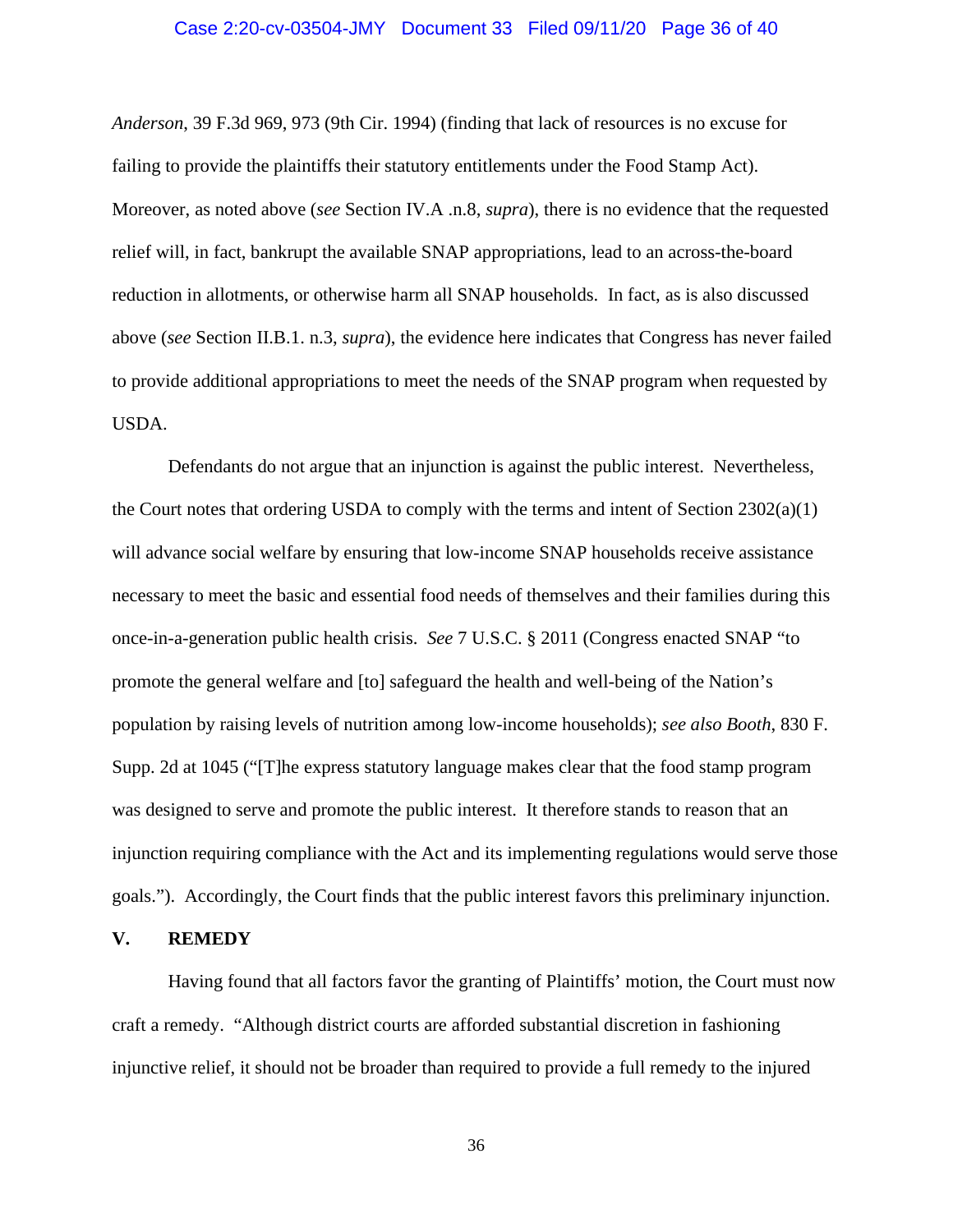#### Case 2:20-cv-03504-JMY Document 33 Filed 09/11/20 Page 37 of 40

party." *NAACP v. N. Hudson Reg'l Fire & Rescue*, 665 F.3d 464 (3d Cir. 2011). Moreover, "injunctive relief should be no more burdensome to the defendant than necessary to provide complete relief to the plaintiff." *SEC v. Gentile*, 939 F.3d 549, 560 (3d Cir. 2019) (citing *Madsen v. Women's Health Ctr., Inc.*, 512 U.S. 753, 765 (1994)).

During the hearing, the Court asked Plaintiffs' counsel "[w]hat does winning look like to you?" (Hr'g Tr. At 54.) In response, counsel requested that USDA be required to assess Pennsylvania's requests for emergency allotments, to determine whether such requests are supported by sufficient data, and if USDA concludes they are, to provide the requested emergency allotments without regard to the amount of a household's regular SNAP allotment. (*See generally id*.) The Court is also mindful of the skepticism regarding the increased issuance of nationwide injunctions.[14](#page-36-0) In his recent concurrence granting a stay of a nationwide injunction, Justice Gorsuch addressed "the increasingly common practice of trial courts ordering relief that transcends the cases before them." *Dep't of Homeland Sec. v. New York*, 140 S. Ct. 599, 600 (2020). He explained, "these orders share the same basic flaw—they direct how the defendant must act toward persons who are not parties to the case[,]" but "[e]quitable remedies, like

<span id="page-36-0"></span><sup>14</sup> *See*, *e.g.*, *Trump v. Hawaii*, 138 S. Ct. 2392, 2424-25 (2018) ("'[U]niversal' or 'nationwide' injunctions . . . have become increasingly common. District courts . . . have begun imposing universal injunctions without considering their authority to grant such sweeping relief. These injunctions are beginning to take a toll on the federal court system—preventing legal questions from percolating through the federal courts, encouraging forum shopping, and making every case a national emergency for the courts and the Executive Branch."); *see also New York v. United States Dep't of Homeland Sec.*, 969 F.3d 42, 88 (2nd Cir. 2020) ("The issuance of unqualified nationwide injunctions is a less desirable practice, where, as here, numerous challenges to the same agency action are being litigated simultaneously in district and circuit courts across the country. . . [W]e encourage district courts to consider crafting preliminary injunctions that anticipate the possibility of conflict with other courts and provide for such a contingency. Such approaches could take the form of limiting language providing that the injunction would not supersede contrary rulings of other courts, an invitation to the parties to return and request modification as the situation changes, or the limitation of the injunction to the situation of particular plaintiffs or to similarly situated persons within the geographic jurisdiction of the court.").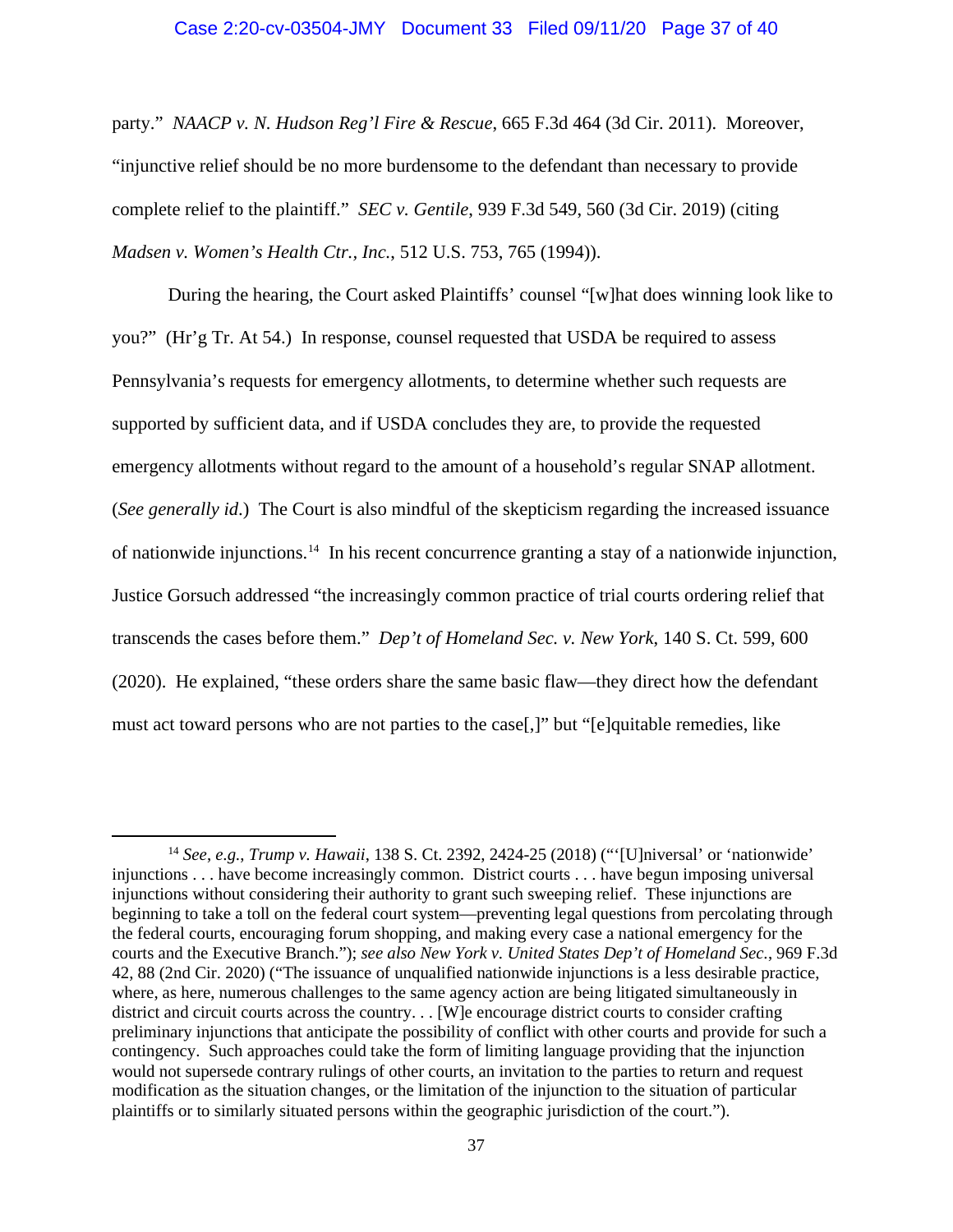#### Case 2:20-cv-03504-JMY Document 33 Filed 09/11/20 Page 38 of 40

remedies in general, are meant to redress the injuries sustained by a particular plaintiff in a particular lawsuit." *Id*.

Based on the submissions in this case and the arguments made by counsel at the hearing, the Court finds it appropriate to grant preliminary injunctive relief limited to Pennsylvania SNAP households, as this would be narrowly tailored to avoid irreparable harm to the named Plaintiffs and the proposed putative class in this action—"all persons living in Pennsylvania who are, were or will be eligible for SNAP benefits during the period for which Congress has authorized the issuance of emergency allotments during the COVID-19 emergency and who were not provided an emergency allotment[.]" (Compl. ¶ 20.) Put another way, the scope of relief afforded to Plaintiffs will be limited statewide in order to remedy the specific alleged harms that have occurred in the Commonwealth. This is appropriate given that Plaintiffs have only offered evidence demonstrating how USDA's guidance has impacted SNAP households in the Commonwealth, and more specifically, what actions the Commonwealth will take on their behalf in the event that the Court grants the requested injunction. (*See* ECF Nos. 4-4 through 4-10, and 4-12 through 4-16.)

The Court is also especially mindful that Rule 65(d) provides that "[e]very order granting an injunction and every restraining order *must* state its terms specifically" and "describe in reasonable detail . . . the act or acts restrained or required." Fed. R. Civ. P.  $65(d)(1)(B)$ , (C) (emphasis added). "These requirements are not mere technicalities. They 'relate[] to the court's awesome civil and criminal contempt powers. Persons may not be placed at risk of contempt unless they have been given specific notice of the norm to which they must pattern their conduct.'" *Hope v. Warden of York Cty. Prison*, No. 20-1784, 2020 WL 5001785, at \*5 (3d Cir.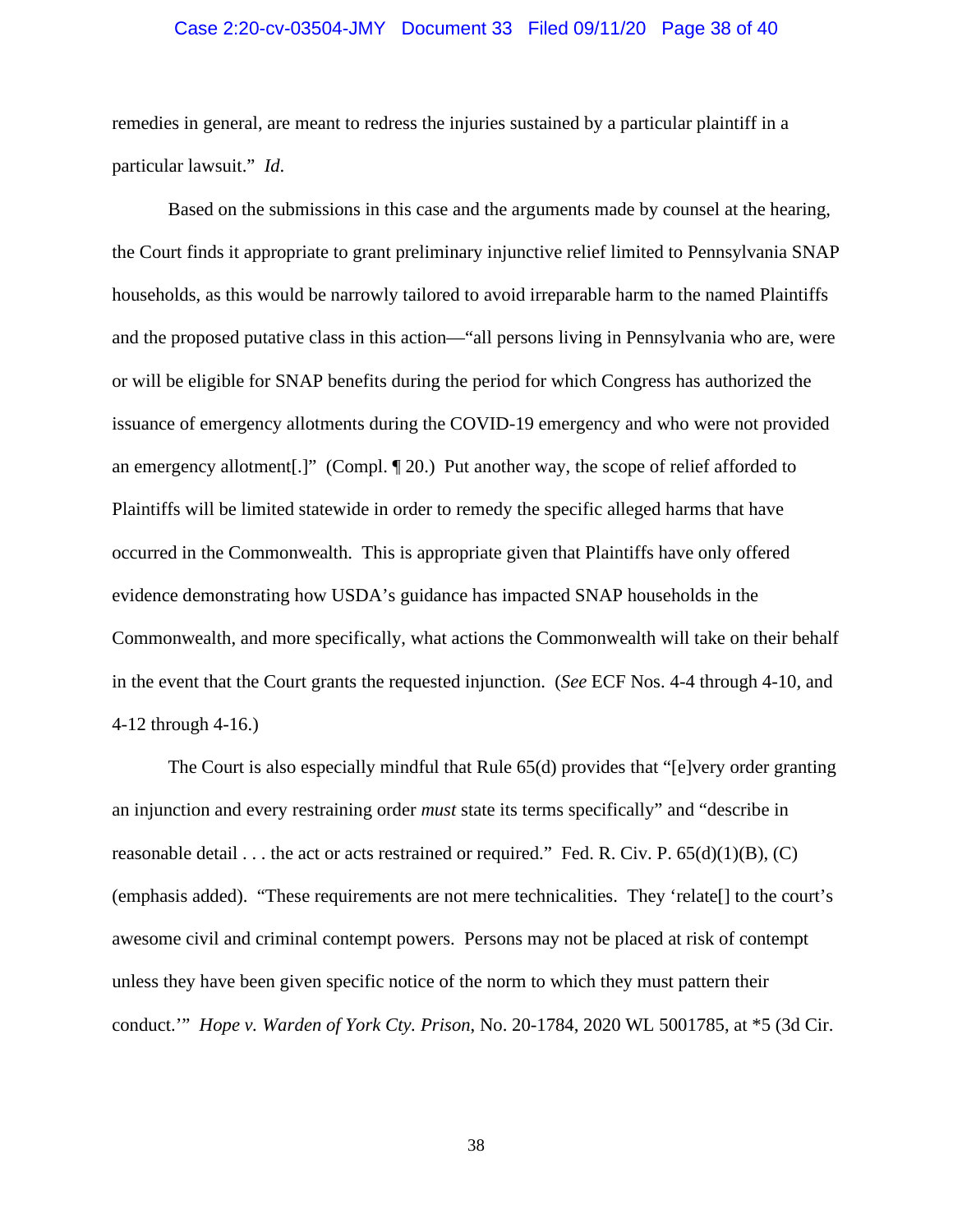2020) (quoting *Inmates of Allegheny Cty. Jail v. Wecht*, 754 F.2d 120, 129 (3d Cir. 1985)). With

this in mind, the Court will order as follows:

To the extent that the Department of Human Services of the Commonwealth of Pennsylvania submits requests, in accordance with Section 2302(a)(1) of the Families First Coronavirus Response Act ("Section  $2302(a)(1)$ "), for emergency allotments, supported by sufficient data (as determined by the Secretary through guidance), to address the temporary food needs of Pennsylvania households participating in the supplemental nutrition assistance program under the Food and Nutrition Act of 2008:

(a) Defendants are **PRELIMINARILY ENJOINED** from implementing, or denying such requested emergency allotments based upon, their unlawful guidance provisions, most recently updated as of April 21, 2020, stating that "[a] household's [emergency allotment] cannot increase the current monthly household SNAP benefit allotment beyond 'the applicable maximum monthly allotment for the household size[,]' and that SNAP households that already receive the maximum monthly allotment for their household size are not eligible for [emergency allotments]"; and

(b) Defendants **SHALL** approve or deny such requests in accordance with the statutory directive of Section  $2302(a)(1)$  as construed by this Court in the Memorandum issued concurrently herewith.

Finally, the Court has also considered whether the imposition of a bond is appropriate in this case. "The court may issue a preliminary injunction . . . only if the movant gives security in an amount that the court considers proper to pay the costs and damages sustained by any party found to have been wrongfully enjoined or restrained." Fed. R. Civ. P. 65(c). The Third Circuit Court of Appeals has acknowledged "on several occasions, that there may be instances in which a strict reading of Rule 65(c) would be inappropriate." *Temple Univ. v. White*, 941 F.2d 201, 219 (3d Cir. 1991). Specifically, an exception to Rule 65(c) is warranted when posting a bond would impose a burden on the movant that outweighs any "possible loss to the enjoined party[,]" and when movants seek "to enforce important federal rights or public interests, arising out of comprehensive . . . welfare statutes." *Id*. at 220 (internal quotation marks and citation omitted). Here, the Court specifically finds that the instant case represents a "rare exception" to the rule